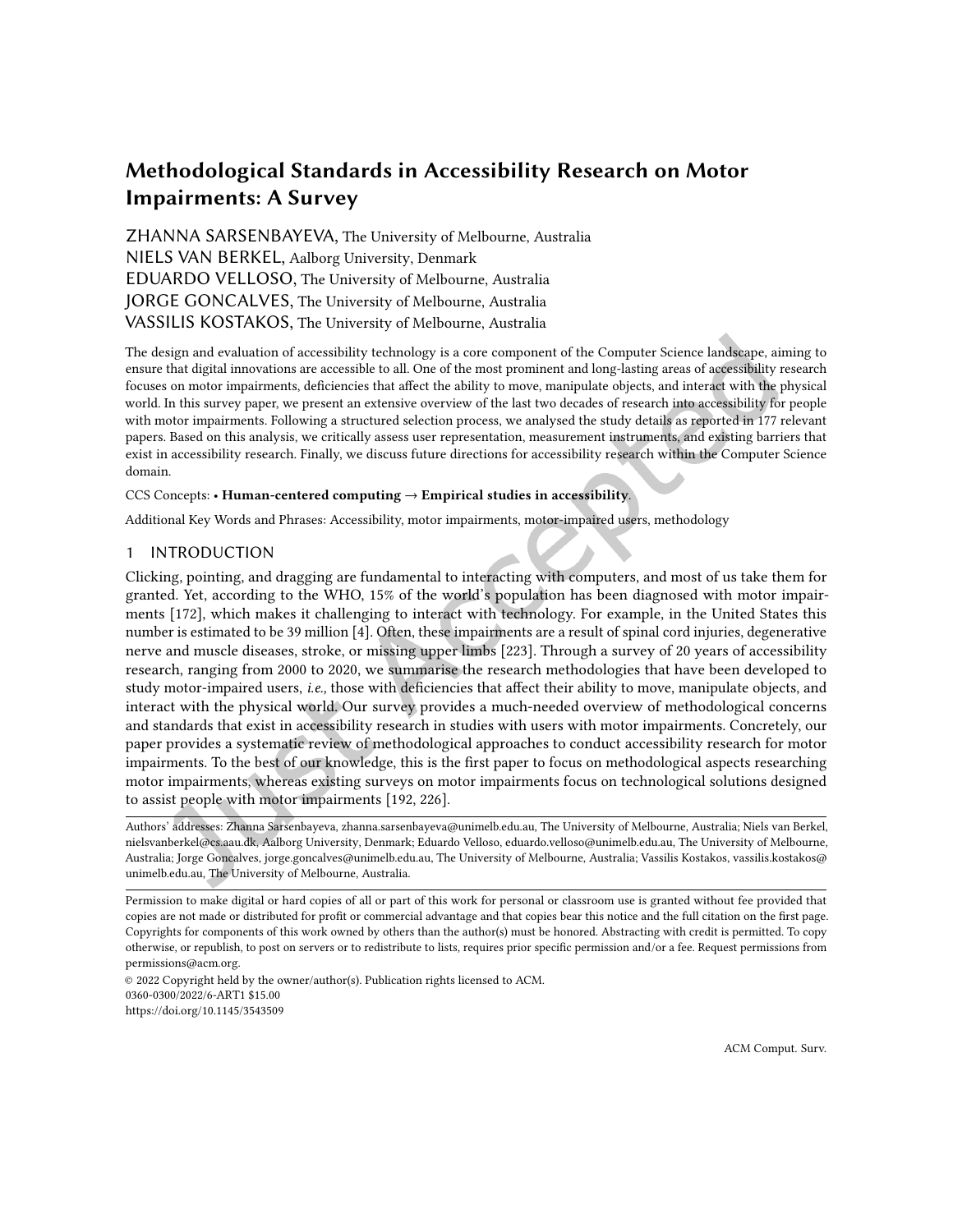#### 1:2 • Sarsenbayeva, et al.

By following robust methodological standards, the accessibility research community can ensure that the generated outcomes will subsequently lead to the design and creation of high-quality technological solutions that address the needs of motor-impaired users. Efectively addressing the needs of permanently impaired users in designing technology is crucial for a number of reasons. Abascal and Nicolle [\[6\]](#page-19-1) state that people with permanent impairments are more likely to have a higher dependence on computers, because digital tools ofer vital support in personal and professional communication, control over their environment, assisted mobility, and access to services. As a result, digital exclusion for permanently impaired users can lead to a restricted socially active and independent lifestyle [\[6\]](#page-19-1). Furthermore, there exist untapped inancial incentives, since people with disabilities control a large amount of annual discretionary income (e.g., \$220 billion in the US alone) [\[191\]](#page-29-1). Moreover, due to the growth of our ageing populations, particularly in the Western world [\[3\]](#page-19-2), "enabling accessible technology is a growth opportunityž [\[30\]](#page-20-0). Finally, designing for inclusion is supported by many legal acts. This includes, but is not limited to, Section 508 of the Rehabilitation Act of 1973 and Americans with Disabilities Act (ADA) in the US and The European Accessibility Act in Europe.

Our results show a recent shift in focus from desktop computers towards smartphones and wearables in devices used in studies with motor-impaired participants. Our results also show that there is a significant difference in device prevalence depending on the type of the study with eye-trackers being more common for the lab studies, while other equipment are more prevalent in ield studies. Our results further identify common tasks and measure variables used to quantify user's functional capabilities in accessibility research in motor impairments. Furthermore, our findings highlight that the average sample size is significantly greater in studies conducted with participants from a mixed participant group that includes both able-bodied and motor-impaired participants, as compared to the studies conducted strictly with motor-impaired participants. We further demonstrate that lab studies are more likely to recruit able-bodied participants, whereas ield studies have a higher chance to involve motor-impaired participants. Finally, we discuss opportunities for new research directions for the field of accessibility when developing solutions for motor-impaired users, such as the creation of novel modelling techniques to avoid longitudinal experiments, or accounting for user's individual characteristics to provide a more custom-made user experience when interacting with technology.

# 2 BACKGROUND

Newell and Gregor [\[166\]](#page-28-1) argue that when designing technological solutions it is necessary to consider the characteristics of all potential users. This way of thinking grew in prominence towards the end of the twentieth century, when diferent computer manufacturing companies, such as Sun and Microsoft, introduced their 'accessibility programs'. These programs were directed towards the design of accessible applications to support people with diferent permanent impairments [\[166\]](#page-28-1). Several factors have pushed these developments, including demographic trends (ageing population), legislative acts across diferent countries on the accessibility of computer technology for people with disabilities [\[166\]](#page-28-1), and a larger focus on accessibility research within academia. Within the HCI community, Ben Schneiderman introduced the idea of accounting for accessibility in HCI research in 1986 [\[2,](#page-19-3) [165\]](#page-28-2). At the InterCHI'93 keynote 'CHI for Everyone', Alan F. Newell emphasised the importance of taking into account the full diversity of the user population in HCI research [\[165\]](#page-28-2). Since then, accessibility research has established itself as one of the key research areas within the HCI community. The wide range of methods, techniques, and tools that have been developed in the ield of HCI provide a rich background for the design of interactive technologies for people with disabilities [\[6\]](#page-19-1). Further, HCI has a rich tradition in user-centred design that encourages learning about the users and their characteristics [\[166\]](#page-28-1), which provides an opportunity to employ HCI methods in the design of accessible technology.

As an ultimate goal of HCI is to implement successful human computer interaction, Keates and Clarkson [\[114\]](#page-25-0) state that in order to develop a solution for a wide range of user capabilities  $(e.g.,$  sensory, cognitive, motor), it is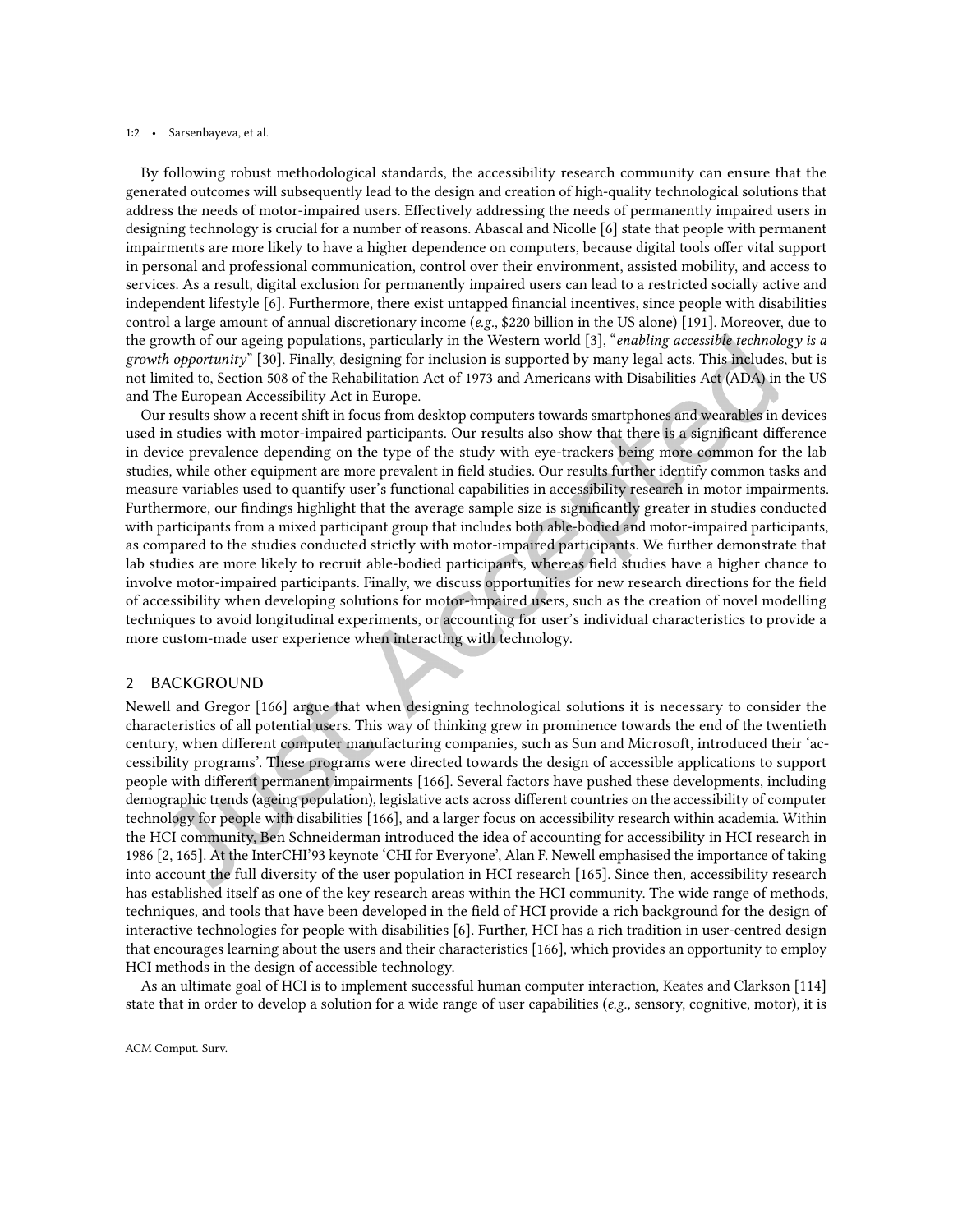necessary to understand how they interact with technology. Over two decades ago, Vanderheiden [\[240\]](#page-32-0) outlined three paths to address the challenge of performing efective human-computer interaction: 1) by changing the user, 2) by providing the user with tools that can complement user needs, and 3) by changing the environment. These suggestions have later been implemented in diferent design approaches aimed at creating accessible technologies.

# 2.1 Design Approaches

Within the domain of accessibility research, different design approaches have emerged - all of which aim to enhance the accessibility of technology. In this section we describe the main design approaches that are either directly or indirectly related to HCI.

2.1.1 Assistive Technology. This design approach took a fast-track development in the post-war era, with a predominant focus on itting a 'non-standard' user to 'standard' technology [\[252\]](#page-32-1). The main challenge of this design principle is the assumption of an 'immutable' environment which cannot be changed or adapted [\[252\]](#page-32-1). Assistive technology is designed specifically for people with a particular impairment in mind. As such, the presented solutions are optimised for that impairment [\[240\]](#page-32-0), with the purpose of increasing end-user independence and improving quality of life [\[39\]](#page-21-0).

Assistive technology has faced high rejection rates from users as they can feel stigmatised due to device aesthetics and social acceptance [\[218,](#page-30-0) [240,](#page-32-0) [252\]](#page-32-1). Furthermore, assistive technology products are typically more expensive than their off-the-shelf mass market technology counterparts [\[240\]](#page-32-0). Similarly, Choi et al. [\[32\]](#page-20-1) state that assistive technology creates niche markets, thus driving technological segregation and the aforementioned increase in costs for assistive technology. Another challenge facing assistive technology is the inability to keep up with the advancements in mass-market technology [\[240\]](#page-32-0). For example, it often takes several delays for OS updates to reach assistive technology products as compared to their more mainstream counterparts [\[32\]](#page-20-1).

2.1.2 Rehabilitation Engineering. This design approach emerged around the same period as assistive technology, with surgeons recommending a multidisciplinary scientific and engineering approach in rehabilitation [\[39,](#page-21-0) [186\]](#page-29-2). Similar to assistive technology, rehabilitation engineering focuses on supporting speciic needs and constrains of a unique individual [\[39\]](#page-21-0). Furthermore, the focus of rehabilitation engineering often involves the creation of custom add-on devices and machines specifically for rehabilitation purposes [\[252\]](#page-32-1). Similar to assistive technology, limitations of this approach include high cost and time investments associated with development and maintenance of such technology.

2.1.3 Universal Design. The limitations observed in assistive technology and rehabilitation engineering approaches resulted in the universal design approach [\[240,](#page-32-0) [252\]](#page-32-1). Universal design follows a 'one-size-its-all' principle and aims to design lexible technological solutions that can be used by users of all abilities [\[240,](#page-32-0) [252\]](#page-32-1). In contrast to the assistive technology approach, universal design removes the stigma from the technology by allowing users with permanent impairments to use 'off-the-shelf' technology [\[240\]](#page-32-0). However, this feature of universal technology comes at a cost, as the price of universally designed products is typically higher due to the added complexity; however, it is important to note that its price does not depend on the user's abilities, in contrast with assistive technology [\[240\]](#page-32-0).

2.1.4 Universal Usability. Shneiderman [\[219\]](#page-30-1) suggested universal usability as a design approach in order to encompass both accessibility and usability. According to Shneiderman [\[219\]](#page-30-1), "access is not sufficient to ensure successful usage". The aim of universal usability is therefore to design interfaces usable by the widest range of users regardless of their abilities [\[219,](#page-30-1) [252\]](#page-32-1). Similar to universal design, universal usability eventually aims at creating 'one-size-fits-all' solutions without considering one specific disability [\[239,](#page-31-2) [252\]](#page-32-1).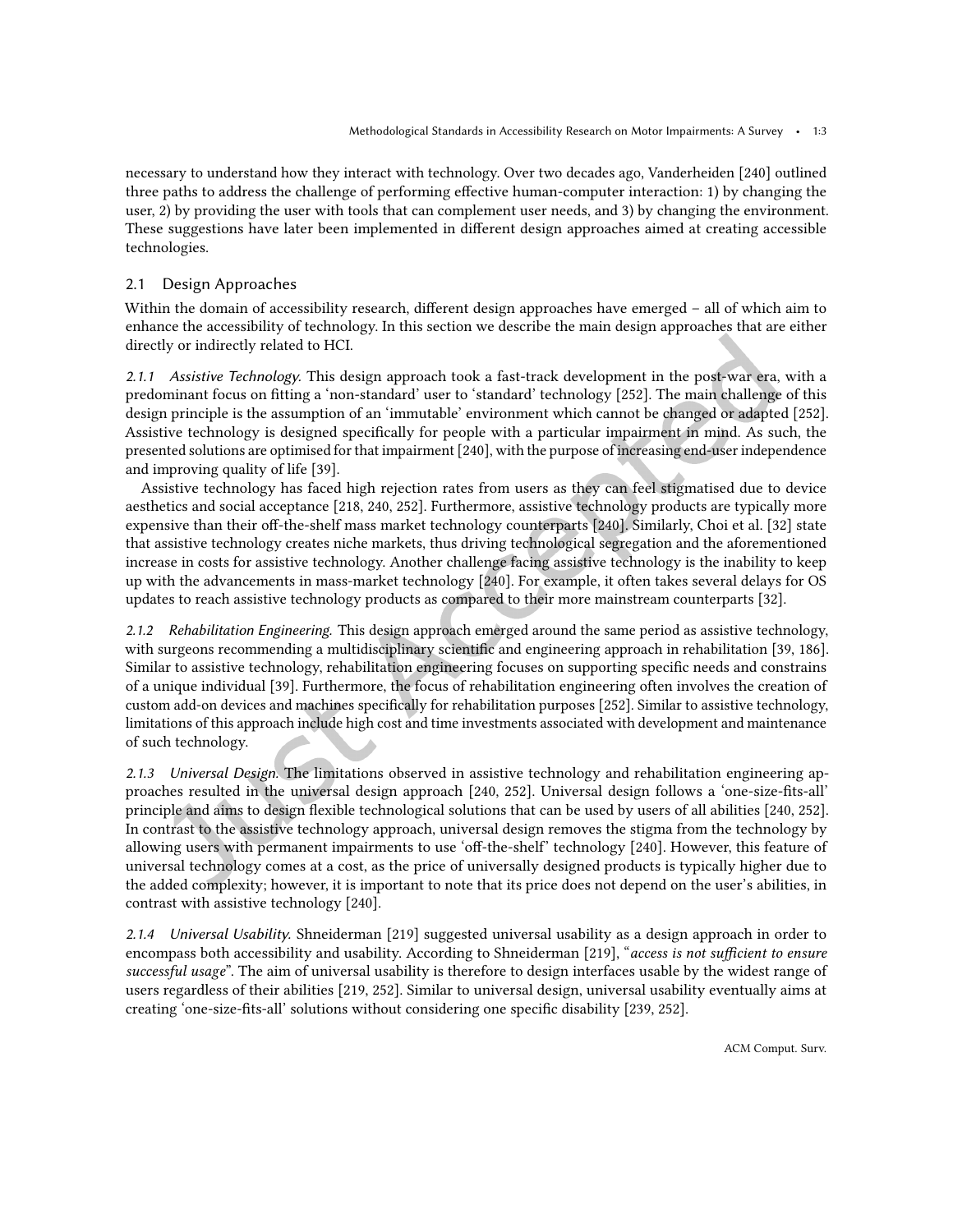#### 1:4 • Sarsenbayeva, et al.

2.1.5 Inclusive Design. This design approach mainly focuses on the factors that lead to 'design exclusions' that may occur due to biases and assumptions about user abilities [\[114,](#page-25-0) [252\]](#page-32-1). Consequently, Keates and Clarkson [\[114\]](#page-25-0) argue that in order to support inclusive design, it is necessary to understand both end-users, as well as the tools and techniques available for designing inclusive solutions. A key element of inclusive design is the availability of 'timely' knowledge about the end-user, which is then translated into a design concept through numerous cycles of prototype development and testing [\[114\]](#page-25-0). This way the designers will minimise biases that may arise due to their own needs, capabilities, and skills [\[114\]](#page-25-0). However, one of the main challenges of the inclusive design approach is defining how much information and knowledge about the end-user is sufficient, avoiding information overload that often leads to inefective design practices [\[114\]](#page-25-0). This challenge is identiied as the main reason why inclusive design does not scale in terms of accommodating the needs of every individual whose capabilities are diferent from the established norm [\[252\]](#page-32-1).

2.1.6 Ability-Based Design. This design principle considers the abilities of the user as its central focus Wobbrock et al. [\[252\]](#page-32-1). To be precise, ability-based design shifts the burden of change on the system, not the user [\[252\]](#page-32-1). An ability-based system supports end-user interaction without requiring them to alter their bodies, knowledge, or behaviour. Ability-based systems adapt their interface according to the context or user performance [\[252\]](#page-32-1). Although ability-based design does not necessarily pursue a goal of automatic adaptation to support user needs, recent achievements in personalised interface adaptions to surrounding context can support further advancement of ability-based design [\[252\]](#page-32-1). Furthermore, the adaptations remain visible to the user and can be changed at any time as required [\[252\]](#page-32-1). Finally, ability-based systems are encouraged to be cost-efective, and use readily available of-the-shelf hardware and software to remove barriers that might occur due to complexity, coniguration, and maintenance of system components [\[252\]](#page-32-1). Nevertheless, ability-based design faces several issues that need to be addressed in order to implement successful ability-based solutions. These barriers include accurate and reliable quantifying of end-user performance, context sensing, and modelling of user abilities [\[252\]](#page-32-1).

Each of the aforementioned design approaches has their own unique advantages and disadvantages, and it is inherently important for HCI researchers to find a suitable trade-off when choosing the most feasible design approach for creating accessible technological solutions. For example, Vanderheiden [\[240\]](#page-32-0) suggests to employ a combination of universal design and assistive technology by using universal design wherever possible and commercially practical, while using assistive technology wherever necessary and advantageous to the user.

# 2.2 Methodological Concerns in HCI and Accessibility Research

Methodological trade-ofs are a key discussion point within the HCI and Accessibility communities. While discussion of all methodological concerns is out of scope for this paper, we discuss the related work on two especially critical methodological aspects: study participants and study environments.

2.2.1 Participants. Participant populations and the degree to which they represent different user groups is an important factor in relation to the generalisability of results [\[214\]](#page-30-2). Furthermore, it is crucial to include representative users in Accessibility research studies in order to understand their needs during usability studies and controlled experiments [\[214\]](#page-30-2). Moreover, prior work has shown that including non-representative users might lead to inaccurate conclusions [\[214,](#page-30-2) [215,](#page-30-3) [243\]](#page-32-2). For example, Sears et al. [\[215\]](#page-30-3) demonstrate that, unlike able-bodied participants, users with motor impairments interrupted their dictation during vocal text entry significantly more often - resulting in a different set of commands.

Participants from diferent user groups also behave diferently during user studies, which leads to diferences in both the performance as well as the strategies employed by participants [\[243\]](#page-32-2). For instance, in a study by Ferres et al. [\[52\]](#page-22-0), visually-impaired participants used diferent navigation strategies when conveying knowledge about graphs from audio information, used twice as many commands to complete the task, and checked the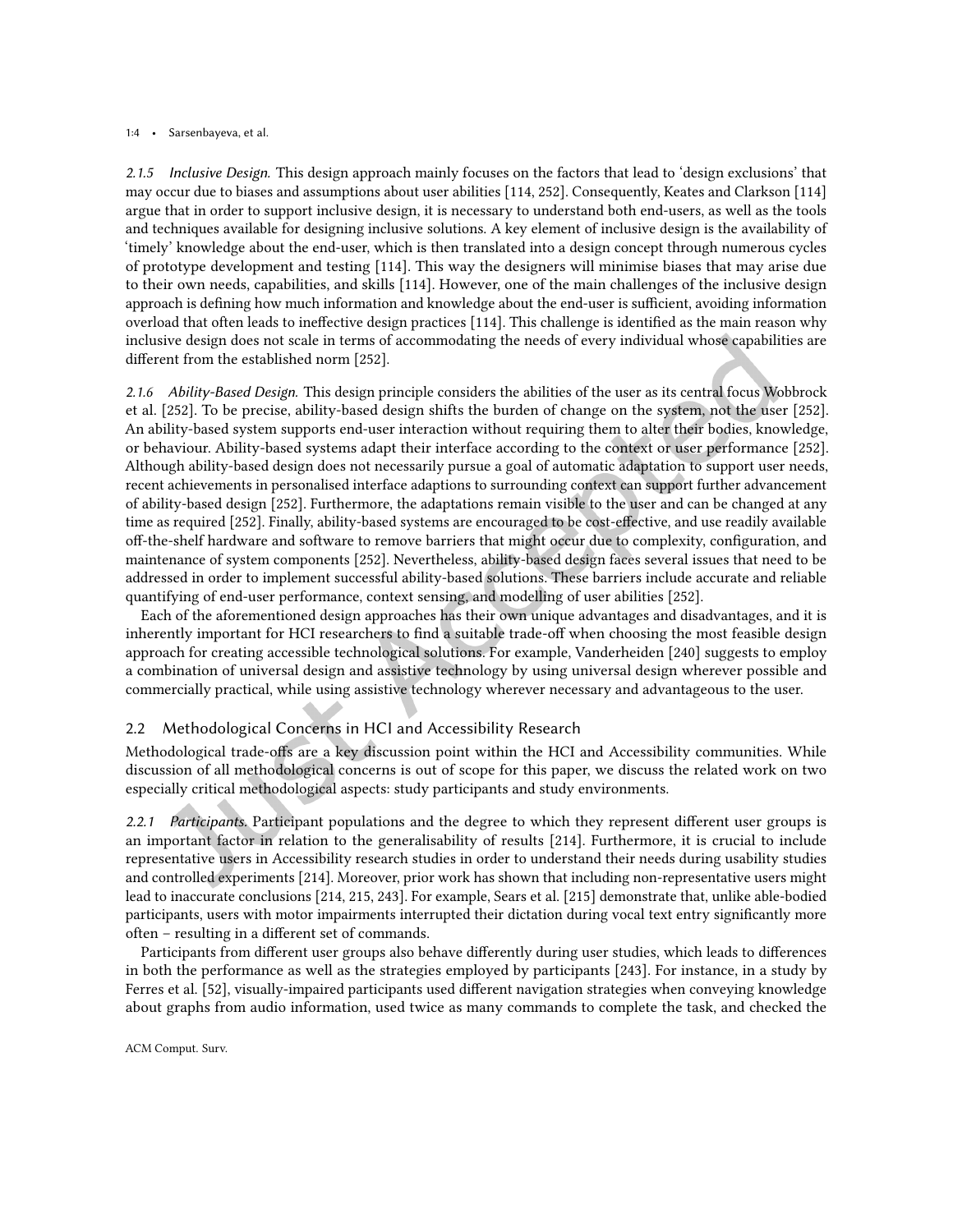starting point more often as compared to blindfolded sighted peers. Therefore, Sears and Hanson [\[214\]](#page-30-2) argue that while preliminary evaluations can use participant from a non-representative user groups, studies that are eventually archived at publication venues should include representative users.

Sears and Hanson [\[214\]](#page-30-2) also emphasise the importance of control groups in accessibility research experiments. The authors argue that the presence of control groups might provide valuable information on the efectiveness and efficiency of certain technologies or intervention techniques. Control groups allow researchers to eliminate uncertainties in results that might arise when participants are drawn from only one user group; in other words, by adding control groups to the studies, researchers can assess whether certain results hold among diferent user groups [\[214\]](#page-30-2). Nevertheless, performance of these control groups should not be taken as a standard for comparing diferent user groups, again due to the fact that people with diferent abilities might behave diferently in their strategy to approach certain study tasks [\[214\]](#page-30-2).

2.2.2 Study environment. Within the HCI community there exists a long-lasting and ongoing debate on the advantage and disadvantages of laboratory and ield-based studies. Researchers in favour of ield studies argue that lab studies fail to capture the complexities and richness of the real world [\[72,](#page-23-0) [121,](#page-25-1) [199\]](#page-29-3). However, at the same time, some prior work argues that lab studies can be as effective as field studies for system evaluations. For example, Kjeldskov et al. [\[122\]](#page-25-2) presented a comparative study where a mobile system's usability was evaluated in the field (hospital) and in a lab environment (simulated hospital). According to the authors' results, the lab evaluation was able to identify almost the exact same usability problems as the ield evaluation; and, hence, demonstrate that simulating context in the laboratory settings can be equally useful in identifying usability problems [\[122\]](#page-25-2).

The main difference between lab and field studies is that lab studies mostly focus on evaluating certain solutions and typically involve empirical manipulations and control of the environment. Hence, lab studies are suitable for usability evaluations when it is needed to optimise "the certainty of the outcomes through a controlled experimentation" [\[237\]](#page-31-3). While, field studies aim at obtaining a complete "understanding of the application domain of the development effort" [\[237\]](#page-31-3) and show how people understand and use technology in their own terms and for particular situated purposes [\[127\]](#page-26-0). It has previously been shown that field studies are commonly used in three situations: 1) to observe and understand HCI professionals in the ield, 2) to understand users working with emerging technology, and 3) as a starting point to design novel interactions [\[237\]](#page-31-3).

While lab studies are excellent at identifying usability problems, they perform poorly in understanding context of use [\[199\]](#page-29-3). It is therefore important to conduct ield studies as we need to understand how technology is used and adapted in real world settings [\[121,](#page-25-1) [199\]](#page-29-3). Furthermore, Kuutti and Bannon [\[127\]](#page-26-0) argue that real-life scenarios should be studied where they occur, i.e., in a naturalistic setting, as laboratory studies aimed at gathering knowledge on how certain interfaces are used have limited applicability [\[127,](#page-26-0) [229\]](#page-31-4). Hence, ield study research should be focused to better relect the complexity of HCI in a real world setting [\[199\]](#page-29-3). As there is no clear answer as to whether lab studies are better than field studies, Kjeldskov and Skov [\[121\]](#page-25-1) suggest that HCI researchers should rather focus on when and how to conduct lab or field studies. The authors also suggest that HCI researchers should run 'truly wild and longitudinal' field studies to fully embrace real world settings [\[121\]](#page-25-1).

Given the growing importance of accessibility research, this paper aims to quantify and increase our understanding on the methodological decisions made by accessibility researchers investigating motor-impairments. By providing an overview of the strengths and weaknesses in our research practices, we hope to support the further development of accessibility research, which can lead to the development of better assistive technology.

# 3 METHODOLOGY

We conducted an extensive systematic literature review on studies aiming to enhance the accessibility of technology for motor-impaired users. We conducted our search on two main digital libraries in the computer science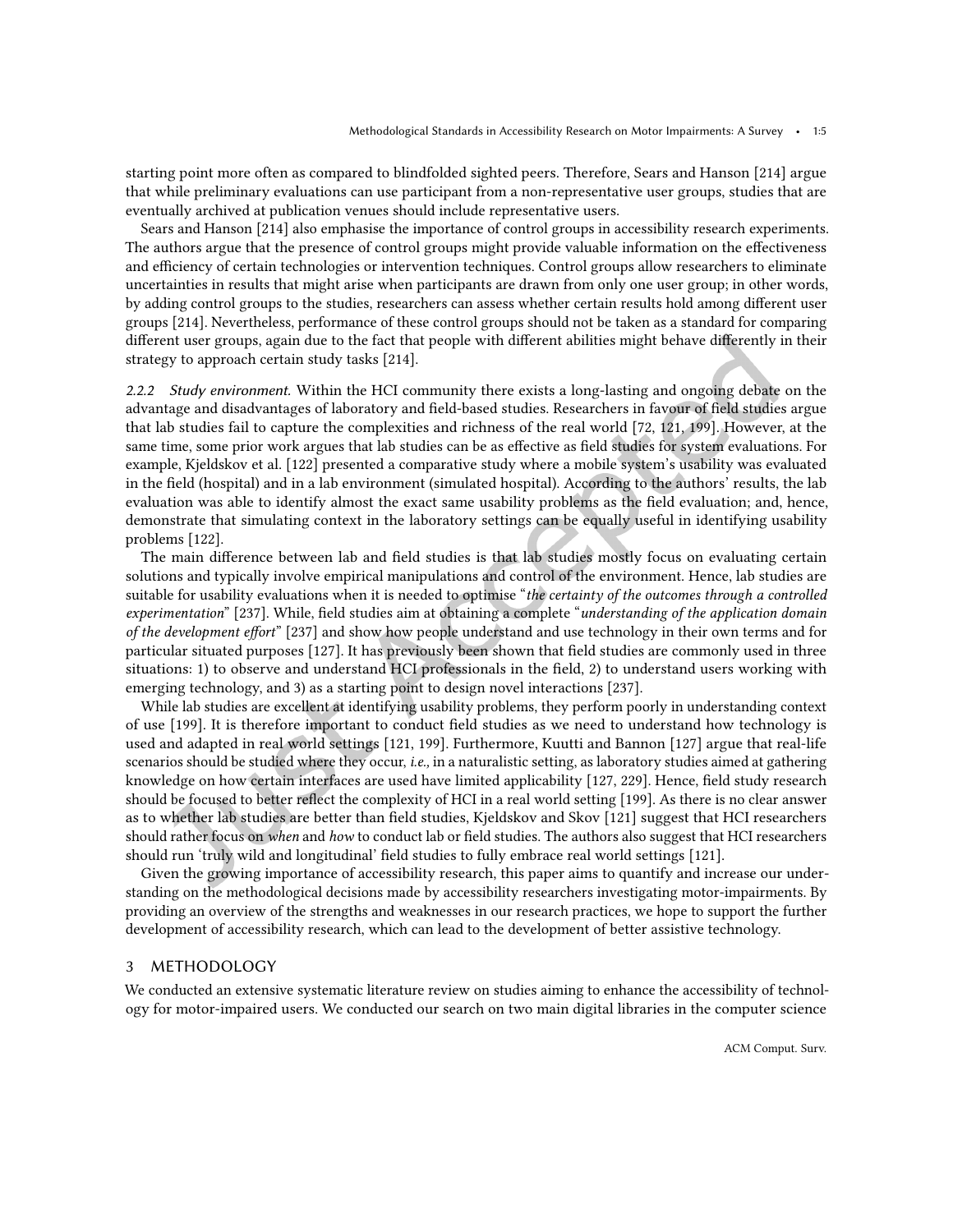#### 1:6 • Sarsenbayeva, et al.

domain that provide a rich overview of peer-reviewed articles in our research community  $-$  (ACM Guide to Computing Literature (hereafter, ACM Digital Library) and IEEE Xplore). Our search query was conducted using an 'inclusive or' for the terms "motor impairments", "motor-impaired users", "motor disabilities" combined with an "and" operator for the terms "accessibility" and "design" subsequently to ensure that the search returns papers conducted in the accessibility domain of the HCI research. Furthermore, our search was run on both full-text and metadata of the publication (e.g., title, abstract, keywords) to ensure we have a thorough and complete overview of articles published in this research domain. In addition, we restricted our search to consider publications between 2000 and 2020 to: 1) guarantee a focus on modern technology, and 2) examine the changes in conducting accessibility research over a period of two decades.

In total our search query returned 966 papers from both the ACM Digital Library and IEEE Digital Library. Each of these papers was analysed individually by one of the authors of this literature survey according to the inclusion criteria. First, we identified and excluded extended abstracts papers (e.g., poster, workshop, tutorial) from the list of 966 papers resulting in 752 papers. We then manually analysed each publication and excluded the papers  $(N = 128)$  that were not relevant to motor impairments, but some other impairments (e.g., visual, cognitive). We also excluded publications ( $N = 559$ ) that were not directly relevant to motor impairments but mentioned the applicability of the technology/study/etc for motor impairments in the 'future work' or 'discussion' sections of the publications. We also excluded papers that look at the combination of the impairments ( $e.g.,$  autism resulting in motor impairments). Finally, we removed papers that did not report empirical studies ( $N = 33$ ). Following this curation strategy, we identiied a total of 177 relevant papers that we explore in this literature survey.

# 4 RESULTS

We analysed the number of papers published between 2000 and 2020, and found that the number of studies is substantially higher in the second decade (2011–2020) than the first (2000–2010) – see Figure [1.](#page-6-0)

Our analysis identified 177 papers totalling 228 studies. There is an average of 1.3 studies reported on each paper (in line with local HCI standards reported previously [\[24\]](#page-20-2)), with the large majority of papers having 1 study (135), 33 papers with 2 studies, and 9 papers with 3 or more studies. A full overview of the studies and their details can be found in Table ?? in Appendix. In our subsequent analysis, we assess and report on each study rather than on each paper in order to capture the specifics of each study contribution.

### 4.1 Devices Used in the Studies

We started by examining the type of devices used in the diferent studies. Typically these devices were used to evaluate accessible solutions (i.e., interfaces, apps) for motor-impaired users. From our analysis we discovered that starting from Year 2000 up until recent years, the majority of studies (73 in total, 41.2%) were focused on building accessible solutions for desktop computers; however this interest of the community has decreased in the past few years. In addition, 16 studies (9.0%) developed accessible solutions for desktops using an eye-tracker. The growing popularity of mobile devices has led to a shift in focus within motor-impaired accessibility research. For example, 12.4% of all studies (22 out of 177) focused on developing accessible interfaces for smartphones, 5.1% of studies (9 in total) worked on creating accessible interfaces for tablets, many of which where conducted in recent years. Furthermore, it is worth noting that wearables have been increasingly used in the past decade resulting in the total of 18 studies (10.2%). Finally, a fair amount of other technology is used for accessible research. According to our analysis, a total of 39 studies (22.1%) used other technology including but not limited to wheelchair joysticks, various consoles and haptic devices, human-robot interfaces, and tabletops. A summary of these results is presented in Figure [1.](#page-6-0)

We then examined the category of devices marked as 'other' in more detail. Out of 39 studies that have developed accessible interfaces for other technology, 10 papers worked on enhancing the accessibility of wheelchairs ( $e.g.,$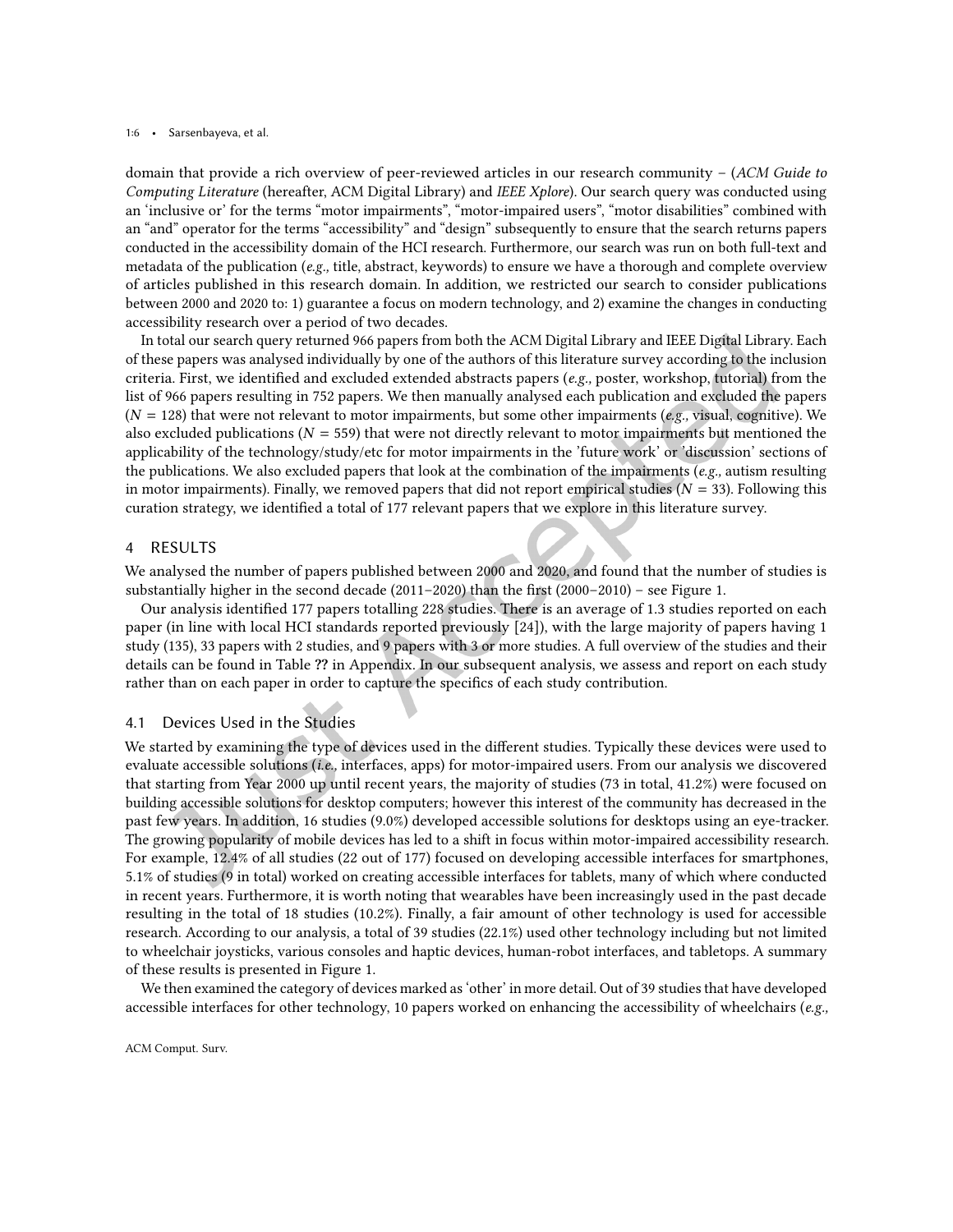Methodological Standards in Accessibility Research on Motor Impairments: A Survey • 1:7

<span id="page-6-0"></span>

Fig. 1. Device prevalence in analysed studies

input for wheelchairs) [\[25,](#page-20-3) [27,](#page-20-4) [67,](#page-22-1) [69,](#page-23-1) [150,](#page-27-0) [154,](#page-27-1) [155,](#page-27-2) [213,](#page-30-4) [235,](#page-31-5) [254\]](#page-32-3), 5 papers worked on motion sensing devices (e.g., Kinect, LeapMotion) [\[41,](#page-21-1) [111,](#page-25-3) [126,](#page-26-1) [144,](#page-26-2) [206\]](#page-30-5), 3 papers with game consoles (e.g., Nintendo Wii) [\[40,](#page-21-2) [88,](#page-24-0) [95\]](#page-24-1), and 2 papers worked with tabletops [\[13,](#page-19-4) [140\]](#page-26-3). Furthermore, some studies developed new interfaces, including creation of haptic devices (4 papers) [\[93,](#page-24-2) [123,](#page-25-4) [128,](#page-26-4) [205\]](#page-30-6), prosthetic arm (1 study) [\[92\]](#page-24-3), and 1 universal interface that can be used for mobile devices, game consoles, and eye-trackers [\[236\]](#page-31-6). Furthermore, 7 papers created human-robot interfaces to assist motor-impaired users [\[17,](#page-20-5) [43,](#page-21-3) [46,](#page-21-4) [99,](#page-24-4) [108,](#page-25-5) [116,](#page-25-6) [196\]](#page-29-4).

### 4.2 Study Parameters

Based on the information available in the publications, we identify common study parameters in motorimpairments research studies.

A large portion of the studies (79 out of 228, 34.6%) was conducted in a laboratory environment, 59 studies  $(25.9%)$  were field studies (e.g., participants' home, care centre, hospital). Unfortunately, the remaining 90 studies (39.5%) did not explicitly state whether the study was conducted in a laboratory or ield settings; however, from the context of the papers the reader can sometimes infer if the study was either a field study or was conducted in the lab. Nevertheless, as it was not obvious to us how to determine the type of the study from the papers, we did not classify them in this survey. These indings are summarised and presented in Figure [2.](#page-7-0)

We then examined the type of analysis conducted in the selected studies. A total of 104 studies (45.6%) employed a mixed-method analysis in their study, whereas 29% of the studies (66) used purely quantitative approach and 58 studies (25.4%) utilise a purely qualitative data analysis approach. Our results show that the number of studies that employ quantitative analysis is greater than the number of studies that use qualitative analysis. Similar trend has been reported in local HCI standards reported by Caine [\[24\]](#page-20-2).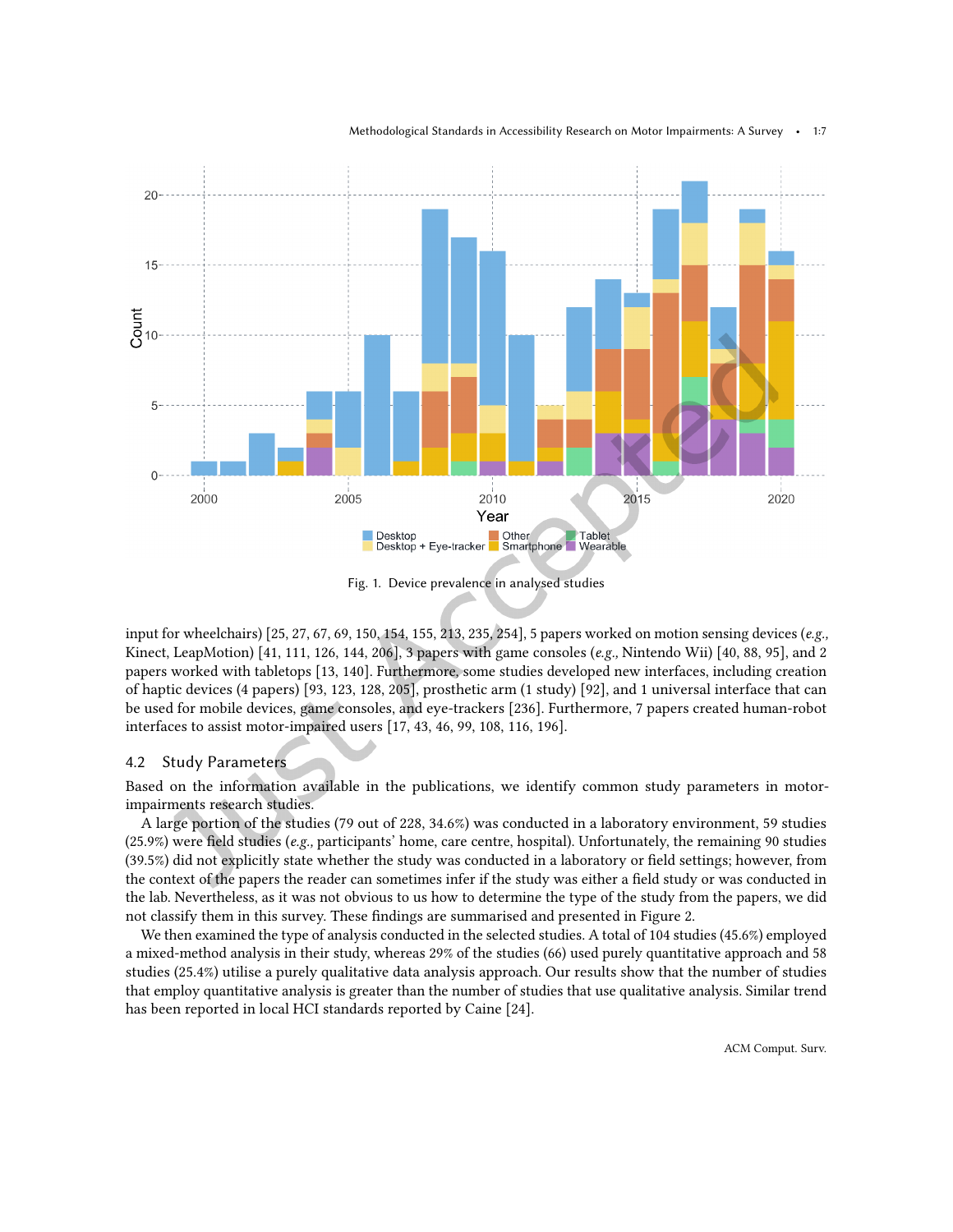#### 1:8 • Sarsenbayeva, et al.

<span id="page-7-0"></span>

We followed-up by analysing the study duration of the published studies. To keep consistency in our data, we decided to classify the duration of the studies as follows: short one-day study (e.g., 45-minute-long experiment) vs. a longitudinal study (e.g., study conducted over the course of several days). Furthermore, some studies reported their duration in sessions, e.g., 5 sessions 1 hour long each. Therefore, to simplify the analysis of study duration we assumed 1 session to be a 1-day-long experiment; hence, if the study reported 8 sessions, we considered it to be an 8-day study. The average duration of a study is  $M = 5$  days with a standard deviation of  $SD = 21$ , and a median of  $M = 1$  day. A total of 173 studies (75.9%) report a short one-day study, whereas 47 papers (20.6%) report conducting a longitudinal study that continued for several weeks. Unfortunately, in some cases we were not able to determine if a study was longitudinal or not (8 studies, 3.5%).

4.2.1 Baseline details. Next we analysed the baseline details of the studies presented in this literature survey. The majority of studies (123, 54.0%) either do not report baseline details they used in the experiment (21, 9.2), or it was not relevant to have a baseline condition in the study (102, 44.8%), e.g., if the study was focused on eliciting gestures to interact with technology, e.g., [\[241\]](#page-32-4). The remaining 105 studies (46%) described their baseline information with 47 out 228 studies (20.6%) report using conventional technology, e.g., [\[163\]](#page-28-3), or an existing method, e.g., [\[246\]](#page-32-5), as a baseline condition, e.g., a regular computer keyboard vs. custom-built text entry interface. Furthermore, 28 studies (12.3%) did not have a baseline per se, but compared diferent conditions between each other. In addition, another 14 studies (6.1%) used a controlled interaction method for a baseline, e.g., speech input vs. custom-designed interaction technique. Interestingly enough, 15 studies (6.6%) used performance of the able-bodied participants as the baseline. Finally, 1 study (0.4%) used performance reported in external studies as their baseline condition [\[197\]](#page-29-5).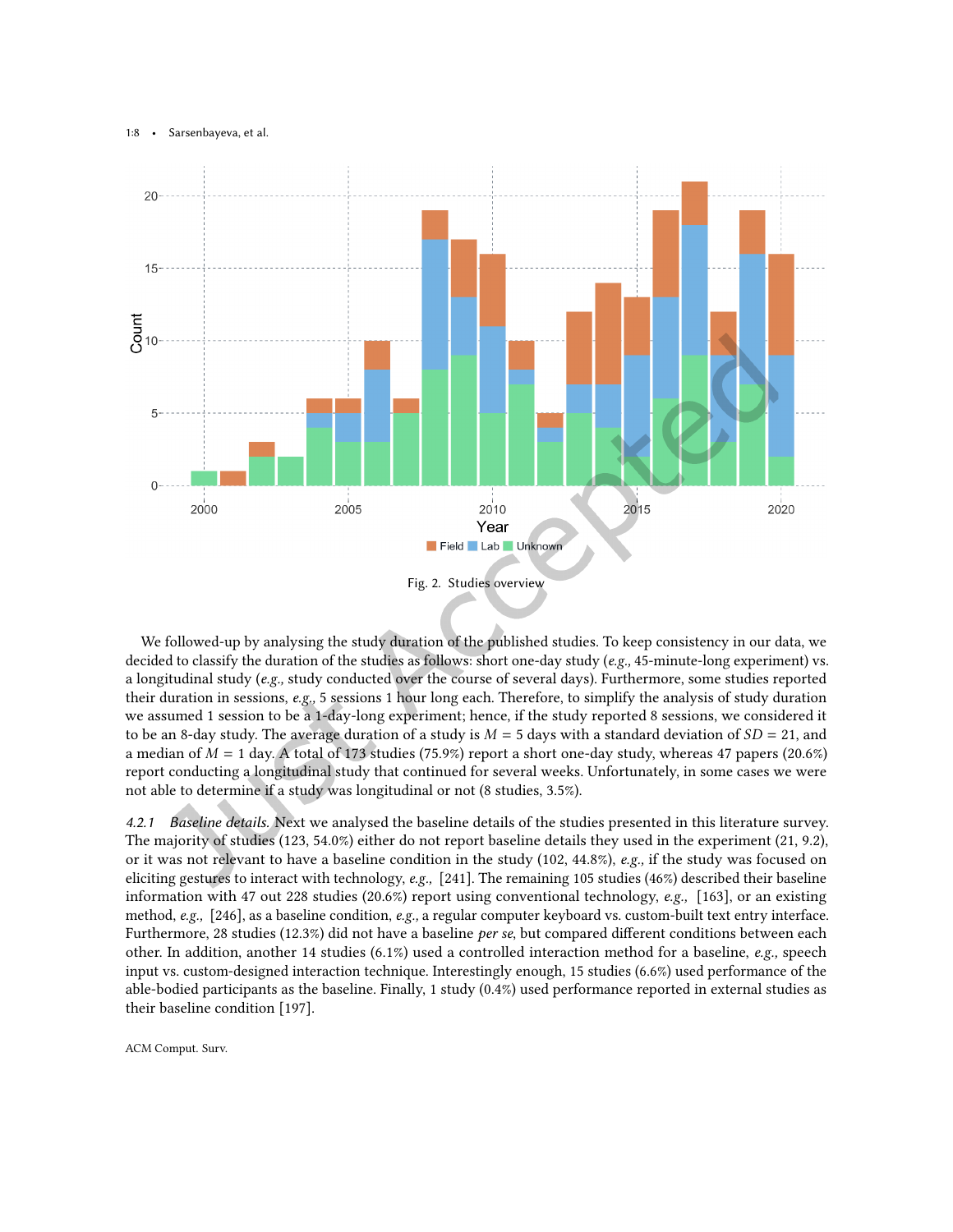4.2.2 Study tasks. We then analysed the type of tasks used in the studies in order to understand if there are established standards for quantifying performance of participants. 23 of 228 (10.1%) studies did not quantify participants performance using tasks, usually these studies based their results on either interviews or surveys. The remaining 205 studies reported using at least one task to quantify the performance of participants. As the naming of the tasks across the studies was quite diverse, we grouped the tasks according to their similarities. Two authors of the paper categorised the tasks from the entire dataset according to their similarities. This way we grouped tapping, selecting and clicking tasks under "target acquisition". Similarly, if the participants had to perform any tasks to change or work with the interface of the technology, we grouped them under "interface" manipulation". Other groups that emerged after our categorisation are "physical exercise activity" – for the tasks where participants were ask to perform a physical activity (e.g., walk in a straight line), "hand manipulation"  $(e.g., close and open the wrist)$  – for the tasks where participants had to perform any sort of hand manipulation, and "playing games" - for the studies where participants had to play a game. This categorisation revealed a taxonomy with 34 tasks that were used across the 205 studies that measure functional capabilities of participants. The complete list of the tasks is presented in Table [1.](#page-8-0) We then calculated Cohen's kappa [\[146\]](#page-27-3) to examine the interrater reliability, which showed strong agreement between the raters ( $\kappa = 0.90, p < 0.01$ ). The games were quite diverse in the studies; therefore, we did not specify categorisation according to the game type. Furthermore, the tasks that required completing daily online tasks, such as sending an email, checking for weather, taking pictures, we grouped them under "daily online activities" category. For each task we defined measure variables that were quantified in the studies. We present a full overview of the tasks and their measure variables in Table [1.](#page-8-0)

<span id="page-8-0"></span>

| Tasks                          | <b>Measure variables</b>                                                                                                                                                                                                                                                                                                                                                                                                                                                                                                                                                   | Papers                                              |
|--------------------------------|----------------------------------------------------------------------------------------------------------------------------------------------------------------------------------------------------------------------------------------------------------------------------------------------------------------------------------------------------------------------------------------------------------------------------------------------------------------------------------------------------------------------------------------------------------------------------|-----------------------------------------------------|
| Area pointing                  | Perceived cognitive workload, model fit, task completion time, error rate, movement time, throughput, er-<br>ror rate, subjective satisfaction, perceived ease-of-use, perceived speed, path length, target re-entry, task axis<br>crossing, movement direction changes, orthogonal direction changes, movement variability, movement error,<br>movement offset, number of submovements, maximum velocity, normalised time of maximum velocity, maxi-<br>mum acceleration, normalised time of maximum acceleration, maximum absolute jerk, total square integrated<br>jerk | [54, 63, 249, 250]                                  |
| Calibration                    | Offset magnitude                                                                                                                                                                                                                                                                                                                                                                                                                                                                                                                                                           | $[47]$                                              |
| Creation of vocal<br>commands  | Lexical density of corpus, common words                                                                                                                                                                                                                                                                                                                                                                                                                                                                                                                                    | $[201]$                                             |
| Daily internet ac-<br>tivities | Perceived comfort, perceived ease-of-use, error rate, movement time, perceived usefulness, task completion<br>time, system usability, perceived cognitive workload (NASA-TLX), number of clicks, cursor positioning time                                                                                                                                                                                                                                                                                                                                                   | [5, 8, 51, 86, 139, 148, 200,<br>262                |
| Dragging                       | Task completion time, error rate, movement time                                                                                                                                                                                                                                                                                                                                                                                                                                                                                                                            | [54, 55, 233]                                       |
| Foot manipulation              | Toe-tap rate, toe-raise rate                                                                                                                                                                                                                                                                                                                                                                                                                                                                                                                                               | $[35]$                                              |
| Gesture input                  | Path length, gesture completion time, line steadiness, task completion time, error rate, perceived ease-of-use,<br>perceived learnability, task completion success rate, perceived difficulty, classification accuracy, dwell time,<br>perceived cognitive workload, perceived physical workload, usability                                                                                                                                                                                                                                                                | [12, 25, 26, 29, 45, 69, 91,<br>106, 107, 230, 241] |
| Goal crossing                  | Movement time, throughput, error rate, subjective satisfaction, perceived ease-of-use, perceived speed, path<br>length, target re-entry, task axis crossing, movement direction changes, orthogonal direction changes, move-<br>ment variability, movement error, movement offset, number of submovements, maximum velocity, nor-<br>malised time of maximum velocity, maximum acceleration, normalised time of maximum acceleration, max-<br>imum absolute jerk, total square integrated jerk                                                                             | [249, 250]                                          |
| Hand<br>manipula-<br>tion      | Task completion time, duration of pauses, movement direction change, total motion time, average motion<br>time, total pause time, average pause time, motion variability, motion distance, motion amplitude, physical<br>performance                                                                                                                                                                                                                                                                                                                                       | [43, 92, 169, 188]                                  |
| Indoor navigation              | Error rate, system usability, perceived stress, number of uprising steps, task completion time                                                                                                                                                                                                                                                                                                                                                                                                                                                                             | [126, 152, 196]                                     |
| Information search             | Task completion time, system usability, perceived cognitive workload (NASA-TLX), movement time, subjec-<br>tive satisfaction, perceived productivity, perceived effectiveness                                                                                                                                                                                                                                                                                                                                                                                              | [22, 148, 180]                                      |
| Input invention                | Ease-of-use, task completion success rate, perceived difficulty                                                                                                                                                                                                                                                                                                                                                                                                                                                                                                            | [25, 26, 76]                                        |
| Interface manipu-<br>lation    | Task completion time, movement time, error rate, perceived ease-of-use, perceived usefulness, subjective<br>satisfaction, classification accuracy                                                                                                                                                                                                                                                                                                                                                                                                                          | [33, 36, 45, 63, 125, 157,<br>173, 202, 262]        |
| Long press                     | Task completion success rate                                                                                                                                                                                                                                                                                                                                                                                                                                                                                                                                               | $[176]$                                             |
| Map navigation                 | Task completion time, false positive clicks, unregistered commands, error rate, subjective satisfaction                                                                                                                                                                                                                                                                                                                                                                                                                                                                    | [18, 33]                                            |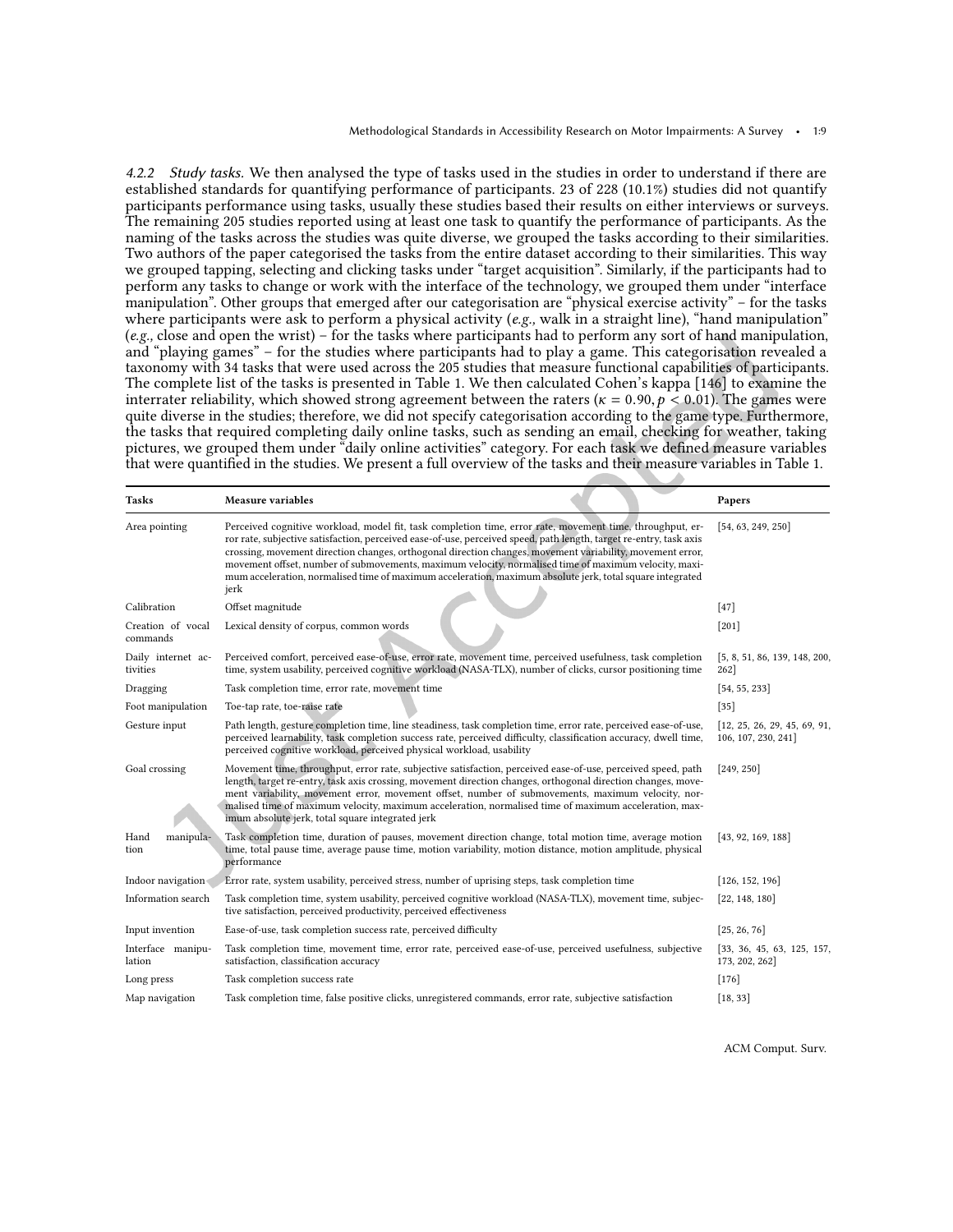# 1:10 • Sarsenbayeva, et al.

| Tasks                                    | Measure variables                                                                                                                                                                                                                                                                                                                                                                                                                                                                                                                                                                                                                                                                                                                                                                                                                                                                                                                                                                                                                                                                                                                                                                                                                                                                                                                                                                                                                                                                                                                                                                      | Papers                                                                                                                                                                                                                                   |
|------------------------------------------|----------------------------------------------------------------------------------------------------------------------------------------------------------------------------------------------------------------------------------------------------------------------------------------------------------------------------------------------------------------------------------------------------------------------------------------------------------------------------------------------------------------------------------------------------------------------------------------------------------------------------------------------------------------------------------------------------------------------------------------------------------------------------------------------------------------------------------------------------------------------------------------------------------------------------------------------------------------------------------------------------------------------------------------------------------------------------------------------------------------------------------------------------------------------------------------------------------------------------------------------------------------------------------------------------------------------------------------------------------------------------------------------------------------------------------------------------------------------------------------------------------------------------------------------------------------------------------------|------------------------------------------------------------------------------------------------------------------------------------------------------------------------------------------------------------------------------------------|
| Object<br>manipula-<br>tion              | Classification accuracy, task completion success rate, cross-entropy loss, number of switches of control mode,<br>selection time, perceived ease-of-use, user preference, ease-of-control, movement distance, force, speed, task<br>completion time, error rate, perceived comfort, perceived fun, perceived difficulty                                                                                                                                                                                                                                                                                                                                                                                                                                                                                                                                                                                                                                                                                                                                                                                                                                                                                                                                                                                                                                                                                                                                                                                                                                                                | [31, 99, 108, 116, 123, 140,<br>150, 194, 195]                                                                                                                                                                                           |
| Painting/Drawing                         | Task completion time, dwell time, perceived ease-of-use, perceived learnability, task completion success rate                                                                                                                                                                                                                                                                                                                                                                                                                                                                                                                                                                                                                                                                                                                                                                                                                                                                                                                                                                                                                                                                                                                                                                                                                                                                                                                                                                                                                                                                          | [21, 83, 96, 98, 177]                                                                                                                                                                                                                    |
| Peg test                                 | Path-length ratio, movement error, movement direction change, line steadiness                                                                                                                                                                                                                                                                                                                                                                                                                                                                                                                                                                                                                                                                                                                                                                                                                                                                                                                                                                                                                                                                                                                                                                                                                                                                                                                                                                                                                                                                                                          | [93, 94]                                                                                                                                                                                                                                 |
| Physical<br>exercise<br>activity         | Stride length, step length, physical performance, system usability, perceived comfort, classification accuracy,<br>perceived cognitive workload (NASA-TLX), error and speed ratio, motion duration, motion steadiness, motion<br>accuracy                                                                                                                                                                                                                                                                                                                                                                                                                                                                                                                                                                                                                                                                                                                                                                                                                                                                                                                                                                                                                                                                                                                                                                                                                                                                                                                                              | [11, 40, 118, 128, 145, 206,<br>259]                                                                                                                                                                                                     |
| Pinching                                 | Task completion success rate                                                                                                                                                                                                                                                                                                                                                                                                                                                                                                                                                                                                                                                                                                                                                                                                                                                                                                                                                                                                                                                                                                                                                                                                                                                                                                                                                                                                                                                                                                                                                           | $[176]$                                                                                                                                                                                                                                  |
| Play a game                              | Perceived ease-of-use, perceived learnability, perceived comfort, perceived speed, perceived enjoyment, game<br>specific parameters, time to touch-down, time to touch-up, offset magnitude, touch duration, movement di-<br>rection changes, touch location, game specific parameters, perceived fun, perceived fairness, physical per-<br>formance, perceived comprehensibility, visual quality, perceived correctness, likelihood to play, motivation,<br>perceived boredom, activity level, disinterest, usability, distraction time, attention time, output score, task<br>completion time                                                                                                                                                                                                                                                                                                                                                                                                                                                                                                                                                                                                                                                                                                                                                                                                                                                                                                                                                                                        | $\begin{bmatrix} 10, 41, 44, 66, 69, 88 \end{bmatrix}$<br>90, 105, 109, 119, 135, 144,<br>153, 171, 213, 222, 242]                                                                                                                       |
| Programming<br>(writing/editing<br>code) | Task completion time, number of keypresses                                                                                                                                                                                                                                                                                                                                                                                                                                                                                                                                                                                                                                                                                                                                                                                                                                                                                                                                                                                                                                                                                                                                                                                                                                                                                                                                                                                                                                                                                                                                             | [170, 201]                                                                                                                                                                                                                               |
| Rotation                                 | Task completion success rate                                                                                                                                                                                                                                                                                                                                                                                                                                                                                                                                                                                                                                                                                                                                                                                                                                                                                                                                                                                                                                                                                                                                                                                                                                                                                                                                                                                                                                                                                                                                                           | $[176]$                                                                                                                                                                                                                                  |
| Scrolling                                | Task completion success rate                                                                                                                                                                                                                                                                                                                                                                                                                                                                                                                                                                                                                                                                                                                                                                                                                                                                                                                                                                                                                                                                                                                                                                                                                                                                                                                                                                                                                                                                                                                                                           | $[176]$                                                                                                                                                                                                                                  |
| Speech input                             | Task completion time, perceived ease-of-use, perceived learnability, perceived intuitiveness, subjective satis-<br>faction, perceived effectiveness, task completion success rate                                                                                                                                                                                                                                                                                                                                                                                                                                                                                                                                                                                                                                                                                                                                                                                                                                                                                                                                                                                                                                                                                                                                                                                                                                                                                                                                                                                                      | [21, 65, 95, 95, 138]                                                                                                                                                                                                                    |
| Steering                                 | Task completion time, error rate, movement time, throughput                                                                                                                                                                                                                                                                                                                                                                                                                                                                                                                                                                                                                                                                                                                                                                                                                                                                                                                                                                                                                                                                                                                                                                                                                                                                                                                                                                                                                                                                                                                            | [54, 84]                                                                                                                                                                                                                                 |
| Swiping                                  | Path length, gesture completion time, line steadiness, perceived ease-of-use, task completion success rate                                                                                                                                                                                                                                                                                                                                                                                                                                                                                                                                                                                                                                                                                                                                                                                                                                                                                                                                                                                                                                                                                                                                                                                                                                                                                                                                                                                                                                                                             | [138, 176, 241]                                                                                                                                                                                                                          |
| Target acquisition                       | Perceived cognitive workload, model fit, task completion time, perceived ease-of-use, error rate, movement<br>time, throughput, subjective satisfaction, perceived speed, path length, target re-entry, task axis crossing,<br>movement direction changes, orthogonal direction changes, movement variability, movement error, move-<br>ment offset magnitude, number of submovements, maximum velocity, normalised time of maximum velocity,<br>maximum acceleration, normalised time of maximum acceleration, maximum absolute jerk, total square in-<br>tegrated jerk, perceived learnability, perceived memorability, perceived accuracy, perceived effort, perceived<br>frustration, perceived fun, perceived naturalness, perceived comfort, perceived intuitiveness, perceived ef-<br>fectiveness, click accuracy, press accuracy, release accuracy, distance to target, number of touches, time to<br>touch-down, time to touch-up, dwell time, offset magnitude, offset direction, accidental clicks, number of<br>voice commands, touch duration, task completion success rate, number of unsuccessful clicks, missed tar-<br>gets, cursor position corrections, perceived cognitive workload, time to mouse down, classification accuracy,<br>perceived system responsiveness, perceived consistency, perceived predictability, number of pauses, dura-<br>tion of pauses, path-length to axis-length ratio, physical workload, effective target width, perceived fatigue,<br>perceived attentiveness, perceived prompting levels, curvature index, streak size, streak sum | $[15, 19, 34, 48, 50, 53-55,$<br>58, 62-64, 78, 79, 81, 82,<br>84, 86, 95, 98, 100, 101, 104,<br>107, 115, 132, 138, 139,<br>143, 149, 151, 152, 159,<br>161-163, 174, 176, 178,<br>179, 181, 183, 195, 197,<br>203, 233, 235, 248, 250] |
| Text entry                               | Task completion time, perceived ease-of-use, typing speed, error rate, communication speed, subjective satis-<br>faction, perceived learnability, perceived intuitiveness, perceived effectiveness, number of gestures per char-<br>acter, number of keystrokes per character, number of corrections, number of deletions, perceived cognitive<br>workload (NASA-TLX), perceived comfort, accuracy (minimum string distance), uncorrected error rate, cor-<br>rected error rate, dwell time, total error rate, user experience, perceived speed, perceived accuracy, perceived<br>likeability, total number of words, total number of characters, total number of alphanumeric characters, to-<br>tal number of non-alphanumeric characters, total number of space characters, total number of capital letter<br>shifts, total number of alphanumeric keys in input, alphanumeric keystrokes per character, keystrokes per<br>character, alphanumeric keystroke saving rate, typing speed improvement, potential keystroke saving rate,<br>actual keystroke saving rate, prediction utilisation, perceived usefulness, perceived distractiveness, perceived<br>fatigue, typing variability, word classification accuracy, character classification accuracy, human readability<br>accuracy, ballistic phase movement time, corrective phase movement time, total movement time                                                                                                                                                                                                         | [7, 16, 38, 49, 74, 77, 80,<br>113, 124, 132, 137, 138,<br>141, 150, 156, 160, 163,<br>175, 184, 193, 204, 224,<br>231, 232, 234, 246, 253-<br>257, 260, 261]                                                                            |
| Trajectory<br>track-<br>ing              | Perceived difficulty (NASA TLX), physical performance, classification accuracy, line steadiness, task comple-<br>tion time, accuracy                                                                                                                                                                                                                                                                                                                                                                                                                                                                                                                                                                                                                                                                                                                                                                                                                                                                                                                                                                                                                                                                                                                                                                                                                                                                                                                                                                                                                                                   | [85, 91, 140, 195, 205, 258]                                                                                                                                                                                                             |
| User specific free<br>form task          | Session length, perceived enjoyment, perceived frustration, perceived fatigue, number of button activations,<br>number of special effects activations, distance to target, task completion time, perceived fatigue, subjective<br>satisfaction                                                                                                                                                                                                                                                                                                                                                                                                                                                                                                                                                                                                                                                                                                                                                                                                                                                                                                                                                                                                                                                                                                                                                                                                                                                                                                                                         | [42, 143]                                                                                                                                                                                                                                |
| Virtual navigation                       | Time per keystroke, error rate, task completion time, perceived comfort, perceived fun, perceived difficulty                                                                                                                                                                                                                                                                                                                                                                                                                                                                                                                                                                                                                                                                                                                                                                                                                                                                                                                                                                                                                                                                                                                                                                                                                                                                                                                                                                                                                                                                           | [57, 150]                                                                                                                                                                                                                                |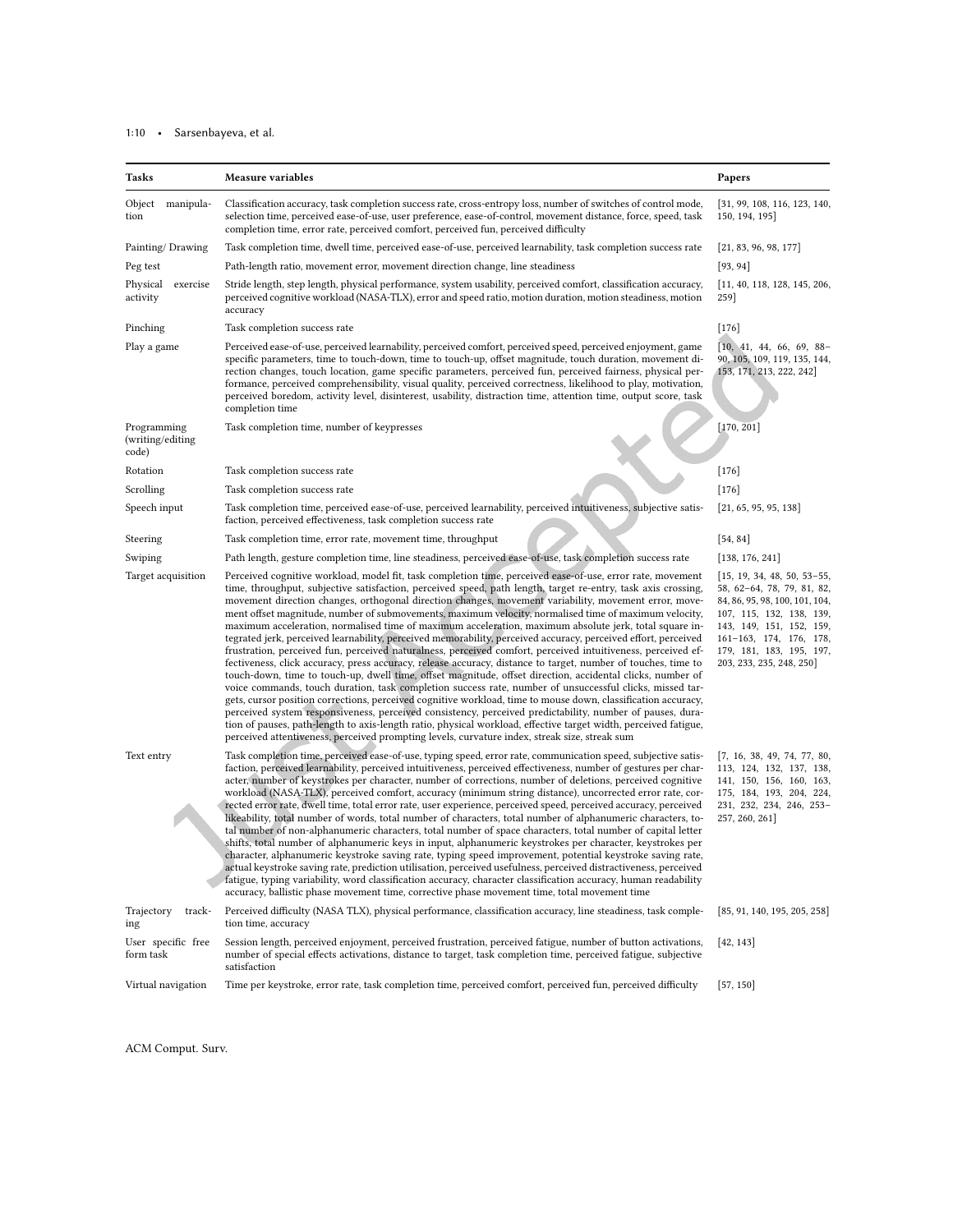Methodological Standards in Accessibility Research on Motor Impairments: A Survey • 1:11

| Tasks                                              | Measure variables                                                                                                                                                                                                          | Papers                                                                          |
|----------------------------------------------------|----------------------------------------------------------------------------------------------------------------------------------------------------------------------------------------------------------------------------|---------------------------------------------------------------------------------|
| Visual search                                      | Perceived learnability, perceived memorability, perceived accuracy, perceived ease-of-use, perceived effort,<br>perceived frustration, perceived fun, perceived naturalness, task completion time, streak size, streak sum | [19, 64, 152, 181, 236]                                                         |
| Web navigation                                     | Task completion time, false positive clicks, unregistered commands, error rate, system usability, movement<br>time, touch-down time, distance to target, target re-entry, throughput, curvature index                      | [18, 179, 180, 221]                                                             |
| No task was used NA<br>to measure perfor-<br>mance |                                                                                                                                                                                                                            | [13, 17, 27, 46, 67, 75, 97]<br>111, 112, 154, 155, 158.<br>164, 187, 198, 220] |

4.2.3 Participants. The number of participants varied reasonably without drastic outliers in the analysed papers ranging from 1 to 318 ( $SD = 25$ ) with the mean of  $M = 15$  and the median of  $Med = 10$ . These results are in line with the local standards in the HCI community with the common sample size of 12 participants; however on a lower side of the participant sample size [\[24\]](#page-20-2).

Of these 228 studies, 91 (40%) were conducted strictly with motor-impaired participants, 73 (32%) were performed strictly with able-bodied participants, 52 (22.8%) studies recruited both able-bodied and motor-impaired participants, 10 (4.4%) studies included ield experts as participants (therapists, rehab specialists), 1 study (0.4%) reports recruiting 1 vision-impaired participant, and 1 study (0.4%) does not report if their participants were able-bodied or motor-impaired. Furthermore, our analysis shows that 79 studies (34.6% of all studies, 55.2% of studies with motor-impaired and mixed participants groups) recruited participants with diferent diagnosis. Next we analysed if the sample size of the study was different depending on the recruitment group, e.g., ablebodied, motor-impaired, or mixed type participants. A one-way analysis of variance (ANOVA) test showed a statistically significant difference in sample size and participants type  $(F(3, 220) = 4.91, p < 0.01)$ . A Tukey HSD post-hoc comparison test (with Bonferroni corrections) reveals that an average sample size in studies with mixed participants is signiicantly greater than average number of participants in studies with only motor-impaired participants ( $p < 0.01$ ), or able-bodied participants ( $p = 0.02$ ). Our results did not reveal any other statistically significant difference between other participant groups. We excluded the study that reported recruiting 1 visionimpaired participant and 2 studies (from the same manuscript) that did not report their participant group from this analysis. These results are presented in Figure [3.](#page-11-0)

Then we analysed participant group versus study location. A chi-square test of independence showed that there was a significant association between the study location and participant group ( $\chi^2(4,228) = 48.14, p < 0.001$ ). The number of motor-impaired participants as well as the number of participants including ield experts is significantly higher in field studies, while the number of able-bodied participants is significantly higher in lab studies. The results of these findings are presented in Figure [4.](#page-12-0)

Similarly, we analysed device prevalence versus study location to understand if certain technology was tied to the lab or in-the-wild environment. A chi-square test of independence showed that there was a significant association between the study location and device category ( $\chi^2(5,228)=13.86, p=0.02$ ). Our results demonstrate that Desktop with an eye-tracker are more expected to be in the laboratory setting; whereas equipment deined in the "other" category is expected to be used in field studies. This is not surprising due to the fact that eye-trackers are mostly used in the laboratory environment because of their cost and configuration difficulties [\[185\]](#page-29-14). Furthermore, we categorised wheelchairs mostly as "other" equipment and participants were using their wheelchairs while being recruited in in-the-wild studies. These findings are presented in Figure [5.](#page-13-0)

We also analysed participant impairment information. The most common motor-impairment diseases afecting participants of the studies were cerebral palsy (62 studies), spinal cord injury (30 studies), Parkinson's disease (24 studies), multiple sclerosis (16 studies), muscular dystrophy (24 studies), and post-stroke hemiparesis (25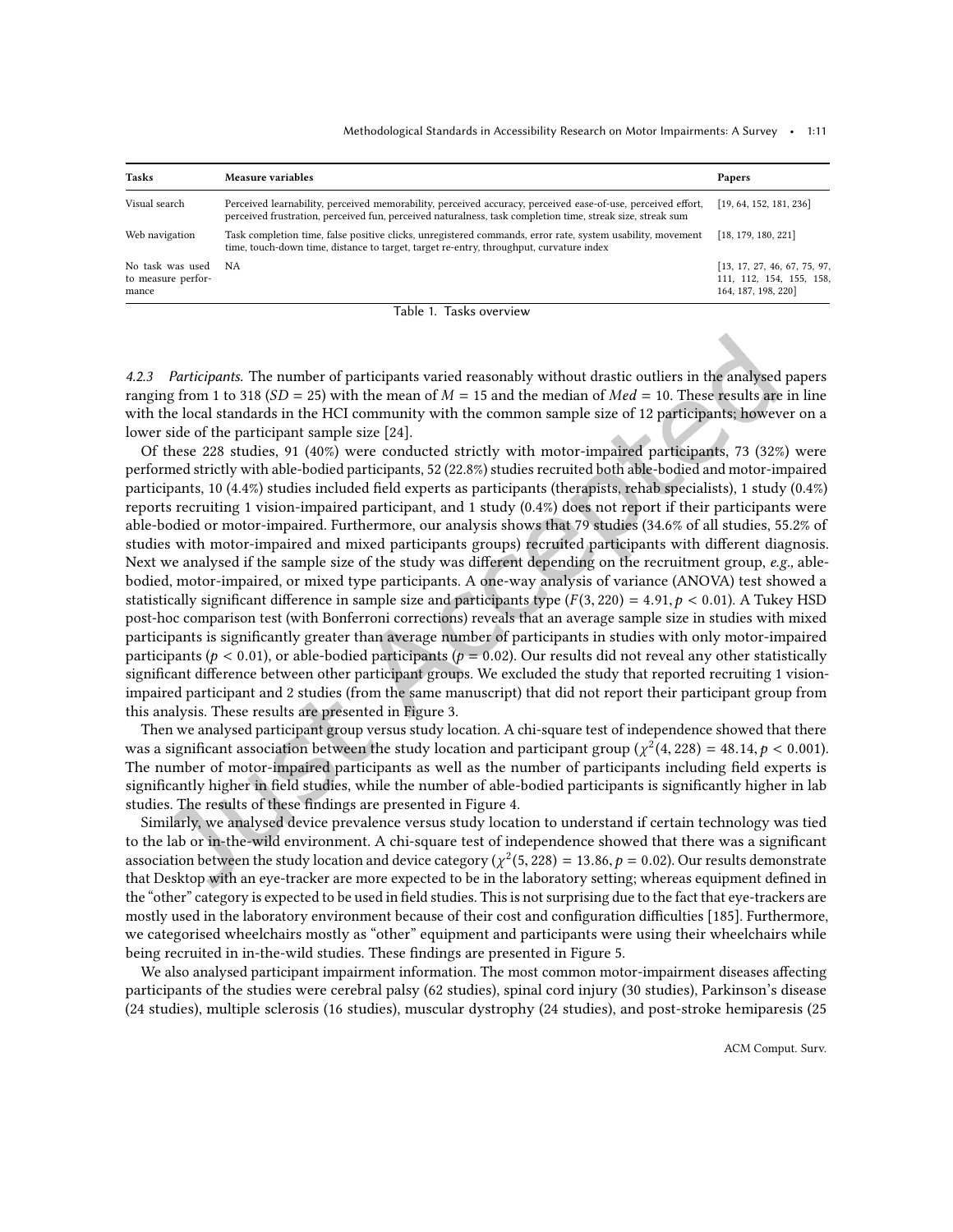<span id="page-11-0"></span>

Fig. 3. Device prevalence in analysed studies

studies). Other diseases were presented in fewer than 10 studies. We subsequently grouped participant impairment information into categories and analysed categories information. We used categorisation provided by Utah State University's 'Institute for Disability Research, Policy, and Practice' [\[1\]](#page-19-11): traumatic injuries ( $e.g.,$  spinal cord injury, loss or damage of limb(s)), congenital conditions (cerebral palsy, muscular dystrophy, spina biida), diseases correlated with age (e.g., arthritis, Parkinson's disease, essential tremor, multiple sclerosis), and diseases with a mysterious cause (e.g., ALS). We added an additional category for other impairments not matching any of the above categories ( $e.g.,$  blindness). To categorise the impairments, two authors read through the list of impairments collated from the literature review. Then, the two authors completed the categorisation of the impairments independent from each other. Once the categorisation was inished, we performed interrater reliability analysis using the Kappa statistics to determine consistency among the two raters, which showed strong agreement between the raters ( $\kappa = 0.81, p < 0.01$ ). We then performed analysis of the distribution of these categories among our sample. A one-way analysis of variance (ANOVA) test did not show a statistically signiicant diference in the distribution of the above-mentioned categories within our participants' sample ( $F(4, 60) = 2.50, p < 0.05$ ). These findings are presented in Figure [6.](#page-14-0)

It is important to note that the studies analysed in this survey recruited participants from a range of diagnoses, i.e., participants with cerebral palsy as well as participants with Parkinson's disease. For this reason, the total number of studies might not add up to the number mentioned in the above paragraph. Unfortunately, 18 studies do not provide details of their participants' impairment details.

As it is common to give incentives to participants in user-subject studies, we analysed how incentives are being handled in the studies aimed at investigating motor impairments research. Unfortunately, a large portion of 186 studies (82.0%) did not report any detail on participant incentive–only 42 studies (18%) provided this information.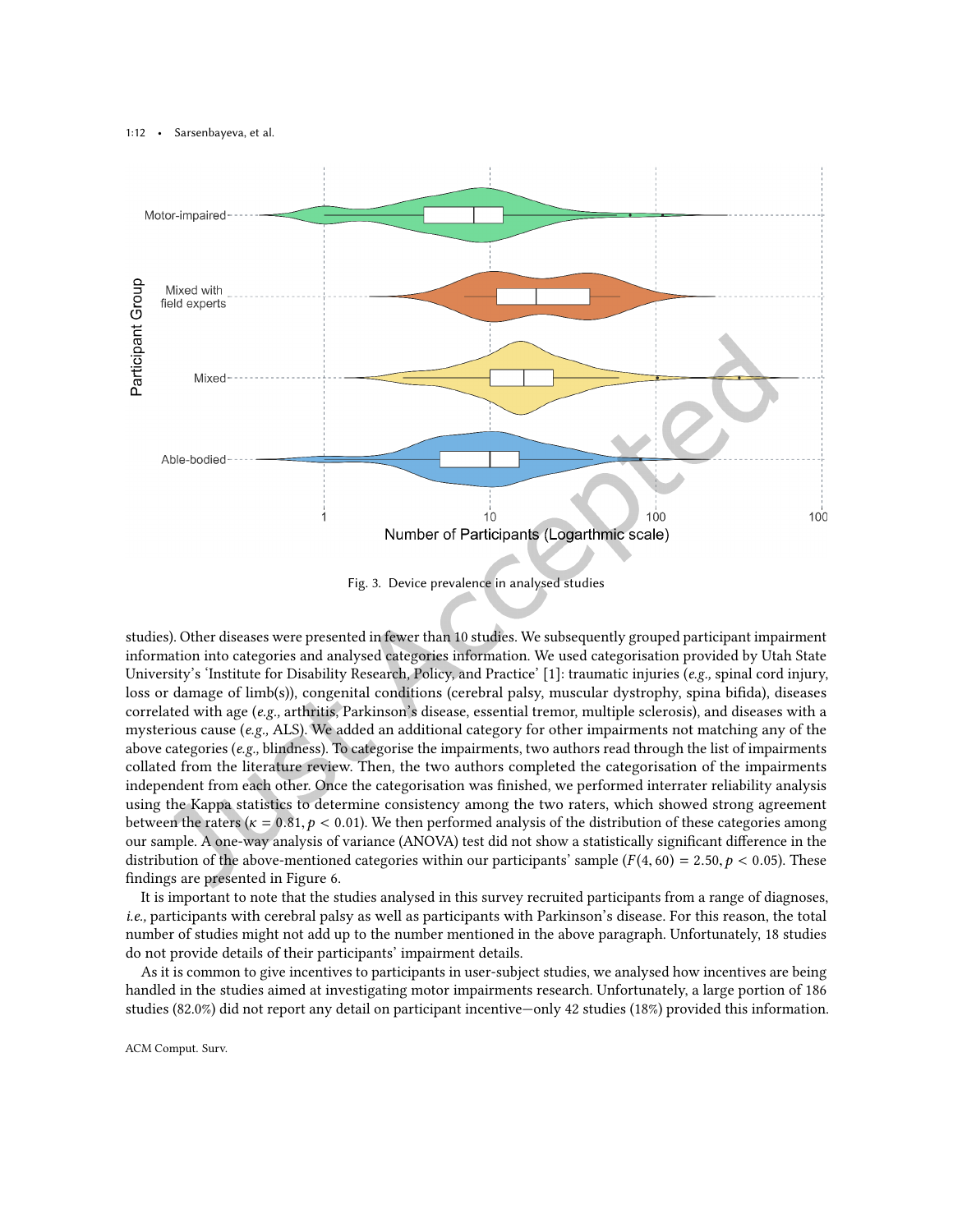<span id="page-12-0"></span>

Fig. 4. Participant prevalence within the study environment

Out of these 42 studies, 30 studies compensated their participants with cash; while 6 studies rewarded their participants with gift cards and vouchers (5 studies with a shopping voucher and 1 study with a lunch voucher). Furthermore, 2 studies reimbursed their participants with movie tickets, 1 study provided participation in a gift voucher raffle; 2 studies explicitly stated that no reward was provided for participants, and, finally, 1 study did not specify the reimbursement amount.

# 5 DISCUSSION

### 5.1 User Representation in Accessibility Research

Our results show that 32% of the studies were conducted with able-bodied participants. Such an outcome is predictable and understandable given the difficulties of recruiting participants from the permanently impaired user group [\[214\]](#page-30-2). Nevertheless, such an approach is perilous as it might lead to inaccurate conclusions and missed insights [\[214\]](#page-30-2). A decade ago Sears and Hanson argued that non-representative users might be acceptable for preliminary evaluations; but studies being published in archival venues should be conducted on representative users [\[214\]](#page-30-2). Several examples in literature have shown that able-bodied participants and permanently-impaired participants behave diferently during the studies as well as their strategies difer in their approach to resolve the problem [\[215,](#page-30-3) [244\]](#page-32-13). Such diferences exist even among participants from permanently-impaired user groups, as research has shown that people who were born with a certain condition perform diferently as compared to people who developed the condition during their life [\[87\]](#page-23-15).

Our results also show that the average number of participants per study was  $N = 15$  which can be considered in line with the HCI standards [\[24\]](#page-20-2). However, applying traditional statistical analysis approach might be challenging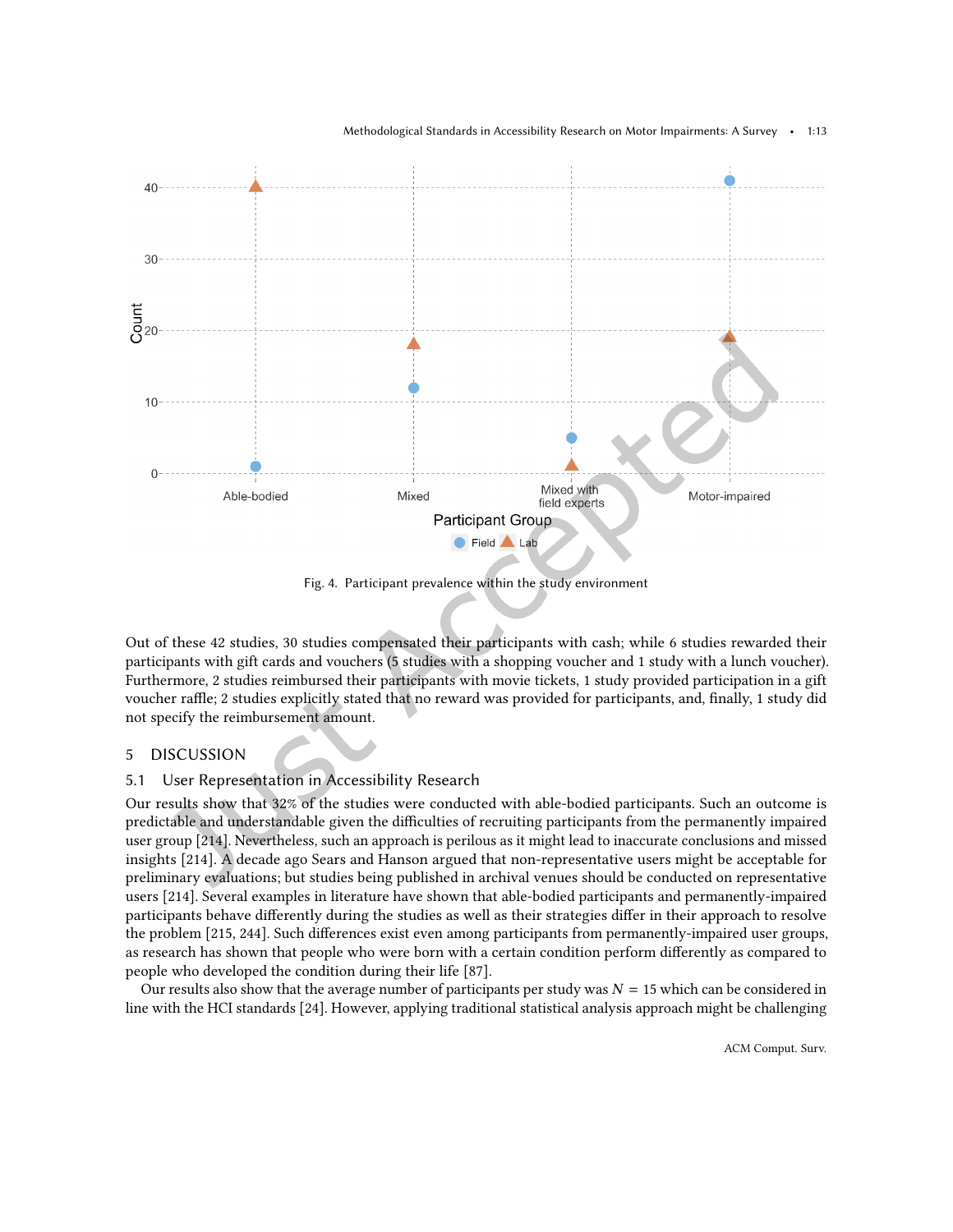<span id="page-13-0"></span>

Fig. 5. Device prevalence within the study environment

for such a number of participants [\[214\]](#page-30-2). Therefore, there is a need for alternative solutions when conducting experiments in accessibility research, e.g., single-subject experiments [\[217\]](#page-30-12) and repeated-measures design [\[225\]](#page-31-15).

Another common trend observed from our analysis is that almost a quarter of the studies mostly use a combination of able-bodied and permanently-impaired users ( $N = 52, 22.8\%$ ). Sears and Hanson argue that failing to identify signiicant diferences in performance when comparing the two user groups does not mean that both groups are equivalent as details of how the tasks were completed were not taken into account [\[214\]](#page-30-2).

In addition, our analysis shows that it was relatively common in our sample (34.6% of all studies) to recruit participants with diferent impairments diagnosis [\[1\]](#page-19-11), even though the distribution of the categories in study samples was not statistically significant. While individual papers typically focus on one or a small number of impairments, we argue that a higher level understanding of the categories studied in HCI-driven accessibility research is of critical importance. The categorisation of motor impairments could allow for a more thorough investigation of the motor impairments phenomenon from an HCI research perspective and lead to crossovers in lessons learned between diferent impairments. For example, prior research has shown that people with congenital conditions have higher disability self-concept and are more adaptive to using technological solutions as compared to people with acquired disabilities (e.g., age-related disabilities) [\[20\]](#page-20-15). Such high-level diferences between diferent categories of impairments are rarely synthesised in the HCI literature.

Furthermore, our results show that one study among those with motor-impaired participants did not report impairment details of their participants. However, providing a medical diagnosis is an important detail when describing participant sample as it might directly define physical capabilities of participants [\[214\]](#page-30-2). The diagnosis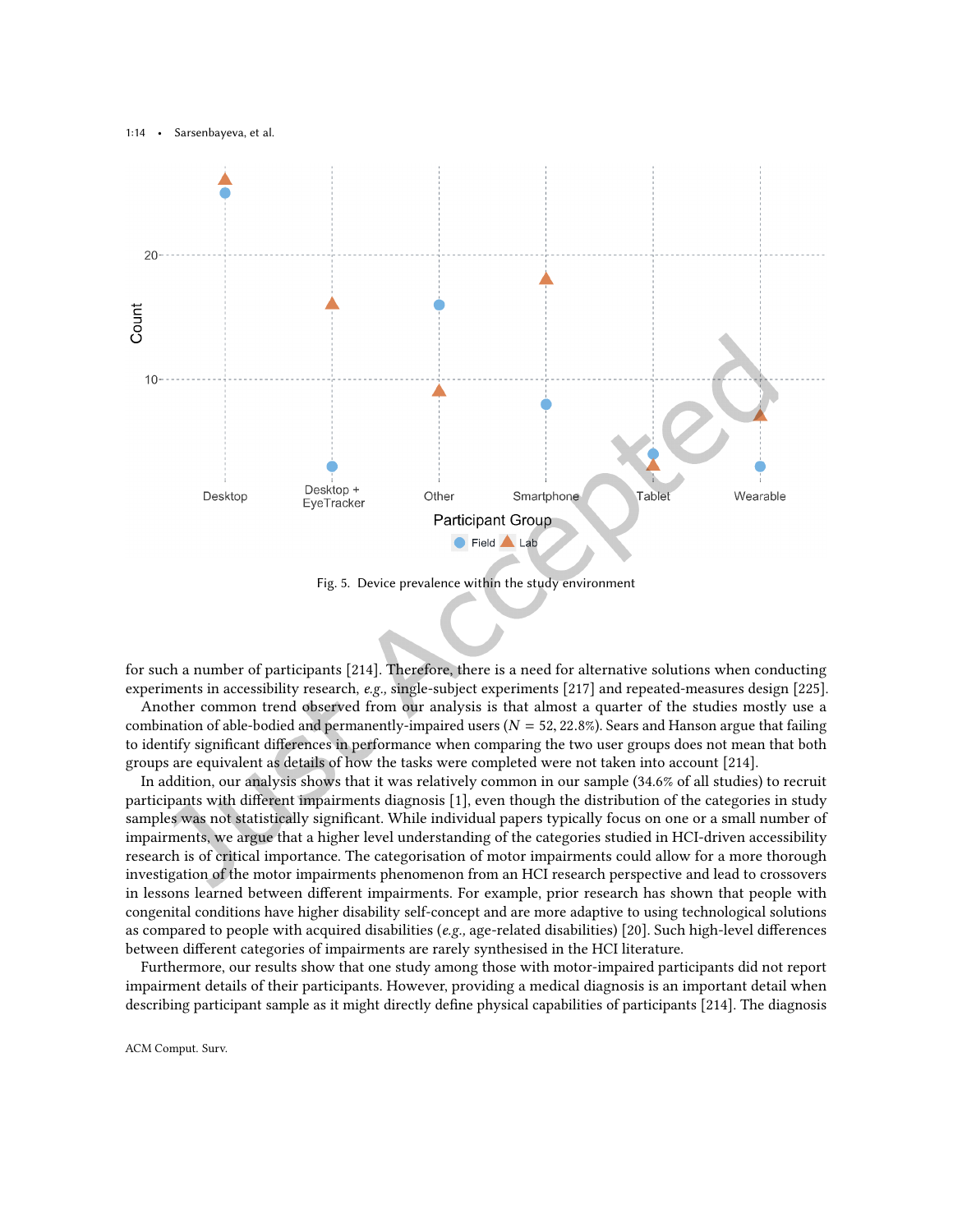<span id="page-14-0"></span>

Fig. 6. Participant impairment categories distribution

often provides information on the challenges an individual might experience when performing certain activities/tasks [\[214\]](#page-30-2). This information in combination with other user details (technology used, user capabilities, background and experience) might facilitate the generalisability of the findings [\[214\]](#page-30-2).

### 5.2 Measuring Functional Capabilities

Our results also show that the majority of the studies (90%) quantiied functional capabilities of the participants using diferent variables throughout the taxonomy of 34 tasks. Our results show that most common tasks used in the studies were target acquisition and text entry (Table [1\)](#page-8-0).

Price and Sears [\[189\]](#page-29-15) highlight the necessity of providing an accurate and repeatable method to assess user's functional capabilities in the context of HCI and Accessibility research when interacting with technology. The authors argue that such an assessment tool will assist in better user categorisation as well as matching the uses with appropriate technology [\[189\]](#page-29-15).

Furthermore, Price and Sears [\[189\]](#page-29-15) demonstrate that there is a need to categorise functional evaluation metrics based on what they measure [\[189\]](#page-29-15). The authors provide an example of task completion time being one of the evaluation metrics of functional capabilities of users when interacting with technology [\[189\]](#page-29-15). Furthermore, the authors demonstrate that movement is also an important aspect of measuring capabilities [\[189\]](#page-29-15). In particular, such details of movement as path followed in target acquisition tasks [\[136,](#page-26-14) [251\]](#page-32-14) as well as variability in task completion which has been shown to be one of the most metrics to measure individual's capabilities [\[189\]](#page-29-15).

Price and Sears mention an important issue of established measures providing diferent assessment results [\[189\]](#page-29-15). In their study the authors show that examining functional capabilities using Performance-Based Functional Assessment for Computer Technology (PB-FACT) scores [\[189\]](#page-29-15), self-reported survey results, and gold standard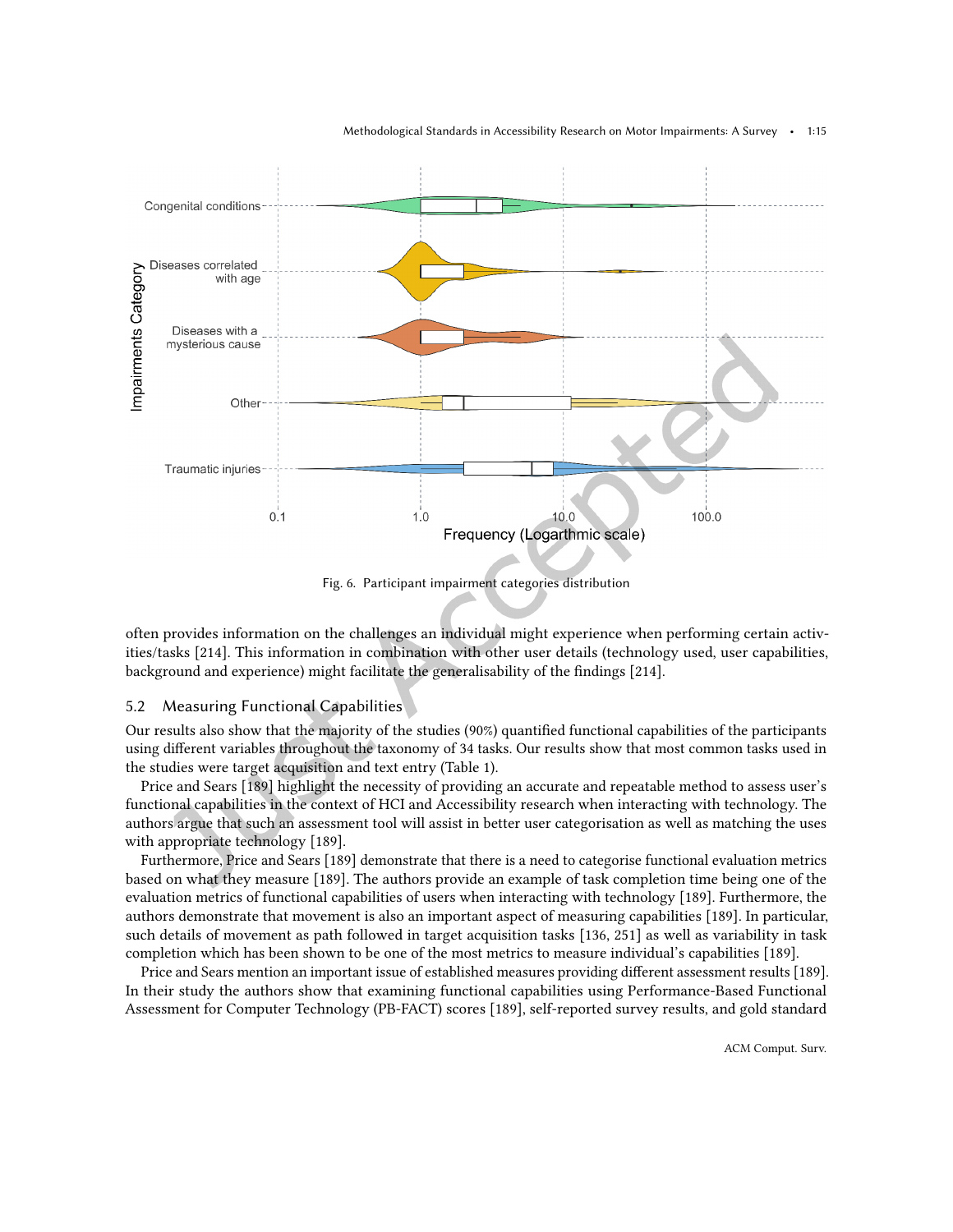observer ratings show diferent scores in measuring user capabilities. For example, all self reports indicated the participants could complete the tasks without any difficulties, whereas PB-FACT scores and gold standard observer ratings indicate that participants experience some level of difficulty during task completion [\[189\]](#page-29-15).

Furthermore, functional capabilities in current research practices are mostly assessed under controlled laboratory settings and have been shown to be non-representative of real-world performance [\[101\]](#page-24-12). Therefore, Gajos et al. [\[61\]](#page-22-14) argue that the modelling of functional capabilities of users should be based on the data collected unobtrusively during user's free interaction with technology.

5.2.1 Games for Rehabilitation Purposes. 26 studies (18 papers) have reported using a game as a task to measure functional capabilities of users (Table [1\)](#page-8-0). This type of task was the third most popular after target acquisition and text entry used across 228 studies reported in 177 papers analysed in this survey. Our results show that integrating games to the tasks in accessibility research studies is quite common and can pursue rehabilitation aims.

According to our results every third study (8 studies across 6 papers [\[10,](#page-19-9) [41,](#page-21-1) [44,](#page-21-10) [109,](#page-25-10) [119,](#page-25-11) [144\]](#page-26-2)) used games for therapeutic rehabilitation purposes. Literature has presented examples where games have been used for therapeutic purposes. For example, Fukamoto [\[60\]](#page-22-15) successfully leveraged games for neurorehabilitation as they provided a "fun" incentive for users with foot drop syndrome. Similarly, research has also shown that virtual reality games have become one of the strategic therapies to encourage movement in motor-impaired users, e.g., users with cerebral palsy [\[130\]](#page-26-15), spinal cord injuries [\[120\]](#page-25-15), essential tremor [\[37\]](#page-21-16). The same applies to Robot Mediated Therapies that have gained an increased popularity in the rehabilitation process for motor-impaired individuals [\[147\]](#page-27-16).

Furthermore, literature has shown that integrating game elements in wheelchairs established positive relationships between the user and the wheelchair [\[68\]](#page-22-16). This is particularly important for novice users as gamiication allows them to accept wheelchairs as an enabling and fun technology, rather than a restriction of their independence [\[68\]](#page-22-16). Moreover, the authors argue that wheelchair-based game controls could potentially assist in developing wheelchair skills, e.g., improving abilities to navigate in the environment and extending functional independence [\[68\]](#page-22-16). Nevertheless, it is important to remember that when using games to measure functional or perceptual capabilities of participants, the quality of game design has an efect not only on game experience, but also on the quality of scientiic assessment [\[238\]](#page-31-16). Therefore, a better quality of game design leads to more accurate scientiic measurements and, hence, should be accounted in research to achieve robust research practices.

# 5.3 Barriers to Accessibility Research and Development

Next, we outline the main barriers to conducting accessibility research and designing accessible technology.

5.3.1 Recruitment and Logistics. From a research perspective, it is challenging to recruit more than 10 participants with disabilities to evaluate a new design or piece of technology [\[142\]](#page-26-16). Having bigger samples would definitely improve the representation of the population; however, it is still not guaranteed as the heterogeneity of the population is highly varied [\[142\]](#page-26-16). Furthermore, it might be difficult to perform longitudinal studies and data collection due to accessibility problems that arise from participant fatigue, reduced speed and performance [\[142\]](#page-26-16).

Throughout the development of accessibility research and assistive technology, several methods have emerged to overcome the above issue [\[142\]](#page-26-16). For example, simulation is one of the techniques that allows to mimic certain impairments, e.g., blindfolding to replicate the experience of visually-impaired [\[142\]](#page-26-16). However, in most cases simulation fails to reproduce the true experience of an impairment and raises ethical concerns [\[117\]](#page-25-16).

Nevertheless, simulation provides an inexpensive and quick way to evaluate the interface and to ensure that it would not cause any issues to the participants during the study [\[142\]](#page-26-16). Hence, it can be used as an initial step before involving participants with disabilities in order to save time and resources.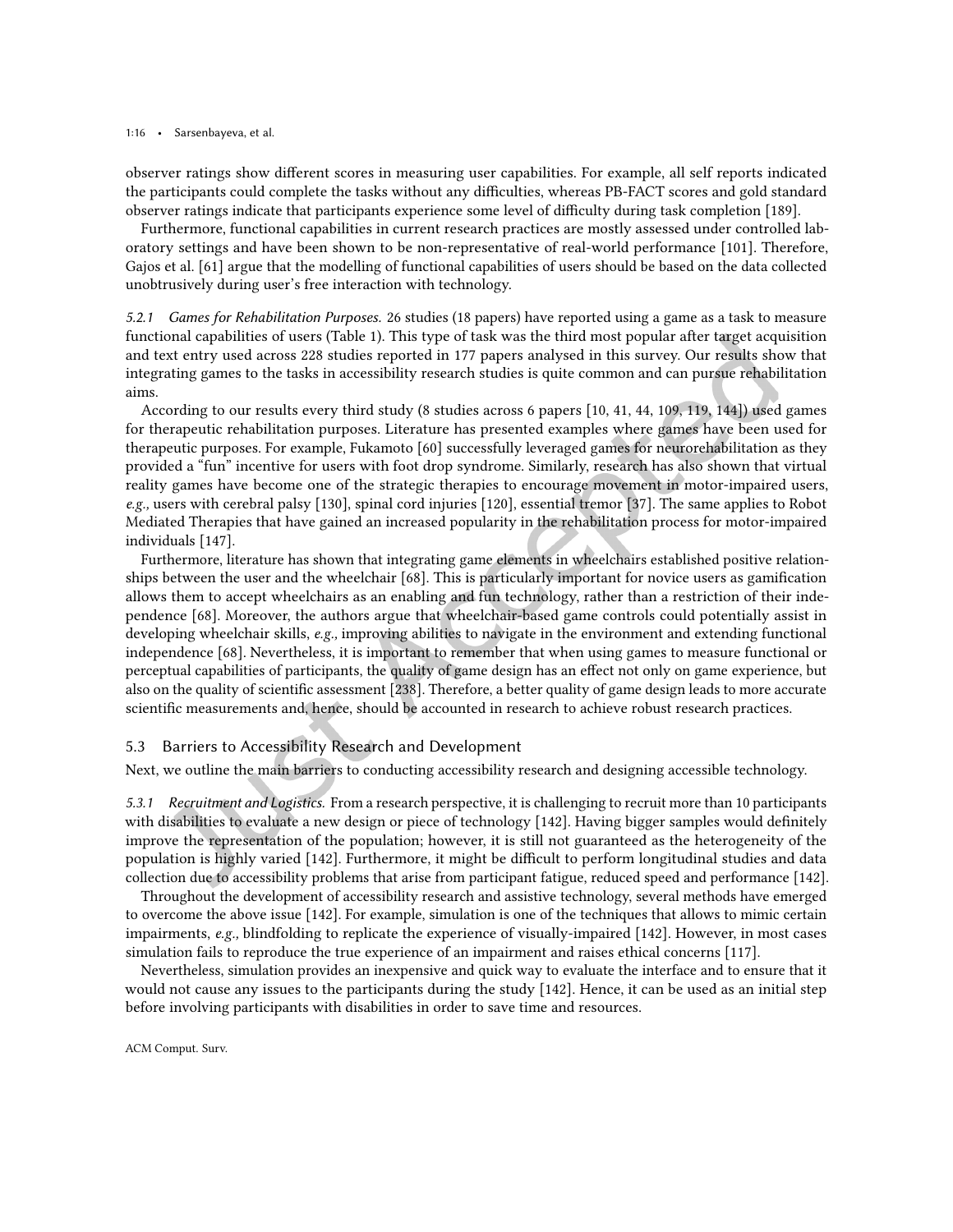Several research projects have demonstrated that instead of simulation, data corpora can be used [\[102,](#page-24-15) [142\]](#page-26-16). The advantage of using pre-existing datasets to test hypotheses is that it is more realistic as it includes data from participants' daily experience [\[142\]](#page-26-16). One more issue might be the duration of the studies. Bannon argues that trials of few hours, or even days, do not allow the observation of issues of long-term use and habituation [\[14\]](#page-19-12).

5.3.2 Cost. One of the key challenges of designing accessible technology is its cost-inefficiency [\[223\]](#page-31-0). This mostly occurs because the majority of technological solutions are designed to address the needs of able-bodied users [\[70\]](#page-23-16); hence, designing technology for a permanently-impaired user group needs several levels of customisation and implementation of specific design tools [\[223\]](#page-31-0).

Moreover, several studies have shown that individuals with permanent impairments prefer to use mainstream technology rather than specialised devices due to several factors, including but not limited to social and financial components [\[112,](#page-25-14) [190,](#page-29-16) [218\]](#page-30-0). Furthermore, higher costs of accessible technology might lead to discrimination and isolation of users due to their economical limitations [\[6\]](#page-19-1).

Therefore, accessible and assistive solutions should not be expensive by the time they are ready for market production. Nevertheless, Newell and Gregor [\[166\]](#page-28-1) argue that provision of information technology is not necessarily expensive if accessibility is considered at an early stage of the design. In terms of creating accessible software solutions, it is easier to create designs accounting for accessibility from its initial states rather than incorporating accessibility into a finished product.

5.3.3 Abandonment. Despite the high demand for assistive technology devices, the abandonment rate of assistive technology is quite high [\[103\]](#page-24-16): 29.3% overall [\[182\]](#page-28-18), 8% for life-saving devices [\[212\]](#page-30-13), 36% for dressing aids [\[212\]](#page-30-13), 61% for crutches [\[182\]](#page-28-18), and even 75% for hearing devices [\[182\]](#page-28-18). In order to combat these high-levels of abandonment, literature suggest a 'do-it-yourself' approach in designing and customising assistive technology as it has been shown that users of assistive technology have concrete modification ideas that are affordable both in terms of cost and implementation [\[103\]](#page-24-16).

One approach to custom modifications is the involvement of the users of assistive technology in the design and creation process [\[103\]](#page-24-16). Several initiatives already exist to support collaborative design and development of assistive technology. For example, The Open Prosthetics Project<sup>[1](#page-16-0)</sup> is a community that supports an open-source education and collaboration between users, designers, and funders to develop and share prosthetic innovations [\[103\]](#page-24-16). In order to succeed, such online communities need to be well known within the relevant user space, enable a low-barrier to entry for making contributions, and should be easily found via online search [\[103\]](#page-24-16).

Further, existing limitations in accessibility impose diferent problems on diferent user groups, as it has been shown that people who do not have access to technology may experience adverse efects of a digital divide [\[56\]](#page-22-17). Therefore, the development of accessible technology has to be approached from a range of perspectives. Abascal and Nicolle [\[6\]](#page-19-1), therefore, argue that it is necessary for social and political factors to inluence the development of accessible technology, as it does not evolve by itself.

Another well-known challenge within the HCI community is the abandonment of research prototypes following the completion of an experiment [\[227\]](#page-31-17). It is common for research prototypes to be taken back to the lab, redeployed with a diferent sample of participants, or in cases of where prototypes are left with participants, that no further technical support is provided. Hence, the initial users of the prototypes are left on their own after the project concludes [\[227\]](#page-31-17). Such a practice can be unfair to the participants who commit their time and eforts to the experiment [\[129\]](#page-26-17). This is particularly harmful to participants with permanent motor impairments and their caregivers, as their physical constraints result in extra efort required to participate in the study, reach the study site, and complete study tasks. Furthermore, it is problematic to provide participants with permanent motor impairments with technological solutions that potentially improve their quality of life and subsequently remove

<span id="page-16-0"></span><sup>1</sup><http://www.openprosthetics.org>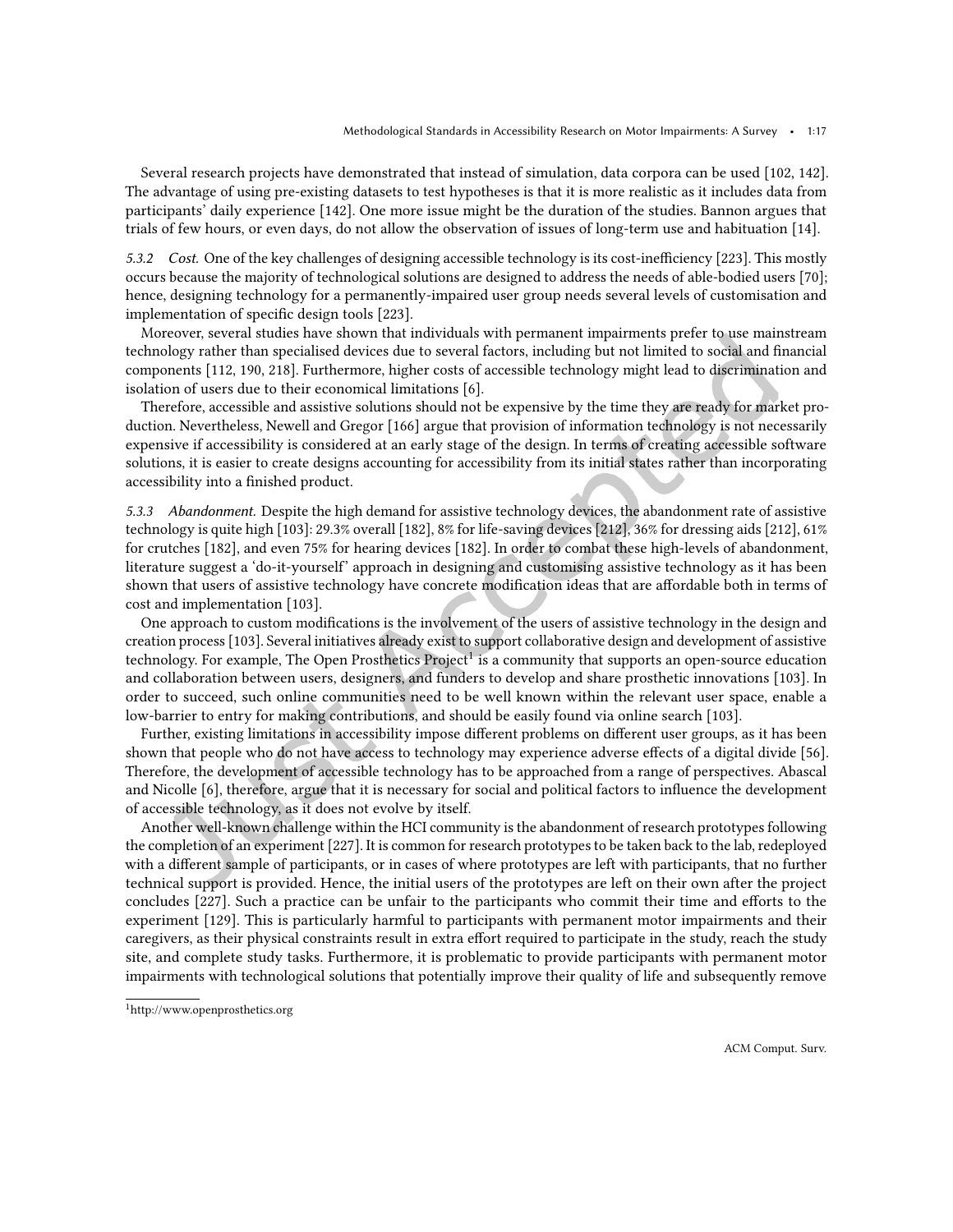this piece of assistive technology from their lives. Therefore, the research community needs to break with the trend of abandoning research prototypes without a longer term plan for the participants if we as a community want to set and follow good research practice.

5.3.4 Situational Impairments. Newell and Gregor [\[166\]](#page-28-1) more than two decades ago talked about disabling environments that can potentially impair human-computer interaction. The authors provide examples of diferent situations such as cold environment where people are required to wear protective clothing and gloves that reduce dexterity of their motor functions similar to those of permanent motor impairments. Later, Sears et al. [\[216\]](#page-30-14) coined a term for these temporal impairments referring to them as "Situationally-Induced Impairments and Disabilities" or situational impairments [\[61\]](#page-22-14).

Although the focus of our survey was not on situational impairments, it is important to consider SIIDs when designing accessible technology. The reason being that situational impairments afect users of all abilities, and furthermore, they worsen the experience of permanently-impaired users [\[110,](#page-25-17) [210,](#page-30-15) [247\]](#page-32-15). Research has shown that diferent SIIDs such as walking [\[71\]](#page-23-17), ambient noise [\[211\]](#page-30-16), dim ambient light [\[209\]](#page-30-17), encumbrance [\[168\]](#page-28-19), cold temperatures [\[73,](#page-23-18) [207\]](#page-30-18) have a negative efect during mobile interaction. Furthermore, accessibility issues of technology might be exacerbated for permanently-impaired users by situational impairments [\[110,](#page-25-17) [247\]](#page-32-15).

Hence, several experts in Accessibility and HCI have stated that designing solutions to account for Situationally-Induced Impairments and Disabilities can lead to new interface ideas that can also accommodate permanently impaired users [\[71,](#page-23-17) [166,](#page-28-1) [208,](#page-30-19) [247\]](#page-32-15), and vice versa designing solutions that consider the needs of people with disabilities can promote better products for users of all abilities [\[167\]](#page-28-20).

### 5.4 Future Directions for Accessibility Research

While substantial research and technology is moving from the design of interfaces between people and machines towards the design of "interspaces" occupied by "multiple people, workstations, and other devices" [\[14,](#page-19-12) [245\]](#page-32-16), does this approach account for permanently impaired users?

A better understanding of representative users, their capabilities, their pressing needs and challenges, can expedite the development of accessibility from both research and technological outlooks. This will subsequently facilitate better interpretation of research results, applications of these results to a broader range of users, and will further enhance the accessibility of technology used.

Furthermore, it is important to acknowledge that participating in studies and completing study tasks might cause fatigue on users of all abilities, with a stronger efect on users with permanent impairments [\[189\]](#page-29-15). Therefore, it is important to build such modelling techniques that are able to gather users' functional and individualistic capabilities based on a limited number of observations [\[61\]](#page-22-14). Moreover, scholars widely suggest that accessible interaction would benefit from being accompanied by sophisticated personalisation infrastructure, adaptive algorithms and interaction techniques with regard to mutually dependent user demands and technology capabili-ties [\[134\]](#page-26-18). According to Froelich et al. modelling accessibility is a complex challenge that requires understanding of diferent aspects including users and their abilities and needs [\[59\]](#page-22-18). For example, a motor-impaired user cannot efficiently use standard multidimensional input devices, e.g., keyboard and/or mouse [\[223\]](#page-31-0). Similarly, text entry imposes several challenges on users with permanent motor impairments when using both stationary (e.g., desktop computers) and mobile technology (e.g., smartphones) [\[247\]](#page-32-15). Motor-impaired users require physical stability, tactility, accuracy, and control to accomplish successful text entry [\[247\]](#page-32-15). Modelling also requires assessment and prioritisation of accessibility barriers as well understanding of users' varying needs (e.g., due to fatigue) [\[59\]](#page-22-18).

Furthermore, research has shown that permanently-impaired users would like to share their knowledge and skills, e.g., medical experience, travelling tips, organisational skills, ICT literacy. Hence, Liu et al. argues that when designing for people with disabilities, the technology should be able to leverage their strengths and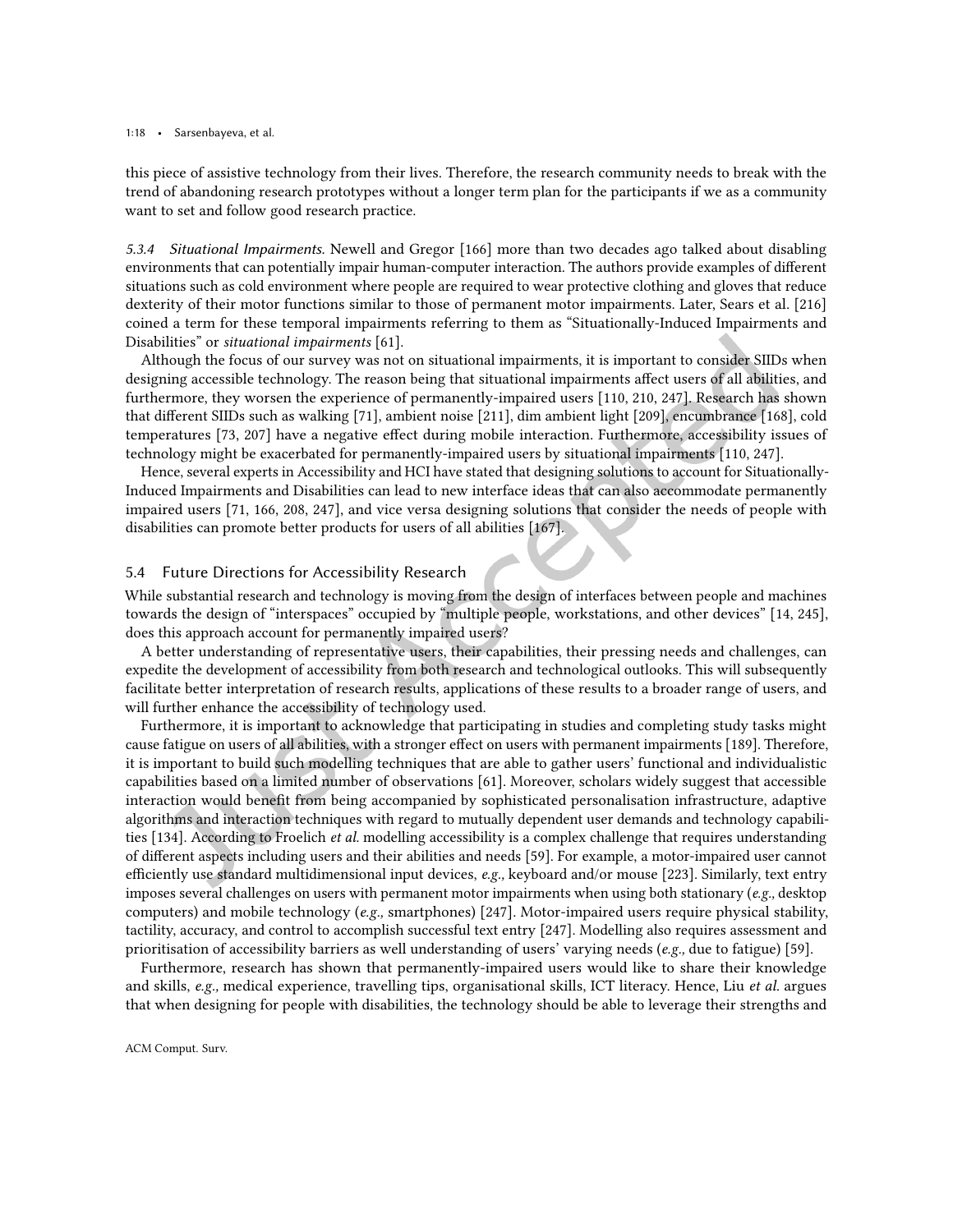capabilities [\[133\]](#page-26-19). The importance of focusing on abilities of people, rather than disabilities when designing accessible technology has been a hot topic for a decade [\[252\]](#page-32-1).

As interfaces become more sophisticated, it is more likely that the number of coniguration options will increase rapidly. Individualistic characteristics of users vary significantly for different reasons including but not limited to user health conditions and environmental factors [\[189\]](#page-29-15). Therefore, it is argued that meeting all users' needs with a single interface is not possible [\[23\]](#page-20-16). Hence, when talking about accessibility, it is important to remember that there is no "one-size-fits-all" approach [\[9\]](#page-19-13). Therefore, it is important to account for personalisation when creating accessible technology so that user's unique needs and abilities are assessed with the further translation into personalised design adaptations [\[61\]](#page-22-14). Furthermore, within each modality there is always a range of abilities, that might also be transitory in nature [\[9\]](#page-19-13). Carter et al. [\[28\]](#page-20-17) argue that for the the interface to be accessible two requirements should be met: 1) user must be able to navigate to any of the interactors of the interface, and 2) user must be able to control the chosen interactor. Therefore, in order to be efficient, adaptive interfaces should ideally be adaptive in their nature to relect the change in abilities and user needs [\[61\]](#page-22-14).

However, there are also several directions for research to be explored in order to progress accessibility research further, including the tradeoff of the personalised adaptation taking place in the choice of keeping the familiar interface for the user or providing the user with the suboptimal adaptation [\[61\]](#page-22-14). Accessibility research suggests adapting interfaces to user's individualistic needs as a major solution to enhance accessibility of technology [\[251\]](#page-32-14). However, there are many unknowns underlying in this solution. For example, the impact of changes in psychological and emotional conditions on adaptive interfaces remains unclear, therefore these aspects need future investigation.

Besides, it has been stated numerous times in literature that design solutions successful in one domain can also be successful in another domain [\[247\]](#page-32-15). This statement holds true in both directions, as badly designed interfaces are difficult to use not only by permanently impaired users, but also by everyone, "they handicap all users" [\[6,](#page-19-1) [228\]](#page-31-18). Moreover, designing assistive and accessible technology might have an inluence not only on impaired users, but also the human assistance they require: rather than replacing human assistance, technology can potentially change the human assistance needed [\[131\]](#page-26-20).

Finally, it is also important to include accessibility in university curricula in order to build the community of accessibility scholars and designers. For example, Putnam et al. [\[191\]](#page-29-1) argue that a better understanding of how academic professionals consider and receive accessibility has an important inluence on academic programs in HCI and UX as well as preparing future advocates for inclusive design. In other words, studying accessibility can direct HCI community's focus on the most impactful problems, deine new directions to support critical thinking about the research as well as identify new ways for interdisciplinary collaboration [\[142\]](#page-26-16).

# 5.5 Limitations

Our survey has a number of limitations. First, it is strictly limited to the results of our search. Although we tried to have as an extensive search as possible, it is possible that some papers were not included in our sample due to the usage of other keywords we did not consider or published in venues outside Computer Science (e.g., publications in medicine related venues). Furthermore, we did not consider publications that did not report on user studies. This, however, was by design as we wanted to focus on methodological standards in motor impairments research. Moreover, we did not provide an overview of technological solutions that exist in the literature to assist motor-impaired users. This was out of the scope of our survey as we focused on methodological aspects of conducting research with motor-impaired participants. Finally, in our survey we focused strictly on motor-impairments; however, it is necessary to conduct similar surveys on other types of impairments in order to obtain a holistic view of methodological standards in accessibility research.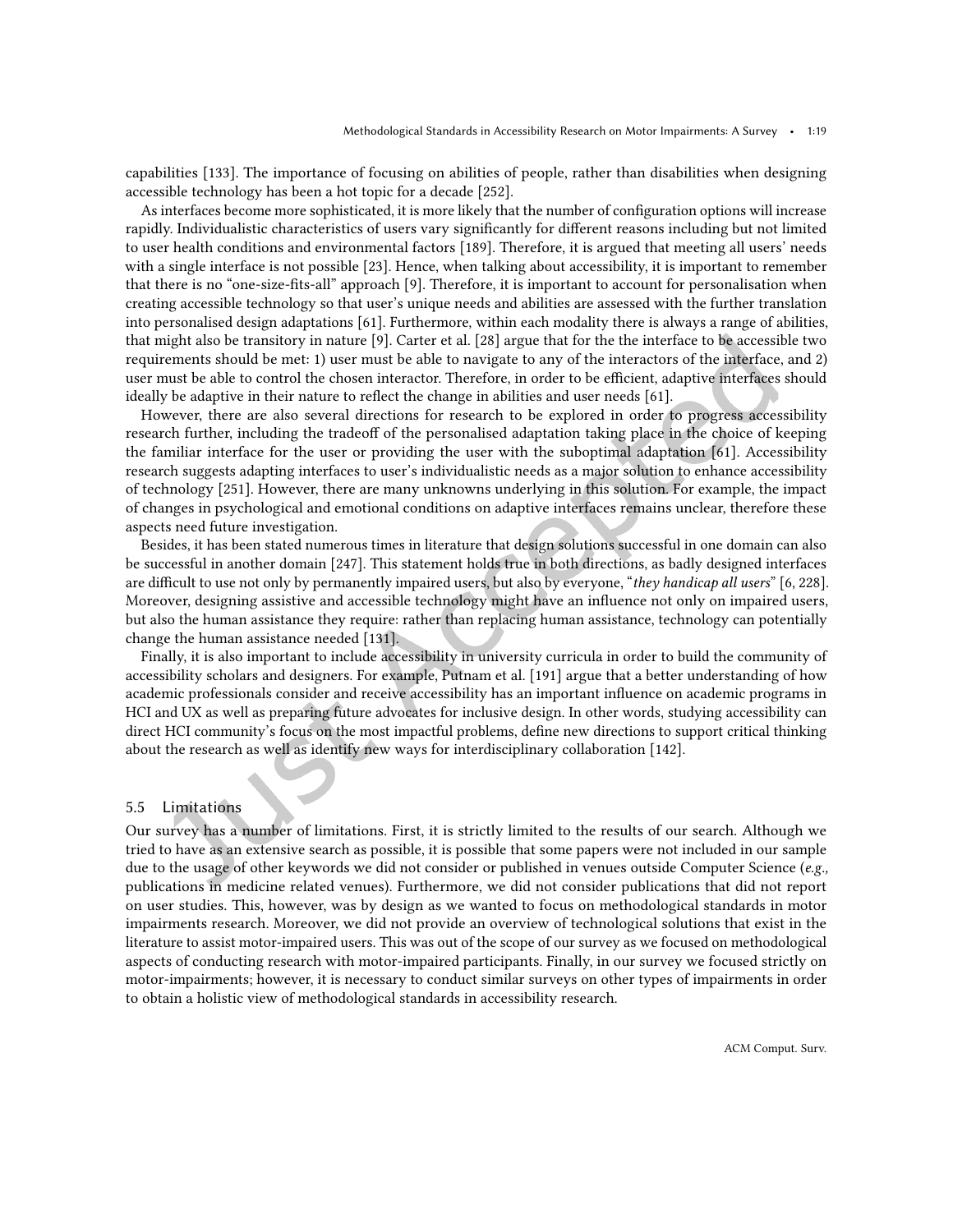#### 1:20 • Sarsenbayeva, et al.

### 6 CONCLUSION

In this survey we systematically review methodological approaches in conducting accessibility research for motor impairments. Through an analysis of 177 papers reporting 228 user studies in the domain, we identify the change and trends in technology used in user studies in the ield over the past two decades. Furthermore, we assess user representation in the studies and provide an overview of standards used to measure functional capabilities of motor-impaired users. Finally, we discuss existing challenges and deine future directions for accessibility research and contribute towards advancement of accessibility research in creating technology for motor-impaired users.

# ACKNOWLEDGMENTS

Zhanna Sarsenbayeva is supported by a Doreen Thomas Postdoctoral Fellowship. Eduardo Velloso is the recipient of an Australian Research Council Discovery Early Career Award (Project Number: DE180100315) funded by the Australian Government.

# REFERENCES

- <span id="page-19-11"></span>[1] [n.d.]. Motor Disabilitiestypes of motor disabilities.<https://webaim.org/articles/motor/motordisabilities>
- <span id="page-19-3"></span>[2] 1986. CHI '86: Proceedings of the SIGCHI Conference on Human Factors in Computing Systems (Boston, Massachusetts, USA). Association for Computing Machinery, New York, NY, USA.
- <span id="page-19-2"></span>[3] 2017. World Population Ageing 2017 - Highlights.<https://www.un.org/en/development/desa/population/publications/>
- <span id="page-19-0"></span>[4] 2020. Disability and Functioning.<https://www.cdc.gov/nchs/fastats/disability.htm>
- <span id="page-19-5"></span>[5] Julio Abascal, Amaia Aizpurua, Idoia Cearreta, Borja Gamecho, Nestor Garay-Vitoria, and Raúl Miñón. 2011. Automatically Generating Tailored Accessible User Interfaces for Ubiquitous Services. In The Proceedings of the 13th International ACM SIGACCESS Conference on Computers and Accessibility (Dundee, Scotland, UK) (ASSETS '11). Association for Computing Machinery, New York, NY, USA, 187-194. <https://doi.org/10.1145/2049536.2049570>
- <span id="page-19-1"></span>[6] J. Abascal and C. Nicolle. 2005. Moving towards inclusive design guidelines for socially and ethically aware HCI. Interacting with Computers 17, 5 (2005), 484-505.<https://doi.org/10.1016/j.intcom.2005.03.002>
- <span id="page-19-10"></span>[7] Sandip Agrawal, Ionut Constandache, Shravan Gaonkar, Romit Roy Choudhury, Kevin Caves, and Frank DeRuyter. 2011. Using Mobile Phones to Write in Air. In Proceedings of the 9th International Conference on Mobile Systems, Applications, and Services (Bethesda, Maryland, USA) (MobiSys '11). Association for Computing Machinery, New York, NY, USA, 15-28.<https://doi.org/10.1145/1999995.1999998>
- <span id="page-19-6"></span>[8] Benjamin Aigner, Veronika David, Martin Deinhofer, and Christoph Veigl. 2016. FLipMouse: A Flexible Alternative Input Solution for People with Severe Motor Restrictions. In Proceedings of the 7th International Conference on Software Development and Technologies for Enhancing Accessibility and Fighting Info-Exclusion (Vila Real, Portugal) (DSAI 2016). Association for Computing Machinery, New York, NY, USA, 25-32.<https://doi.org/10.1145/3019943.3019948>
- <span id="page-19-13"></span>[9] Halimat I. Alabi and Bruce Gooch. 2011. The Accessibility Toolkit. In Proceedings of the 10th SIGPLAN Symposium on New Ideas, New Paradigms, and Reflections on Programming and Software (Portland, Oregon, USA) (Onward! 2011). Association for Computing Machinery, New York, NY, USA, 145-148.<https://doi.org/10.1145/2089131.2089136>
- <span id="page-19-9"></span>[10] Gazihan Alankus, Rachel Proffitt, Caitlin Kelleher, and Jack Engsberg. 2010. Stroke Therapy through Motion-Based Games: A Case Study. In Proceedings of the 12th International ACM SIGACCESS Conference on Computers and Accessibility (Orlando, Florida, USA) (ASSETS '10). Association for Computing Machinery, New York, NY, USA, 219-226.<https://doi.org/10.1145/1878803.1878842>
- <span id="page-19-8"></span>[11] Boyd Anderson, Shenggao Zhu, Ke Yang, Jian Wang, Hugh Anderson, Chao Xu Tay, Vincent Y. F. Tan, and Ye Wang. 2018. MANA: Designing and Validating a User-Centered Mobility Analysis System. In Proceedings of the 20th International ACM SIGACCESS Conference on Computers and Accessibility (Galway, Ireland) (ASSETS '18). Association for Computing Machinery, New York, NY, USA, 321-332. <https://doi.org/10.1145/3234695.3236340>
- <span id="page-19-7"></span>[12] Rúbia E. O. Schultz Ascari, Luciano Silva, and Roberto Pereira. 2020. Personalized Gestural Interaction Applied in a Gesture Interactive Game-Based Approach for People with Disabilities. In Proceedings of the 25th International Conference on Intelligent User Interfaces (Cagliari, Italy) (IUI '20). Association for Computing Machinery, New York, NY, USA, 100-110.<https://doi.org/10.1145/3377325.3377495>
- <span id="page-19-4"></span>[13] Mirjam Augstein, Thomas Neumayr, and Irene Schacherl-Hofer. 2014. The Usability of a Tabletop Application for Neuro-Rehabilitation from Therapists' Point of View. In Proceedings of the Ninth ACM International Conference on Interactive Tabletops and Surfaces (Dresden, Germany) (ITS '14). Association for Computing Machinery, New York, NY, USA, 239-248.<https://doi.org/10.1145/2669485.2669516>
- <span id="page-19-12"></span>[14] Liam Bannon. 2011. Reimagining HCI: Toward a More Human-Centered Perspective. Interactions 18, 4 (July 2011), 50-57. [https:](https://doi.org/10.1145/1978822.1978833) [//doi.org/10.1145/1978822.1978833](https://doi.org/10.1145/1978822.1978833)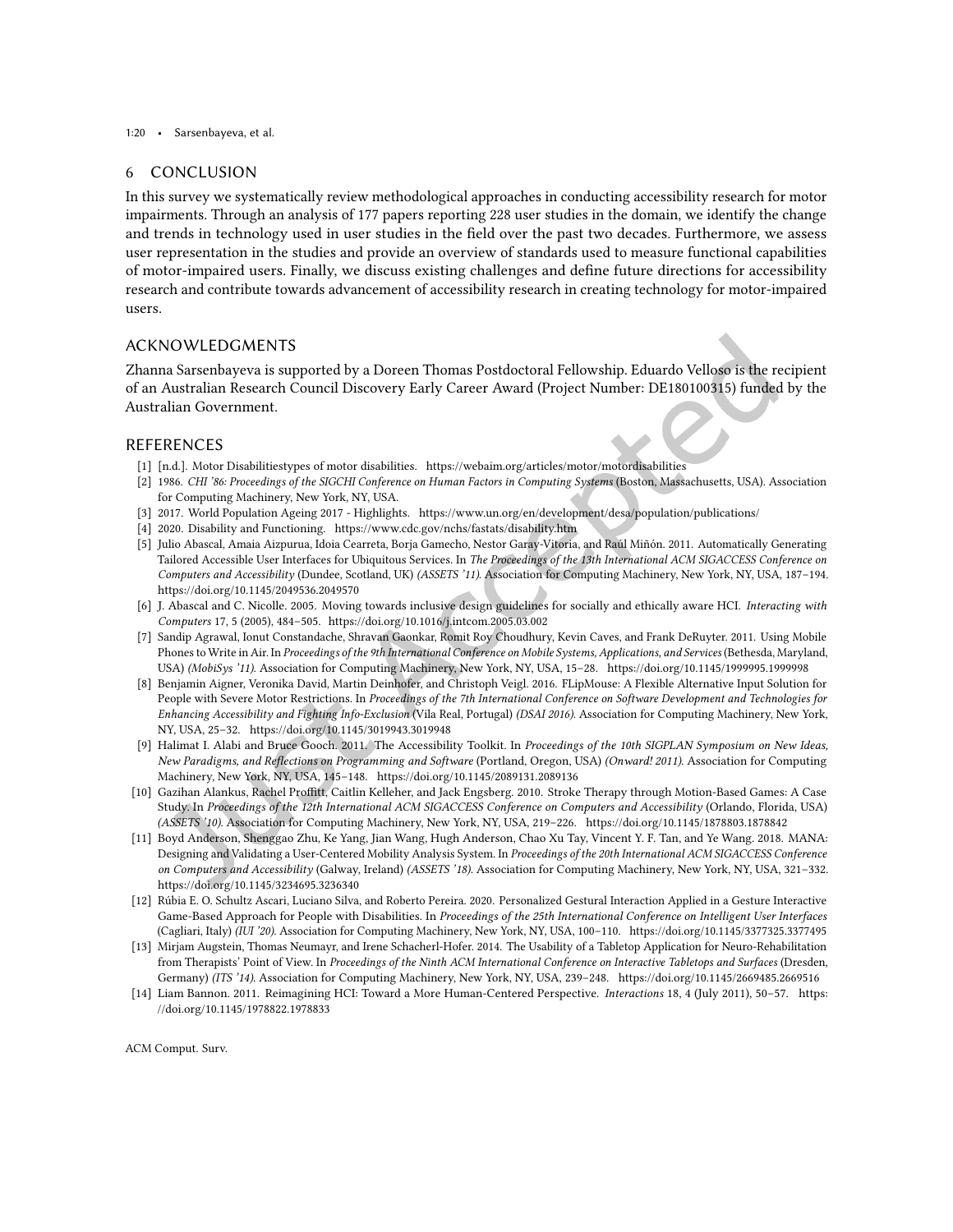- <span id="page-20-12"></span>[15] Richard Bates and Howell Istance. 2002. Zooming Interfaces! Enhancing the Performance of Eye Controlled Pointing Devices. In Proceedings of the Fifth International ACM Conference on Assistive Technologies (Edinburgh, Scotland) (Assets '02). Association for Computing Machinery, New York, NY, USA, 119-126.<https://doi.org/10.1145/638249.638272>
- <span id="page-20-14"></span>[16] Mohammed Belatar and Franck Poirier. 2008. Text entry for mobile devices and users with severe motor impairments: handiglyph, a primitive shapes based onscreen keyboard. In Proceedings of the 10th international ACM SIGACCESS conference on Computers and accessibility. 209-216.
- <span id="page-20-5"></span>[17] Tapomayukh Bhattacharjee, Maria E. Cabrera, Anat Caspi, Maya Cakmak, and Siddhartha S. Srinivasa. 2019. A Community-Centered Design Framework for Robot-Assisted Feeding Systems. In The 21st International ACM SIGACCESS Conference on Computers and Accessibility (Pittsburgh, PA, USA) (ASSETS '19). Association for Computing Machinery, New York, NY, USA, 482-494. [https:](https://doi.org/10.1145/3308561.3353803) [//doi.org/10.1145/3308561.3353803](https://doi.org/10.1145/3308561.3353803)
- <span id="page-20-9"></span>[18] Jef A. Bilmes, Xiao Li, Jonathan Malkin, Kelley Kilanski, Richard Wright, Katrin Kirchhof, Amarnag Subramanya, Susumu Harada, James A. Landay, Patricia Dowden, and Howard Chizeck. 2005. The Vocal Joystick: A Voice-Based Human-Computer Interface for Individuals with Motor Impairments. In Proceedings of the Conference on Human Language Technology and Empirical Methods in Natural Language Processing (Vancouver, British Columbia, Canada) (HLT '05). Association for Computational Linguistics, USA, 995-1002. <https://doi.org/10.3115/1220575.1220700>
- <span id="page-20-13"></span>[19] Pradipta Biswas and Peter Robinson. 2010. Evaluating the Design of Inclusive Interfaces by Simulation. In Proceedings of the 15th International Conference on Intelligent User Interfaces (Hong Kong, China) (IUI '10). Association for Computing Machinery, New York, NY, USA, 277-280.<https://doi.org/10.1145/1719970.1720010>
- <span id="page-20-15"></span>[20] Kathleen R Bogart. 2014. The role of disability self-concept in adaptation to congenital or acquired disability. Rehabilitation psychology 59, 1 (2014), 107.
- <span id="page-20-11"></span>[21] Marcela Bonilla, Sebastián Marichal, Gustavo Armagno, and Tomás Laurenzo. 2010. Designing interfaces for children with motor impairments: an ethnographic approach. In 2010 XXIX International Conference of the Chilean Computer Science Society. IEEE, 246-251.
- <span id="page-20-8"></span>[22] Giorgio Brajnik, Daniela Cancila, Daniela Nicoli, and Mery Pignatelli. 2005. Do Text Transcoders Improve Usability for Disabled Users?. In Proceedings of the 2005 International Cross-Disciplinary Workshop on Web Accessibility (W4A) (Chiba, Japan) (W4A '05). Association for Computing Machinery, New York, NY, USA, 9-17.<https://doi.org/10.1145/1061811.1061814>
- <span id="page-20-16"></span>[23] W. Buxton, R. Foulds, M. Rosen, L. Scadden, and F. Shein. 1986. Human Interface Design and the Handicapped User. In Proceedings of the SIGCHI Conference on Human Factors in Computing Systems (Boston, Massachusetts, USA) (CHI '86). Association for Computing Machinery, New York, NY, USA, 291-297.<https://doi.org/10.1145/22627.22386>
- <span id="page-20-2"></span>[24] Kelly Caine. 2016. Local Standards for Sample Size at CHI. In Proceedings of the 2016 CHI Conference on Human Factors in Computing Systems (CHI '16). Association for Computing Machinery, 981-992.<https://doi.org/10.1145/2858036.2858498>
- <span id="page-20-3"></span>[25] Patrick Carrington, Jian-Ming Chang, Kevin Chang, Catherine Hornback, Amy Hurst, and Shaun K. Kane. 2016. The Gest-Rest Family: Exploring Input Possibilities for Wheelchair Armrests. ACM Trans. Access. Comput. 8, 3, Article 12 (April 2016), 24 pages. <https://doi.org/10.1145/2873062>
- <span id="page-20-6"></span>[26] Patrick Carrington, Amy Hurst, and Shaun K. Kane. 2014. The Gest-Rest: A Pressure-Sensitive Chairable Input Pad for Power Wheelchair Armrests. In Proceedings of the 16th International ACM SIGACCESS Conference on Computers & Accessibility (Rochester, New York, USA) (ASSETS '14). Association for Computing Machinery, New York, NY, USA, 201-208.<https://doi.org/10.1145/2661334.2661374>
- <span id="page-20-4"></span>[27] Patrick Carrington, Amy Hurst, and Shaun K. Kane. 2014. Wearables and Chairables: Inclusive Design of Mobile Input and Output Techniques for Power Wheelchair Users. In Proceedings of the SIGCHI Conference on Human Factors in Computing Systems (Toronto, Ontario, Canada) (CHI '14). Association for Computing Machinery, New York, NY, USA, 3103-3112. [https://doi.org/10.1145/2556288.](https://doi.org/10.1145/2556288.2557237) [2557237](https://doi.org/10.1145/2556288.2557237)
- <span id="page-20-17"></span>[28] Scott Carter, Amy Hurst, Jennifer Mankoff, and Jack Li. 2006. Dynamically Adapting GUIs to Diverse Input Devices. In Proceedings of the 8th International ACM SIGACCESS Conference on Computers and Accessibility (Portland, Oregon, USA) (Assets '06). Association for Computing Machinery, New York, NY, USA, 63-70.<https://doi.org/10.1145/1168987.1169000>
- <span id="page-20-7"></span>[29] Jingyuan Cheng, Ayano Okoso, Kai Kunze, Niels Henze, Albrecht Schmidt, Paul Lukowicz, and Koichi Kise. 2014. On the Tip of My Tongue: A Non-Invasive Pressure-Based Tongue Interface. In Proceedings of the 5th Augmented Human International Conference (Kobe, Japan) (AH '14). Association for Computing Machinery, New York, NY, USA, Article 12, 4 pages.<https://doi.org/10.1145/2582051.2582063>
- <span id="page-20-0"></span>[30] Wendy Chisholm and Matt May. 2008. Universal design for web applications: Web applications that reach everyone. " O'Reilly Media, Inc.".
- <span id="page-20-10"></span>[31] Young Sang Choi, Cressel D. Anderson, Jonathan D. Glass, and Charles C. Kemp. 2008. Laser Pointers and a Touch Screen: Intuitive Interfaces for Autonomous Mobile Manipulation for the Motor Impaired. In Proceedings of the 10th International ACM SIGACCESS Conference on Computers and Accessibility (Halifax, Nova Scotia, Canada) (Assets '08). Association for Computing Machinery, New York, NY, USA, 225-232.<https://doi.org/10.1145/1414471.1414512>
- <span id="page-20-1"></span>[32] Young Sang Choi, Ji Soo Yi, Chris M. Law, and Julie A. Jacko. 2006. Are "Universal Design Resources" Designed for Designers?. In Proceedings of the 8th International ACM SIGACCESS Conference on Computers and Accessibility (Portland, Oregon, USA) (Assets '06). Association for Computing Machinery, New York, NY, USA, 87-94.<https://doi.org/10.1145/1168987.1169003>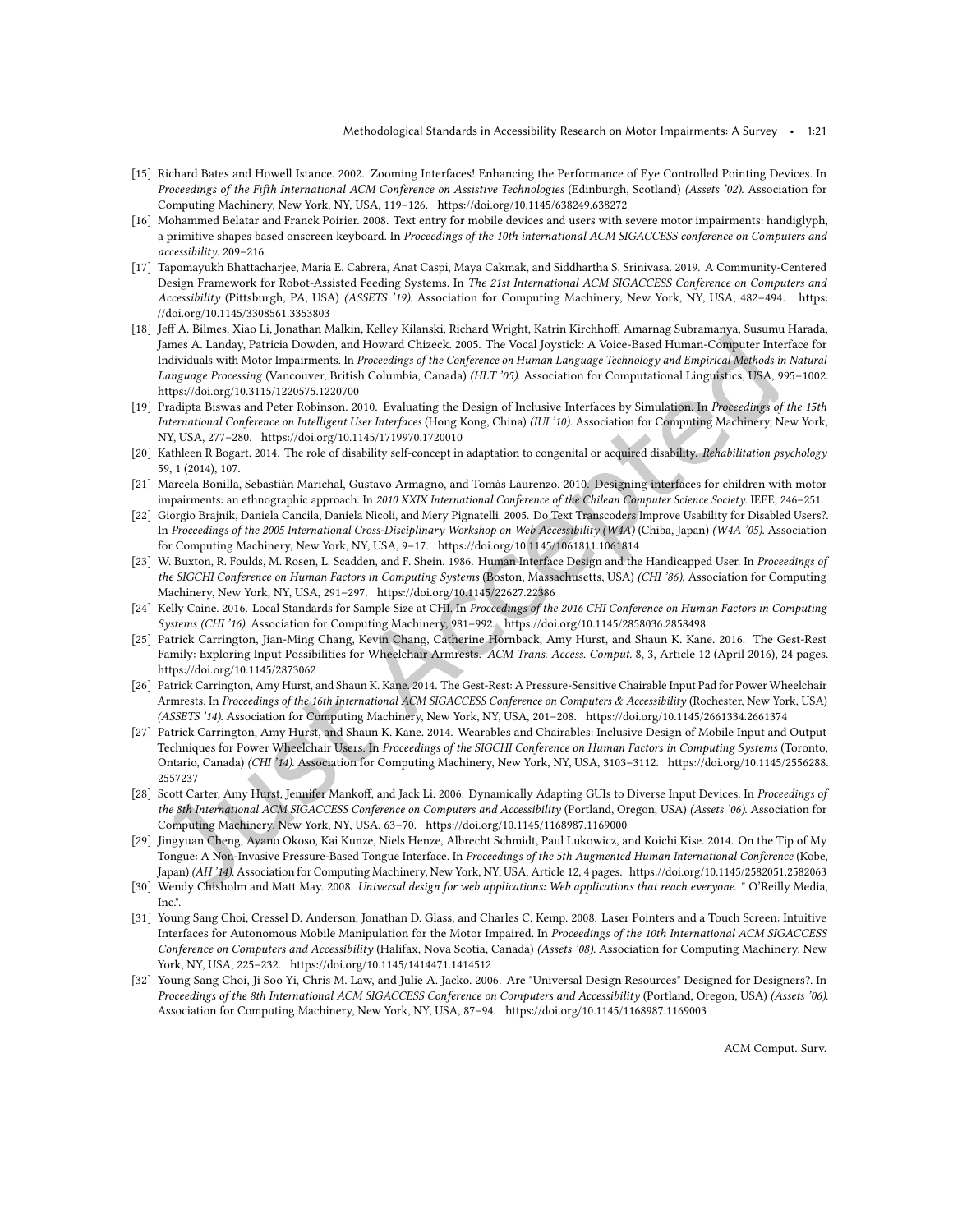#### 1:22 • Sarsenbayeva, et al.

- <span id="page-21-8"></span>[33] Kevin Christian, Bill Kules, Ben Shneiderman, and Adel Youssef. 2000. A Comparison of Voice Controlled and Mouse Controlled Web Browsing. In Proceedings of the Fourth International ACM Conference on Assistive Technologies (Arlington, Virginia, USA) (Assets '00). Association for Computing Machinery, New York, NY, USA, 72-79.<https://doi.org/10.1145/354324.354345>
- <span id="page-21-11"></span>[34] Muratcan Cicek, Ankit Dave, Wenxin Feng, Michael Xuelin Huang, Julia Katherine Haines, and Jefry Nichols. 2020. Designing and Evaluating Head-Based Pointing on Smartphones for People with Motor Impairments. In The 22nd International ACM SIGACCESS Conference on Computers and Accessibility (Virtual Event, Greece) (ASSETS '20). Association for Computing Machinery, New York, NY, USA, Article 14, 12 pages.<https://doi.org/10.1145/3373625.3416994>
- <span id="page-21-6"></span>[35] Krista Coleman. 2001. Electromyography Based Human-Computer-Interface to Induce Movement in Elderly Persons with Movement Impairments. In Proceedings of the 2001 EC/NSF Workshop on Universal Accessibility of Ubiquitous Computing: Providing for the Elderly (Alcácer do Sal, Portugal) (WUAUC'01). Association for Computing Machinery, New York, NY, USA, 75-79. [https://doi.org/10.1145/](https://doi.org/10.1145/564526.564547) [564526.564547](https://doi.org/10.1145/564526.564547)
- <span id="page-21-9"></span>[36] Eric Corbett and Astrid Weber. 2016. What Can I Say? Addressing User Experience Challenges of a Mobile Voice User Interface for Accessibility. In Proceedings of the 18th International Conference on Human-Computer Interaction with Mobile Devices and Services (Florence, Italy) (MobileHCI '16). Association for Computing Machinery, New York, NY, USA, 72-82. [https://doi.org/10.1145/2935334.](https://doi.org/10.1145/2935334.2935386) [2935386](https://doi.org/10.1145/2935334.2935386)
- <span id="page-21-16"></span>[37] John Cornacchioli, Alec Galambos, Stamatina Rentouli, Robert Canciello, Roberta Marongiu, Daniel Cabrera, et al. 2020. Virtual Reality tremor reduction in Parkinson's disease. (2020).
- <span id="page-21-13"></span>[38] Francesco Curatelli, Chiara Martinengo, and Oscar Mayora-Ibarra. 2005. Improving Text Entry Performance for Spanish-Speaking Non-Expert and Impaired Users. In Proceedings of the 2005 Latin American Conference on Human-Computer Interaction (Cuernavaca, Mexico) (CLIHC '05). Association for Computing Machinery, New York, NY, USA, 182-189.<https://doi.org/10.1145/1111360.1111379>
- <span id="page-21-0"></span>[39] Lieven De Couvreur and Richard Goossens. 2011. Design for (every) one: co-creation as a bridge between universal design and rehabilitation engineering. CoDesign 7, 2 (2011), 107-121.
- <span id="page-21-2"></span>[40] Tatiana de Paula Oliveira, Camila Souza Miranda, Joyce Xavier Muzzi de Gouvêa, Danielle Borrego Perez, Amélia Pasqual Marques, and Maria Elisa Pimentel Piemonte. 2015. Balance Training In Virtual Reality In Patients With Chronic Sequels Of Stroke: Efects On ICF Domains, Preliminary Data. In Proceedings of the 3rd 2015 Workshop on ICTs for Improving Patients Rehabilitation Research Techniques (Lisbon, Portugal) (REHAB '15). Association for Computing Machinery, New York, NY, USA, 96-99. [https://doi.org/10.1145/](https://doi.org/10.1145/2838944.2838968) [2838944.2838968](https://doi.org/10.1145/2838944.2838968)
- <span id="page-21-1"></span>[41] Kevin Desai, Kanchan Bahirat, Sudhir Ramalingam, Balakrishnan Prabhakaran, Thiru Annaswamy, and Una E. Makris. 2016. Augmented Reality-Based Exergames for Rehabilitation. In Proceedings of the 7th International Conference on Multimedia Systems (Klagenfurt, Austria) (MMSys '16). Association for Computing Machinery, New York, NY, USA, Article 22, 10 pages.<https://doi.org/10.1145/2910017.2910612>
- <span id="page-21-15"></span>[42] Laura Diment, David Hobbs, and Tom Chau. 2013. A Gesture-Based Virtual Art Program for Children with Severe Motor Impairments: Development and Pilot Study. In Proceedings of the 7th International Convention on Rehabilitation Engineering and Assistive Technology (Gyeonggi-do, South Korea) (i-CREATe '13). Singapore Therapeutic, Assistive & Rehabilitative Technologies (START) Centre, Midview City, SGP, Article 65, 4 pages.
- <span id="page-21-3"></span>[43] Ludovic Dovat, Olivier Lambercy, Berna Salman, Vineet Johnson, Theodore Milner, Roger Gassert, Etienne Burdet, and Teo Chee Leong. 2008. Post-stroke training of inger coordination with the HandCARE (cable-actuated rehabilitation) system: a case study. In Proceedings of the 2nd International Convention on Rehabilitation Engineering & Assistive Technology. 130-134.
- <span id="page-21-10"></span>[44] Aviv Elor, Mircea Teodorescu, and Sri Kurniawan. 2018. Project Star Catcher: A Novel Immersive Virtual Reality Experience for Upper Limb Rehabilitation. ACM Trans. Access. Comput. 11, 4, Article 20 (Nov. 2018), 25 pages.<https://doi.org/10.1145/3265755>
- <span id="page-21-7"></span>[45] Mingming Fan, Zhen Li, and Franklin Mingzhe Li. 2020. Eyelid Gestures on Mobile Devices for People with Motor Impairments. In The 22nd International ACM SIGACCESS Conference on Computers and Accessibility (Virtual Event, Greece) (ASSETS '20). Association for Computing Machinery, New York, NY, USA, Article 15, 8 pages.<https://doi.org/10.1145/3373625.3416987>
- <span id="page-21-4"></span>[46] Qinyuan Fang, Maria Kyrarini, Danijela Ristic-Durrant, and Axel Gräser. 2018. RGB-D Camera Based 3D Human Mouth Detection and Tracking Towards Robotic Feeding Assistance. In Proceedings of the 11th PErvasive Technologies Related to Assistive Environments Conference (Corfu, Greece) (PETRA '18). Association for Computing Machinery, New York, NY, USA, 391-396. [https://doi.org/10.1145/](https://doi.org/10.1145/3197768.3201576) [3197768.3201576](https://doi.org/10.1145/3197768.3201576)
- <span id="page-21-5"></span>[47] Anna Maria Feit, Shane Williams, Arturo Toledo, Ann Paradiso, Harish Kulkarni, Shaun Kane, and Meredith Ringel Morris. 2017. Toward Everyday Gaze Input: Accuracy and Precision of Eye Tracking and Implications for Design. Association for Computing Machinery, New York, NY, USA, 1118-1130.<https://doi.org/10.1145/3025453.3025599>
- <span id="page-21-12"></span>[48] Torsten Felzer and Rainer Nordmann. 2009. Leveraging Retained Physical Capabilities to Support Persons with Severe Motor Impairments. In Proceedings of the 3rd International Convention on Rehabilitation Engineering & Assistive Technology (Singapore) (i-CREATe '09). Association for Computing Machinery, New York, NY, USA, Article 21, 4 pages.<https://doi.org/10.1145/1592700.1592724>
- <span id="page-21-14"></span>[49] Torsten Felzer and Stephan Rinderknecht. 2015. Experiences of Someone with a Neuromuscular Disease in Operating a PC (and Ways to Successfully Overcome Challenges). ACM Trans. Access. Comput. 6, 2, Article 4 (March 2015), 18 pages.<https://doi.org/10.1145/2700436>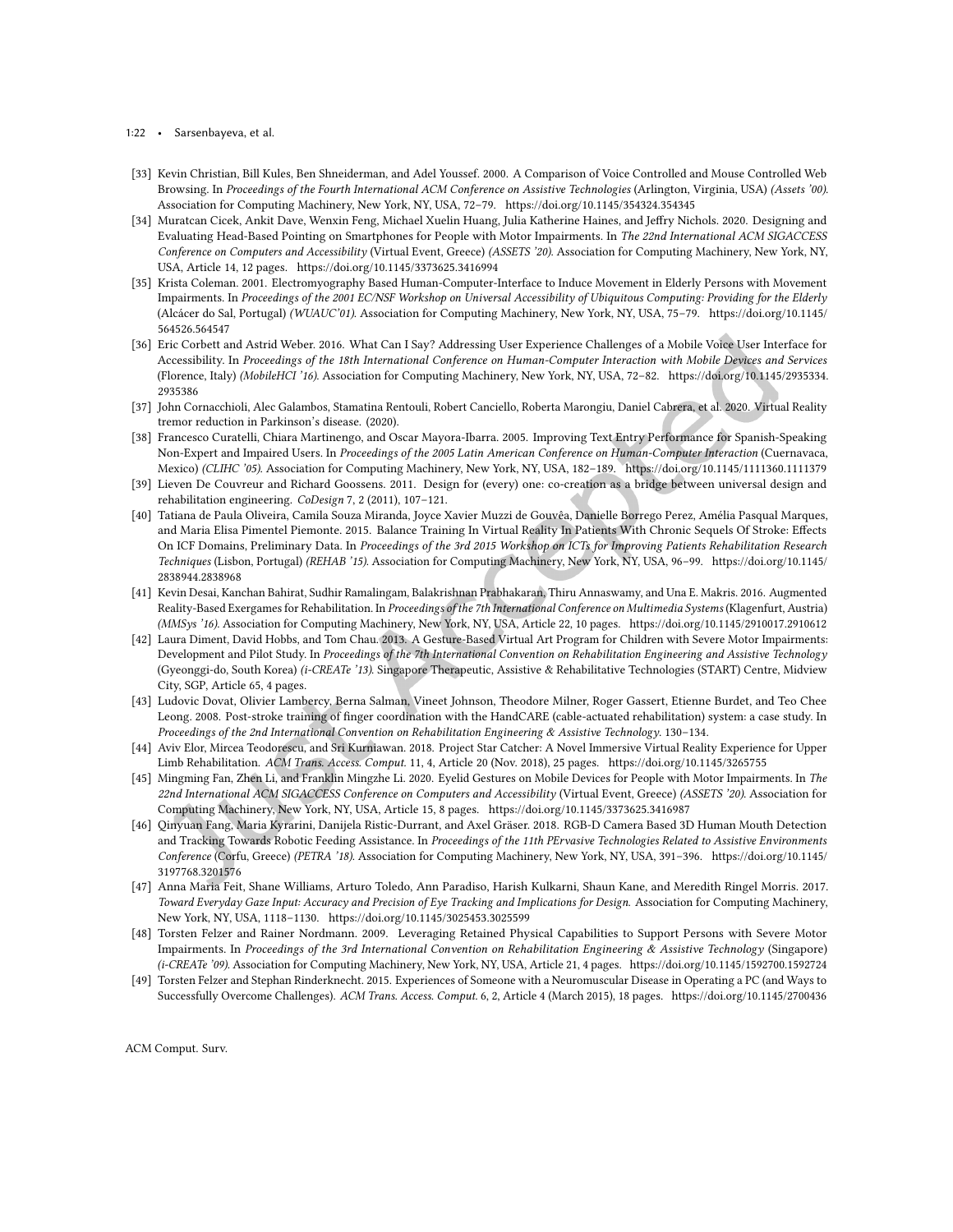- <span id="page-22-8"></span>[50] Wenxin Feng, Ming Chen, and Margrit Betke. 2014. Target Reverse Crossing: A Selection Method for Camera-Based Mouse-Replacement Systems. In Proceedings of the 7th International Conference on PErvasive Technologies Related to Assistive Environments (Rhodes, Greece) (PETRA '14). Association for Computing Machinery, New York, NY, USA, Article 39, 4 pages.<https://doi.org/10.1145/2674396.2674443>
- <span id="page-22-4"></span>[51] Ariane Oliveira Ferreira, Simone Bacellar Leal Ferreira, and Denis Silva Da Silveira. 2012. Accessibility for people with cerebral palsy: the use of blogs as an agent of social inclusion. Procedia Computer Science 14 (2012), 245-253.
- <span id="page-22-0"></span>[52] Leo Ferres, Gitte Lindgaard, Livia Sumegi, and Bruce Tsuji. 2013. Evaluating a Tool for Improving Accessibility to Charts and Graphs. ACM Trans. Comput.-Hum. Interact. 20, 5, Article 28 (Nov. 2013), 32 pages.<https://doi.org/10.1145/2533682.2533683>
- <span id="page-22-9"></span>[53] Leah Findlater, Alex Jansen, Kristen Shinohara, Morgan Dixon, Peter Kamb, Joshua Rakita, and Jacob O. Wobbrock. 2010. Enhanced Area Cursors: Reducing Fine Pointing Demands for People with Motor Impairments. In Proceedings of the 23nd Annual ACM Symposium on User Interface Software and Technology (New York, New York, USA) (UIST '10). Association for Computing Machinery, New York, NY, USA, 153-162.<https://doi.org/10.1145/1866029.1866055>
- <span id="page-22-2"></span>[54] Leah Findlater, Karyn Mofatt, Jon E. Froehlich, Meethu Malu, and Joan Zhang. 2017. Comparing Touchscreen and Mouse Input Performance by People With and Without Upper Body Motor Impairments. Association for Computing Machinery, New York, NY, USA, 6056ś6061.<https://doi.org/10.1145/3025453.3025603>
- <span id="page-22-5"></span>[55] Leah Findlater and Lotus Zhang. 2020. Input Accessibility: A Large Dataset and Summary Analysis of Age, Motor Ability and Input Performance. In The 22nd International ACM SIGACCESS Conference on Computers and Accessibility (Virtual Event, Greece) (ASSETS '20). Association for Computing Machinery, New York, NY, USA, Article 17, 6 pages.<https://doi.org/10.1145/3373625.3417031>
- <span id="page-22-17"></span>[56] D. Fitch. 2002. Digital inclusion, social exclusion and retailing: an analysis of data from the 1999 Scottish Household Survey. In IEEE 2002 International Symposium on Technology and Society (ISTAS'02). Social Implications of Information and Communication Technology. Proceedings (Cat. No.02CH37293). 309-313.<https://doi.org/10.1109/ISTAS.2002.1013831>
- <span id="page-22-13"></span>[57] Eelke Folmer, Fangzhou Liu, and Barrie Ellis. 2011. Navigating a 3D Avatar Using a Single Switch. In Proceedings of the 6th International Conference on Foundations of Digital Games (Bordeaux, France) (FDG '11). Association for Computing Machinery, New York, NY, USA, 154-160.<https://doi.org/10.1145/2159365.2159386>
- <span id="page-22-10"></span>[58] Jon Froehlich, Jacob O. Wobbrock, and Shaun K. Kane. 2007. Barrier Pointing: Using Physical Edges to Assist Target Acquisition on Mobile Device Touch Screens. In Proceedings of the 9th International ACM SIGACCESS Conference on Computers and Accessibility (Tempe, Arizona, USA) (Assets '07). Association for Computing Machinery, New York, NY, USA, 19-26.<https://doi.org/10.1145/1296843.1296849>
- <span id="page-22-18"></span>[59] Jon E. Froehlich, Anke M. Brock, Anat Caspi, João Guerreiro, Kotaro Hara, Reuben Kirkham, Johannes Schöning, and Benjamin Tannert. 2019. Grand Challenges in Accessible Maps. Interactions 26, 2 (Feb. 2019), 78-81.<https://doi.org/10.1145/3301657>
- <span id="page-22-15"></span>[60] Taeko Fukamoto. 2010. NeuroRehab + the "Fun" Factor. In Proceedings of the 5th ACM SIGGRAPH Symposium on Video Games (Los Angeles, California) (Sandbox '10). Association for Computing Machinery, New York, NY, USA, 69-78.<https://doi.org/10.1145/1836135.1836146>
- <span id="page-22-14"></span>[61] Krzysztof Z. Gajos, Amy Hurst, and Leah Findlater. 2012. Personalized Dynamic Accessibility. Interactions 19, 2 (March 2012), 69-73. <https://doi.org/10.1145/2090150.2090167>
- <span id="page-22-11"></span>[62] Krzysztof Z. Gajos, Jacob O. Wobbrock, and Daniel S. Weld. 2007. Automatically Generating User Interfaces Adapted to Users' Motor and Vision Capabilities. In Proceedings of the 20th Annual ACM Symposium on User Interface Software and Technology (Newport, Rhode Island, USA) (UIST '07). Association for Computing Machinery, New York, NY, USA, 231-240.<https://doi.org/10.1145/1294211.1294253>
- <span id="page-22-3"></span>[63] Krzysztof Z. Gajos, Jacob O. Wobbrock, and Daniel S. Weld. 2008. Improving the Performance of Motor-Impaired Users with Automatically-Generated, Ability-Based Interfaces. In Proceedings of the SIGCHI Conference on Human Factors in Computing Systems (Florence, Italy) (CHI '08). Association for Computing Machinery, New York, NY, USA, 1257-1266. [https://doi.org/10.1145/1357054.](https://doi.org/10.1145/1357054.1357250) [1357250](https://doi.org/10.1145/1357054.1357250)
- <span id="page-22-12"></span>[64] Hock C Gan, Ray J Frank, Farshid Amirabdollahian, Austen W Rainer, and Rob Sharp. 2014. Use of re-attempts measure for evaluating device test results of children with neurological impairments. In 2014 7th International Conference on Human System Interactions (HSI). IEEE, 206-211.
- <span id="page-22-7"></span>[65] X. T. Gao, S. K. Ong, M. L. Yuan, and A. Y. C. Nee. 2007. Assist Disabled to Control Electronic Devices and Access Computer Functions by Voice Commands. In Proceedings of the 1st International Convention on Rehabilitation Engineering & Assistive Technology: In Conjunction with 1st Tan Tock Seng Hospital Neurorehabilitation Meeting (Singapore) (i-CREATe '07). Association for Computing Machinery, New York, NY, USA, 37-42.<https://doi.org/10.1145/1328491.1328502>
- <span id="page-22-6"></span>[66] Michael Gardner, Vangelis Metsis, Eric Becker, and Fillia Makedon. 2013. Modeling the Effect of Attention Deficit in Game-Based Motor Ability Assessment of Cerebral Palsy Patients. In Proceedings of the 6th International Conference on PErvasive Technologies Related to Assistive Environments (Rhodes, Greece) (PETRA '13). Association for Computing Machinery, New York, NY, USA, Article 65, 8 pages. <https://doi.org/10.1145/2504335.2504405>
- <span id="page-22-1"></span>[67] Kathrin Gerling, Kieran Hicks, Michael Kalyn, Adam Evans, and Conor Linehan. 2016. Designing Movement-Based Play With Young People Using Powered Wheelchairs. Association for Computing Machinery, New York, NY, USA, 4447-4458. [https://doi.org/10.1145/](https://doi.org/10.1145/2858036.2858070) [2858036.2858070](https://doi.org/10.1145/2858036.2858070)
- <span id="page-22-16"></span>[68] Kathrin M. Gerling, Regan L. Mandryk, and Michael R. Kalyn. 2013. Wheelchair-Based Game Design for Older Adults. In Proceedings of the 15th International ACM SIGACCESS Conference on Computers and Accessibility (Bellevue, Washington) (ASSETS '13). Association for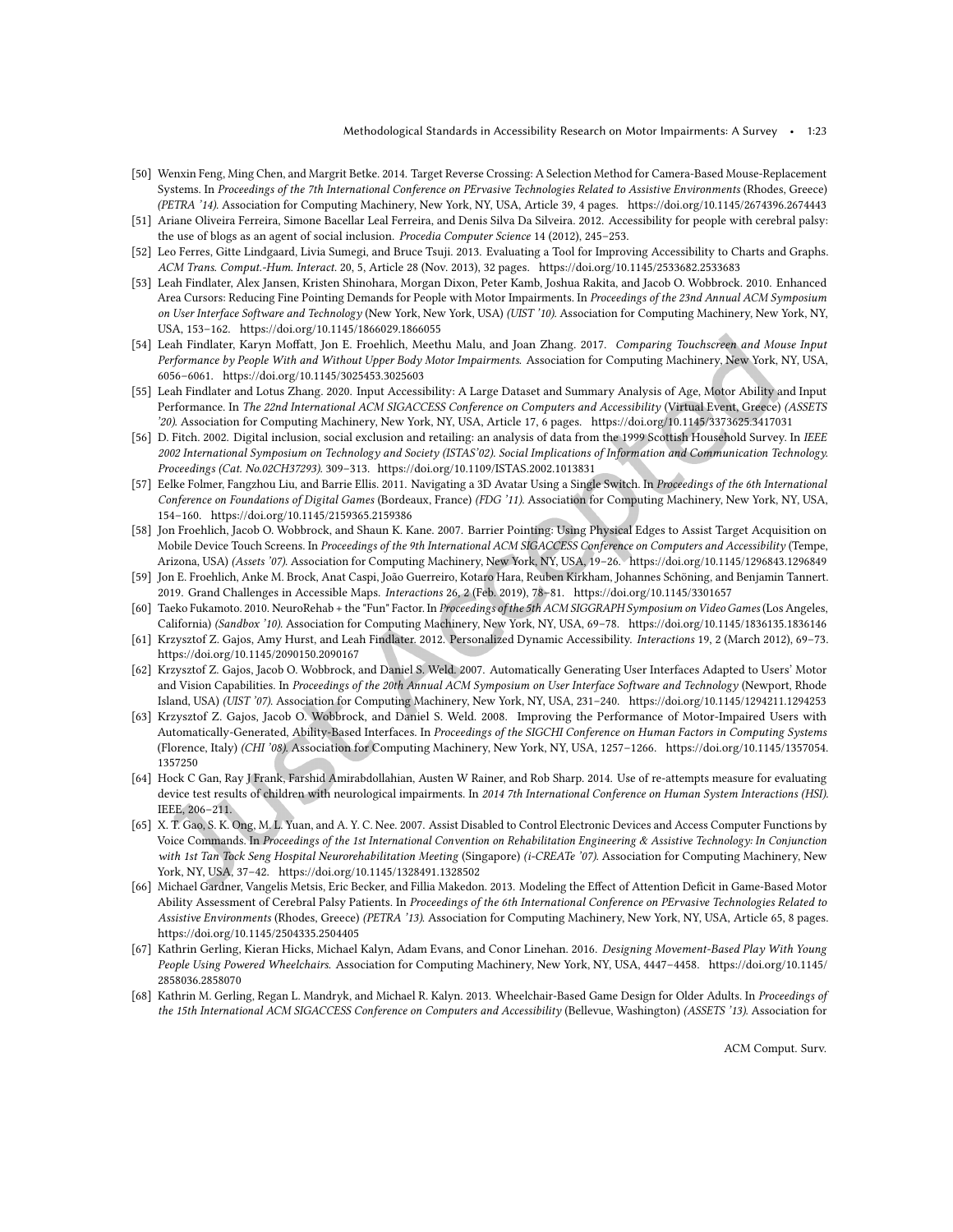#### 1:24 • Sarsenbayeva, et al.

Computing Machinery, New York, NY, USA, Article 27, 8 pages.<https://doi.org/10.1145/2513383.2513436>

- <span id="page-23-1"></span>[69] Kathrin M. Gerling, Regan L. Mandryk, Matthew Miller, Michael R. Kalyn, Max Birk, and Jan D. Smeddinck. 2015. Designing Wheelchair-Based Movement Games. ACM Trans. Access. Comput. 6, 2, Article 6 (March 2015), 23 pages.<https://doi.org/10.1145/2724729>
- <span id="page-23-16"></span>[70] Ephraim P. Glinert and Bryant W. York. 2008. Computers and People with Disabilities. ACM Trans. Access. Comput. 1, 2, Article 7 (Oct. 2008), 7 pages.<https://doi.org/10.1145/1408760.1408761>
- <span id="page-23-17"></span>[71] Mayank Goel, Leah Findlater, and Jacob O. Wobbrock. 2012. WalkType: Using Accelerometer Data to Accomodate Situational Impairments in Mobile Touch Screen Text Entry. In Proc. of the SIGCHI Conference on Human Factors in Computing Systems (Austin, Texas, USA) (CHI '12). ACM, New York, NY, USA, 2687-2696.
- <span id="page-23-0"></span>[72] Jorge Goncalves, Vassilis Kostakos, Simo Hosio, Evangelos Karapanos, and Olga Lyra. 2013. IncluCity: Using Contextual Cues to Raise Awareness on Environmental Accessibility. In Proceedings of the 15th International ACM SIGACCESS Conference on Computers and Accessibility (Bellevue, Washington) (ASSETS '13). ACM, New York, NY, USA, Article 17, 8 pages. [https://doi.org/10.1145/2513383.](https://doi.org/10.1145/2513383.2517030) [2517030](https://doi.org/10.1145/2513383.2517030)
- <span id="page-23-18"></span>[73] Jorge Goncalves, Zhanna Sarsenbayeva, Niels van Berkel, Chu Luo, Simo Hosio, Sirkka Risanen, Hannu Rintamäki, and Vassilis Kostakos. 2017. Tapping Task Performance on Smartphones in Cold Temperature. Interacting with Computers 29, 3 (2017), 355-367. <https://doi.org/10.1093/iwc/iww029>
- <span id="page-23-10"></span>[74] Jun Gong, Peter Tarasewich, and I. Scott MacKenzie. 2008. Improved Word List Ordering for Text Entry on Ambiguous Keypads. In Proceedings of the 5th Nordic Conference on Human-Computer Interaction: Building Bridges (Lund, Sweden) (NordiCHI '08). Association for Computing Machinery, New York, NY, USA, 152-161.<https://doi.org/10.1145/1463160.1463177>
- <span id="page-23-14"></span>[75] Dimitris Grammenos, Anthony Savidis, and Constantine Stephanidis. 2009. Designing Universally Accessible Games. Comput. Entertain. 7, 1, Article 8 (Feb. 2009), 29 pages.<https://doi.org/10.1145/1486508.1486516>
- <span id="page-23-3"></span>[76] Daniela Grigis and Marco Lazzari. 2013. Augmentative and Alternative Communication on Tablet to Help Persons with Severe Disabilities. In Proceedings of the Biannual Conference of the Italian Chapter of SIGCHI (Trento, Italy) (CHItaly '13). Association for Computing Machinery, New York, NY, USA, Article 17, 4 pages.<https://doi.org/10.1145/2499149.2499175>
- <span id="page-23-11"></span>[77] Guilherme Corredato Guerino and Natasha Malveira Costa Valentim. 2019. Evaluating a Voice-Based Interaction: A Qualitative Analysis. In Proceedings of the 18th Brazilian Symposium on Human Factors in Computing Systems (Vitória, Espírito Santo, Brazil) (IHC '19). Association for Computing Machinery, New York, NY, USA, Article 59, 4 pages.<https://doi.org/10.1145/3357155.3360472>
- <span id="page-23-6"></span>[78] Tiago Guerreiro, Hugo Nicolau, Joaquim Jorge, and Daniel Gonçalves. 2010. Towards Accessible Touch Interfaces. In Proceedings of the 12th International ACM SIGACCESS Conference on Computers and Accessibility (Orlando, Florida, USA) (ASSETS '10). Association for Computing Machinery, New York, NY, USA, 19-26.<https://doi.org/10.1145/1878803.1878809>
- <span id="page-23-7"></span>[79] Tiago João Vieira Guerreiro, Hugo Nicolau, Joaquim Jorge, and Daniel Gonçalves. 2010. Assessing Mobile Touch Interfaces for Tetraplegics. In Proceedings of the 12th International Conference on Human Computer Interaction with Mobile Devices and Services (Lisbon, Portugal) (MobileHCI'10). Association for Computing Machinery, New York, NY, USA, 31-34.<https://doi.org/10.1145/1851600.1851608>
- <span id="page-23-12"></span>[80] John Paulin Hansen, Kristian Tørning, Anders Sewerin Johansen, Kenji Itoh, and Hirotaka Aoki. 2004. Gaze Typing Compared with Input by Head and Hand. In Proceedings of the 2004 Symposium on Eye Tracking Research & Applications (San Antonio, Texas) (ETRA '04). Association for Computing Machinery, New York, NY, USA, 131-138.<https://doi.org/10.1145/968363.968389>
- <span id="page-23-8"></span>[81] Tarif Haque, Emily Liang, and Jef Gray. 2013. The Adjustable Grid: A Grid-Based Cursor Control Solution Using Speech Recognition. In Proceedings of the 51st ACM Southeast Conference (Savannah, Georgia) (ACMSE '13). Association for Computing Machinery, New York, NY, USA, Article 36, 6 pages.<https://doi.org/10.1145/2498328.2500084>
- <span id="page-23-9"></span>[82] Susumu Harada, James A. Landay, Jonathan Malkin, Xiao Li, and Jef A. Bilmes. 2006. The Vocal Joystick: Evaluation of Voice-Based Cursor Control Techniques. In Proceedings of the 8th International ACM SIGACCESS Conference on Computers and Accessibility (Portland, Oregon, USA) (Assets '06). Association for Computing Machinery, New York, NY, USA, 197-204.<https://doi.org/10.1145/1168987.1169021>
- <span id="page-23-4"></span>[83] Susumu Harada, Jacob O. Wobbrock, and James A. Landay. 2007. Voicedraw: A Hands-Free Voice-Driven Drawing Application for People with Motor Impairments. In Proceedings of the 9th International ACM SIGACCESS Conference on Computers and Accessibility (Tempe, Arizona, USA) (Assets '07). Association for Computing Machinery, New York, NY, USA, 27-34.<https://doi.org/10.1145/1296843.1296850>
- <span id="page-23-5"></span>[84] Susumu Harada, Jacob O. Wobbrock, Jonathan Malkin, Jeff A. Bilmes, and James A. Landay. 2009. Longitudinal Study of People Learning to Use Continuous Voice-Based Cursor Control. In Proceedings of the SIGCHI Conference on Human Factors in Computing Systems (Boston, MA, USA) (CHI '09). Association for Computing Machinery, New York, NY, USA, 347-356.<https://doi.org/10.1145/1518701.1518757>
- <span id="page-23-13"></span>[85] Mohammad Rakib Hasan, Debajyoti Mondal, and Carl Gutwin. 2020. Tracing Shapes with Eyes: Design and Evaluation of an Eye Tracking Based Approach. In Proceedings of the 11th Augmented Human International Conference (Winnipeg, Manitoba, Canada) (AH '20). Association for Computing Machinery, New York, NY, USA, Article 19, 4 pages.<https://doi.org/10.1145/3396339.3396390>
- <span id="page-23-2"></span>[86] Hasni Hassan. 2009. Common Input Devices for Malaysian Computer Users with Motor Impairments. SIGACCESS Access. Comput. 93 (Jan. 2009), 18-25.<https://doi.org/10.1145/1531930.1531933>
- <span id="page-23-15"></span>[87] Morton A. Heller. 1989. Picture and Pattern Perception in the Sighted and the Blind: The Advantage of the Late Blind. Perception 18, 3 (1989), 379-389.<https://doi.org/10.1068/p180379> arXiv[:https://doi.org/10.1068/p180379](https://arxiv.org/abs/https://doi.org/10.1068/p180379) PMID: 2798020.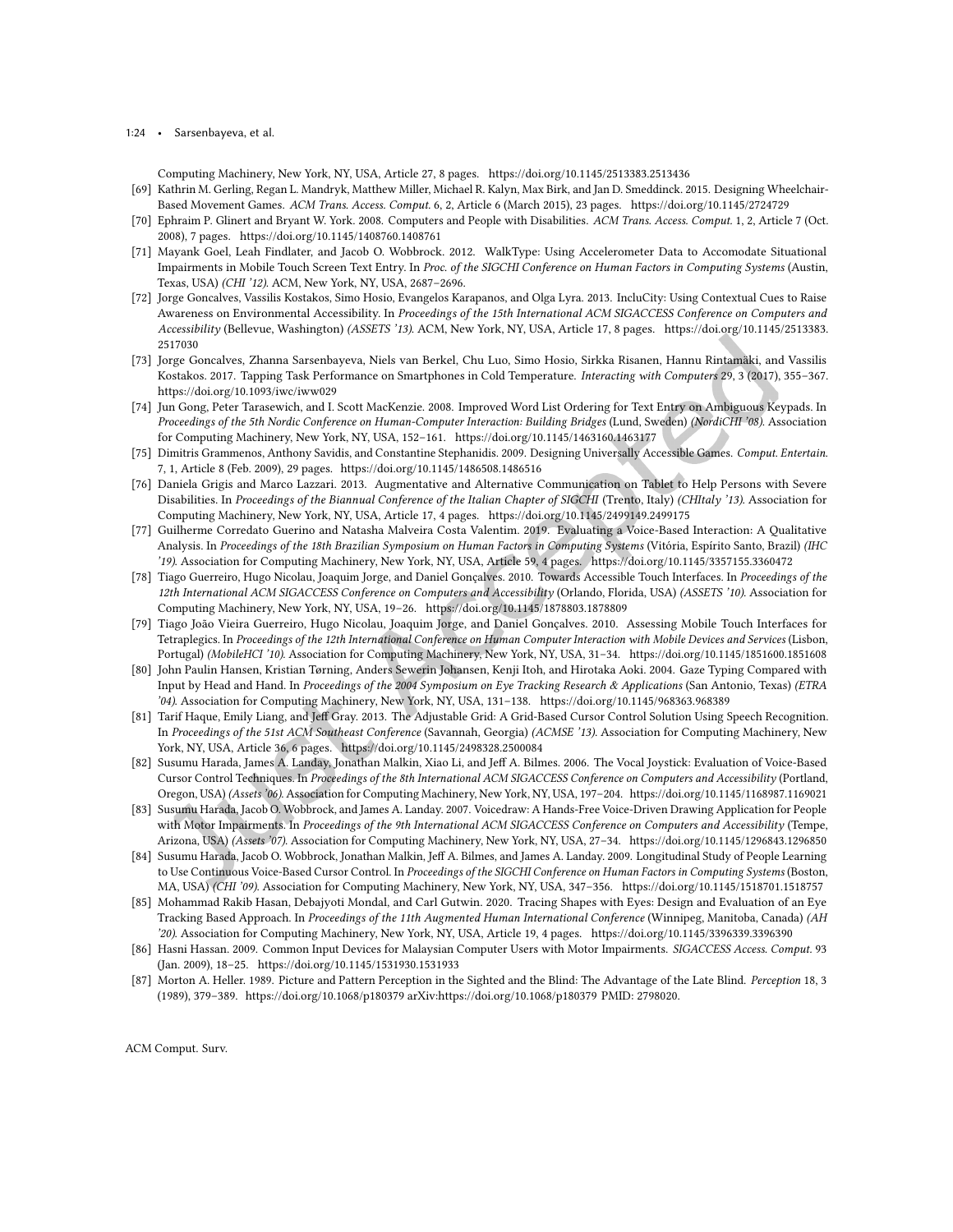- <span id="page-24-0"></span>[88] Hamilton A. Hernandez, T.C. Nicholas Graham, Darcy Fehlings, Lauren Switzer, Zi Ye, Quentin Bellay, Md Ameer Hamza, Cheryl Savery, and Tadeusz Stach. 2012. Design of an Exergaming Station for Children with Cerebral Palsy. In Proceedings of the SIGCHI Conference on Human Factors in Computing Systems (Austin, Texas, USA) (CHI '12). Association for Computing Machinery, New York, NY, USA, 2619-2628.<https://doi.org/10.1145/2207676.2208652>
- [89] Hamilton A. Hernandez, Mallory Ketcheson, Adrian Schneider, Zi Ye, Darcy Fehlings, Lauren Switzer, Virginia Wright, Shelly K. Bursick, Chad Richards, and T.C. Nicholas Graham. 2014. Design and Evaluation of a Networked Game to Supportsocial Connection of Youth with Cerebral Palsy. In Proceedings of the 16th International ACM SIGACCESS Conference on Computers & Accessibility (Rochester, New York, USA) (ASSETS '14). Association for Computing Machinery, New York, NY, USA, 161-168.<https://doi.org/10.1145/2661334.2661370>
- <span id="page-24-9"></span>[90] Hamilton A. Hernandez, Zi Ye, T.C. Nicholas Graham, Darcy Fehlings, and Lauren Switzer. 2013. Designing Action-Based Exergames for Children with Cerebral Palsy. Association for Computing Machinery, New York, NY, USA, 1261-1270. [https://doi.org/10.1145/2470654.](https://doi.org/10.1145/2470654.2466164) [2466164](https://doi.org/10.1145/2470654.2466164)
- <span id="page-24-5"></span>[91] Marco Hirsch, Jingyuan Cheng, Attila Reiss, Mathias Sundholm, Paul Lukowicz, and Oliver Amft. 2014. Hands-Free Gesture Control with a Capacitive Textile Neckband. In Proceedings of the 2014 ACM International Symposium on Wearable Computers (Seattle, Washington) (ISWC '14). Association for Computing Machinery, New York, NY, USA, 55-58.<https://doi.org/10.1145/2634317.2634328>
- <span id="page-24-3"></span>[92] Megan Hofmann, Jeffrey Harris, Scott E. Hudson, and Jennifer Mankoff. 2016. Helping Hands: Requirements for a Prototyping Methodology for Upper-Limb Prosthetics Users. Association for Computing Machinery, New York, NY, USA, 1769-1780. [https://doi.org/10.1145/](https://doi.org/10.1145/2858036.2858340) [2858036.2858340](https://doi.org/10.1145/2858036.2858340)
- <span id="page-24-2"></span>[93] Phyllis Hofmann, Jeremia P Held, Roger Gassert, and Olivier Lambercy. 2016. Assessment of movement patterns in stroke patients: a case study with the Virtual Peg Insertion Test. In Proceedings of the international Convention on Rehabilitation Engineering & Assistive Technology. 1-4.
- <span id="page-24-8"></span>[94] Phyllis Hofmann, Jeremia P. Held, Roger Gassert, and Olivier Lambercy. 2016. Assessment of Movement Patterns in Stroke Patients: A Case Study with the Virtual Peg Insertion Test. In Proceedings of the International Convention on Rehabilitation Engineering & Assistive Technology (i-CREATe 2016). Singapore Therapeutic, Assistive & Rehabilitative Technologies (START) Centre, Midview City, SGP, Article 14, 4 pages.
- <span id="page-24-1"></span>[95] Sylvester Honye and Hannah Thinyane. 2012. WiiMS: Simulating Mouse and Keyboard for Motor-Impaired Users. In Proceedings of the South African Institute for Computer Scientists and Information Technologists Conference (Pretoria, South Africa) (SAICSIT '12). Association for Computing Machinery, New York, NY, USA, 188-195.<https://doi.org/10.1145/2389836.2389859>
- <span id="page-24-6"></span>[96] Anthony Hornof, Anna Cavender, and Rob Hoselton. 2003. Eyedraw: A System for Drawing Pictures with Eye Movements. In Proceedings of the 6th International ACM SIGACCESS Conference on Computers and Accessibility (Atlanta, GA, USA) (Assets '04). Association for Computing Machinery, New York, NY, USA, 86-93.<https://doi.org/10.1145/1028630.1028647>
- <span id="page-24-14"></span>[97] Anthony J. Hornof. 2009. Designing with Children with Severe Motor Impairments. In Proceedings of the SIGCHI Conference on Human Factors in Computing Systems (Boston, MA, USA) (CHI '09). Association for Computing Machinery, New York, NY, USA, 2177-2180. <https://doi.org/10.1145/1518701.1519032>
- <span id="page-24-7"></span>[98] Anthony J. Hornof and Anna Cavender. 2005. EyeDraw: Enabling Children with Severe Motor Impairments to Draw with Their Eyes. In Proceedings of the SIGCHI Conference on Human Factors in Computing Systems (Portland, Oregon, USA) (CHI '05). Association for Computing Machinery, New York, NY, USA, 161-170.<https://doi.org/10.1145/1054972.1054995>
- <span id="page-24-4"></span>[99] Brandi House, Jonathan Malkin, and Jef Bilmes. 2009. The VoiceBot: A Voice Controlled Robot Arm. In Proceedings of the SIGCHI Conference on Human Factors in Computing Systems (Boston, MA, USA) (CHI '09). Association for Computing Machinery, New York, NY, USA, 183-192.<https://doi.org/10.1145/1518701.1518731>
- <span id="page-24-11"></span>[100] Amy Hurst, Scott E. Hudson, Jennifer Mankoff, and Shari Trewin. 2013. Distinguishing Users By Pointing Performance in Laboratory and Real-World Tasks. 5, 2, Article 5 (Oct. 2013), 27 pages.<https://doi.org/10.1145/2517039>
- <span id="page-24-12"></span>[101] Amy Hurst, Jennifer Mankoff, and Scott E. Hudson. 2008. Understanding Pointing Problems in Real World Computing Environments. In Proceedings of the 10th International ACM SIGACCESS Conference on Computers and Accessibility (Halifax, Nova Scotia, Canada) (Assets '08). Association for Computing Machinery, New York, NY, USA, 43-50.<https://doi.org/10.1145/1414471.1414481>
- <span id="page-24-15"></span>[102] Amy Hurst, Jennifer Mankof, and Scott E. Hudson. 2008. Understanding Pointing Problems in Real World Computing Environments. In Proceedings of the 10th International ACM SIGACCESS Conference on Computers and Accessibility (Halifax, Nova Scotia, Canada) (Assets '08). Association for Computing Machinery, New York, NY, USA, 43-50.<https://doi.org/10.1145/1414471.1414481>
- <span id="page-24-16"></span>[103] Amy Hurst and Jasmine Tobias. 2011. Empowering Individuals with Do-It-Yourself Assistive Technology. In The Proceedings of the 13th International ACM SIGACCESS Conference on Computers and Accessibility (Dundee, Scotland, UK) (ASSETS '11). Association for Computing Machinery, New York, NY, USA, 11-18.<https://doi.org/10.1145/2049536.2049541>
- <span id="page-24-13"></span>[104] Faustina Hwang, Simeon Keates, Patrick Langdon, and John Clarkson. 2003. Mouse Movements of Motion-Impaired Users: A Submovement Analysis. SIGACCESS Access. Comput. 77-78 (Sept. 2003), 102-109.<https://doi.org/10.1145/1029014.1028649>
- <span id="page-24-10"></span>[105] Susan Hwang, Adrian L. Jessup Schneider, Daniel Clarke, Alexander Macintosh, Lauren Switzer, Darcy Fehlings, and T.C. Nicholas Graham. 2017. How Game Balancing Afects Play: Player Adaptation in an Exergame for Children with Cerebral Palsy. In Proceedings of the 2017 Conference on Designing Interactive Systems (Edinburgh, United Kingdom) (DIS '17). Association for Computing Machinery,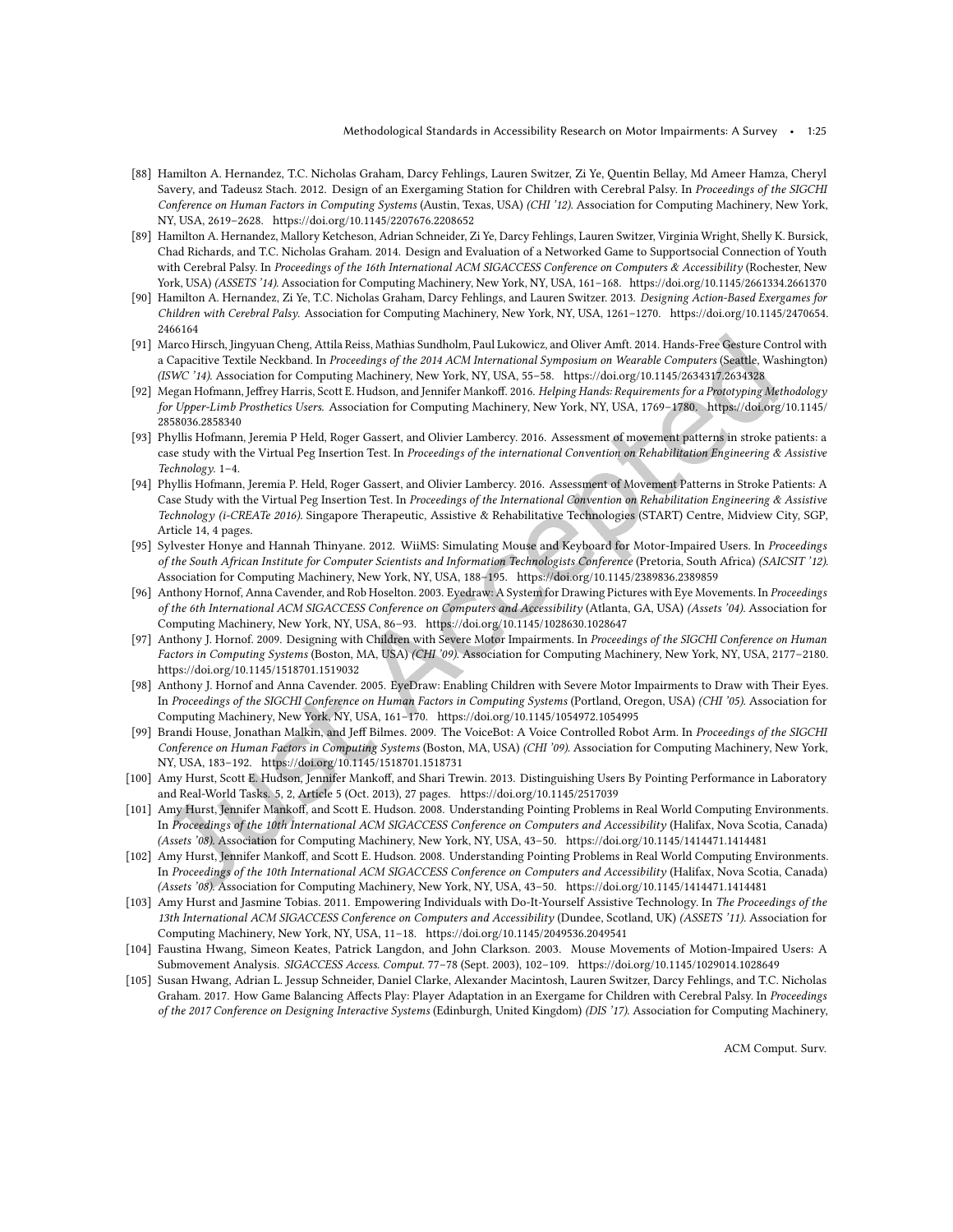1:26 • Sarsenbayeva, et al.

New York, NY, USA, 699-710.<https://doi.org/10.1145/3064663.3064664>

- <span id="page-25-7"></span>[106] Howell Istance, Aulikki Hyrskykari, Lauri Immonen, Santtu Mansikkamaa, and Stephen Vickers. 2010. Designing Gaze Gestures for Gaming: An Investigation of Performance. In Proceedings of the 2010 Symposium on Eye-Tracking Research & Applications (Austin, Texas) (ETRA '10). Association for Computing Machinery, New York, NY, USA, 323-330.<https://doi.org/10.1145/1743666.1743740>
- <span id="page-25-8"></span>[107] Howell Istance, Stephen Vickers, and Aulikki Hyrskykari. 2012. The Validity of Using Non-Representative Users in Gaze Communication Research. In Proceedings of the Symposium on Eye Tracking Research and Applications (Santa Barbara, California) (ETRA '12). Association for Computing Machinery, New York, NY, USA, 233-236.<https://doi.org/10.1145/2168556.2168603>
- <span id="page-25-5"></span>[108] Siddarth Jain and Brenna Argall. 2019. Probabilistic Human Intent Recognition for Shared Autonomy in Assistive Robotics. J. Hum.-Robot Interact. 9, 1, Article 2 (Dec. 2019), 23 pages.<https://doi.org/10.1145/3359614>
- <span id="page-25-10"></span>[109] Hee-Tae Jung, Taiwoo Park, Narges MAhyar, Sungji Park, Taekyeong Ryu, Yangsoo Kim, and Sunghoon Ivan Lee. 2020. Rehabilitation Games in Real-World Clinical Settings: Practices, Challenges, and Opportunities. ACM Trans. Comput.-Hum. Interact. 27, 6, Article 41 (Nov. 2020), 43 pages.<https://doi.org/10.1145/3418197>
- <span id="page-25-17"></span>[110] Shaun K. Kane. 2009. Context-Enhanced Interaction Techniques for More Accessible Mobile Phones. SIGACCESS Access. Comput. 93 (Jan. 2009), 39–43.<https://doi.org/10.1145/1531930.1531936>
- <span id="page-25-3"></span>[111] Shaun K. Kane, Anhong Guo, and Meredith Ringel Morris. 2020. Sense and Accessibility: Understanding People with Physical Disabilities' Experiences with Sensing Systems. In The 22nd International ACM SIGACCESS Conference on Computers and Accessibility (Virtual Event, Greece) (ASSETS '20). Association for Computing Machinery, New York, NY, USA, Article 42, 14 pages. [https:](https://doi.org/10.1145/3373625.3416990) [//doi.org/10.1145/3373625.3416990](https://doi.org/10.1145/3373625.3416990)
- <span id="page-25-14"></span>[112] Shaun K. Kane, Chandrika Jayant, Jacob O. Wobbrock, and Richard E. Ladner. 2009. Freedom to Roam: A Study of Mobile Device Adoption and Accessibility for People with Visual and Motor Disabilities. In Proceedings of the 11th International ACM SIGACCESS Conference on Computers and Accessibility (Pittsburgh, Pennsylvania, USA) (Assets '09). Association for Computing Machinery, New York, NY, USA, 115-122.<https://doi.org/10.1145/1639642.1639663>
- <span id="page-25-13"></span>[113] Shaun K. Kane, Jacob O. Wobbrock, Mark Harniss, and Kurt L. Johnson. 2008. TrueKeys: Identifying and Correcting Typing Errors for People with Motor Impairments. In Proceedings of the 13th International Conference on Intelligent User Interfaces (Gran Canaria, Spain) (IUI '08). Association for Computing Machinery, New York, NY, USA, 349-352.<https://doi.org/10.1145/1378773.1378827>
- <span id="page-25-0"></span>[114] Simeon Keates and John Clarkson. 2003. Countering design exclusion. In Inclusive Design. Springer, 438-453.
- <span id="page-25-12"></span>[115] Simeon Keates and Shari Trewin. 2005. Efect of Age and Parkinson's Disease on Cursor Positioning Using a Mouse. In Proceedings of the 7th International ACM SIGACCESS Conference on Computers and Accessibility (Baltimore, MD, USA) (Assets '05). Association for Computing Machinery, New York, NY, USA, 68-75.<https://doi.org/10.1145/1090785.1090800>
- <span id="page-25-6"></span>[116] Charles C. Kemp, Cressel D. Anderson, Hai Nguyen, Alexander J. Trevor, and Zhe Xu. 2008. A Point-and-Click Interface for the Real World: Laser Designation of Objects for Mobile Manipulation. In Proceedings of the 3rd ACM/IEEE International Conference on Human Robot Interaction (Amsterdam, The Netherlands) (HRI '08). Association for Computing Machinery, New York, NY, USA, 241-248. <https://doi.org/10.1145/1349822.1349854>
- <span id="page-25-16"></span>[117] Gary Kiger. 1992. Disability Simulations: Logical, Methodological and Ethical Issues. Disability, Handicap & Society 7, 1 (1992), 71-78. <https://doi.org/10.1080/02674649266780061> arXiv[:https://doi.org/10.1080/02674649266780061](https://arxiv.org/abs/https://doi.org/10.1080/02674649266780061)
- <span id="page-25-9"></span>[118] Yoojung Kim, Hee-Tae Jung, Joonwoo Park, Yangsoo Kim, Nathan Ramasarma, Paolo Bonato, Eun Kyoung Choe, and Sunghoon Ivan Lee. 2019. Towards the Design of a Ring Sensor-Based MHealth System to Achieve Optimal Motor Function in Stroke Survivors. Proc. ACM Interact. Mob. Wearable Ubiquitous Technol. 3, 4, Article 138 (Dec. 2019), 26 pages.<https://doi.org/10.1145/3369817>
- <span id="page-25-11"></span>[119] Marcus King, Juha Hijmans, Michael Sampson, Jessica Satherley, Nicole McMillan, and Leigh Hale. 2010. Bilateral Movement Training with Computer Games for Stroke Rehabilitation. In Proceedings of the 4th International Convention on Rehabilitation Engineering & Assistive Technology (Shanghai, China) (iCREATe '10). Singapore Therapeutic, Assistive & Rehabilitative Technologies (START) Centre, Midview City, SGP, Article 20, 4 pages.
- <span id="page-25-15"></span>[120] Rachel Kizony, Liat Raz, Noomi Katz, Harold Weingarden, and Patrice L Tamar Weiss. 2005. Video-capture virtual reality system for patients with paraplegic spinal cord injury. Journal of Rehabilitation Research & Development 42, 5 (2005).
- <span id="page-25-1"></span>[121] Jesper Kjeldskov and Mikael B. Skov. 2014. Was It Worth the Hassle? Ten Years of Mobile HCI Research Discussions on Lab and Field Evaluations. In Proceedings of the 16th International Conference on Human-Computer Interaction with Mobile Devices & Services (Toronto, ON, Canada) (MobileHCI '14). Association for Computing Machinery, New York, NY, USA, 43-52. [https://doi.org/10.1145/2628363.](https://doi.org/10.1145/2628363.2628398) [2628398](https://doi.org/10.1145/2628363.2628398)
- <span id="page-25-2"></span>[122] Jesper Kjeldskov, Mikael B. Skov, Benedikte S. Als, and Rune T. Høegh. 2004. Is it worth the hassle? Exploring the added value of evaluating the usability of context-aware mobile systems in the ield. In International Conference on Mobile Human-Computer Interaction. Springer, 61-73.
- <span id="page-25-4"></span>[123] Tom L. Koller, Maria Kyrarini, and Axel Gräser. 2019. Towards Robotic Drinking Assistance: Low Cost Multi-Sensor System to Limit Forces in Human-Robot-Interaction. In Proceedings of the 12th ACM International Conference on PErvasive Technologies Related to Assistive Environments (Rhodes, Greece) (PETRA '19). Association for Computing Machinery, New York, NY, USA, 243-246. [https:](https://doi.org/10.1145/3316782.3321539) [//doi.org/10.1145/3316782.3321539](https://doi.org/10.1145/3316782.3321539)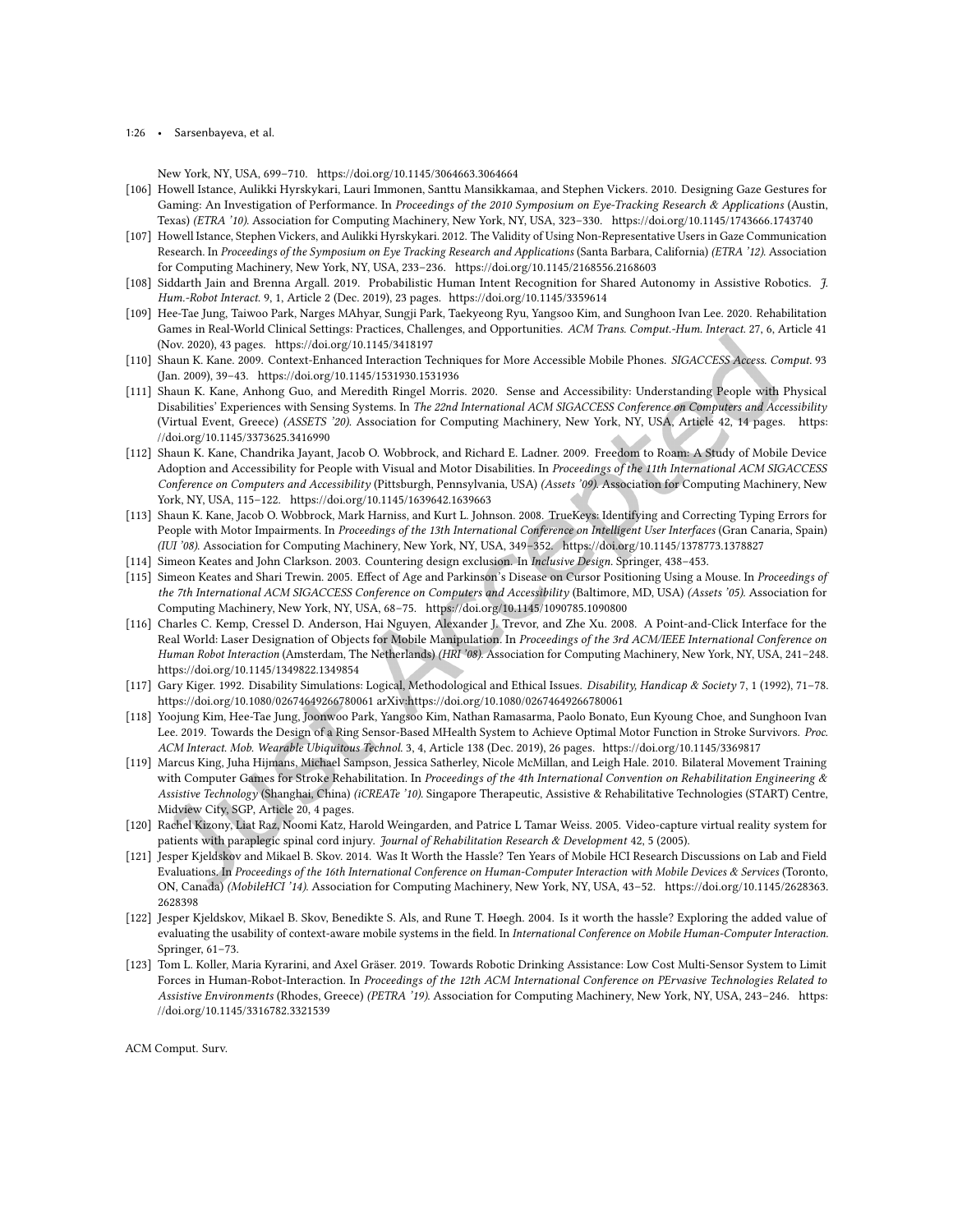- <span id="page-26-11"></span>[124] Andrew Kurauchi, Wenxin Feng, Ajjen Joshi, Carlos Morimoto, and Margrit Betke. 2016. EyeSwipe: Dwell-Free Text Entry Using Gaze Paths. Association for Computing Machinery, New York, NY, USA, 1952-1956.<https://doi.org/10.1145/2858036.2858335>
- <span id="page-26-6"></span>[125] Werner Kurschl, Mirjam Augstein, Holger Stitz, Peter Heumader, and Claudia Pointner. 2013. A User Modelling Wizard for People with Motor Impairments. In Proceedings of International Conference on Advances in Mobile Computing & Multimedia (Vienna, Austria) (MoMM '13). Association for Computing Machinery, New York, NY, USA, 541-550.<https://doi.org/10.1145/2536853.2536860>
- <span id="page-26-1"></span>[126] Mohammed Kutbi, Xiaoxue Du, Yizhe Chang, Bo Sun, Nikolaos Agadakos, Haoxiang Li, Gang Hua, and Philippos Mordohai. 2020. Usability Studies of an Egocentric Vision-Based Robotic Wheelchair. J. Hum.-Robot Interact. 10, 1, Article 4 (July 2020), 23 pages. <https://doi.org/10.1145/3399434>
- <span id="page-26-0"></span>[127] Kari Kuutti and Liam J. Bannon. 2014. The Turn to Practice in HCI: Towards a Research Agenda. In Proceedings of the SIGCHI Conference on Human Factors in Computing Systems (Toronto, Ontario, Canada) (CHI '14). Association for Computing Machinery, New York, NY, USA, 3543-3552.<https://doi.org/10.1145/2556288.2557111>
- <span id="page-26-4"></span>[128] Mikko Kytö, Laura Maye, and David McGookin. 2019. Using Both Hands: Tangibles for Stroke Rehabilitation in the Home. In Proceedings of the 2019 CHI Conference on Human Factors in Computing Systems (Glasgow, Scotland Uk) (CHI '19). Association for Computing Machinery, New York, NY, USA, 1-14.<https://doi.org/10.1145/3290605.3300612>
- <span id="page-26-17"></span>[129] Christopher A. Le Dantec and Sarah Fox. 2015. Strangers at the Gate: Gaining Access, Building Rapport, and Co-Constructing Community-Based Research. In Proceedings of the 18th ACM Conference on Computer Supported Cooperative Work & Social Computing (Vancouver, BC, Canada) (CSCW '15). Association for Computing Machinery, New York, NY, USA, 1348-1358. [https://doi.org/10.1145/](https://doi.org/10.1145/2675133.2675147) [2675133.2675147](https://doi.org/10.1145/2675133.2675147)
- <span id="page-26-15"></span>[130] D Levac and C Missiuna. 2009. An update on the use of virtual reality technology to improve movement in children with physical impairments. Internet: http://www. canchild. ca/en/canchildresources/VirtualRealityTechnology. asp (2009).
- <span id="page-26-20"></span>[131] Simi Litvak and Alexandra Enders. 2001. Support systems: The interface between individuals and environments. Handbook of disability studies (2001), 711-733.
- <span id="page-26-9"></span>[132] Li Liu, Shuo Niu, and Scott McCrickard. 2017. Non-contact human computer interaction system design and implementation. In 2017 IEEE/ACM International Conference on Connected Health: Applications, Systems and Engineering Technologies (CHASE). IEEE, 312-320.
- <span id="page-26-19"></span>[133] Peng Liu, Xianghua Ding, and Ning Gu. 2016. "Helping Others Makes Me Happy": Social Interaction and Integration of People with Disabilities. In Proceedings of the 19th ACM Conference on Computer-Supported Cooperative Work & Social Computing (San Francisco, California, USA) (CSCW '16). Association for Computing Machinery, New York, NY, USA, 1596-1608. [https://doi.org/10.1145/2818048.](https://doi.org/10.1145/2818048.2819998) [2819998](https://doi.org/10.1145/2818048.2819998)
- <span id="page-26-18"></span>[134] Claudia Loitsch, Michael Schmidt, and Gerhard Weber. 2015. Position paper: accessible human-robot interaction (AHRI). In Proceedings of the 8th ACM International Conference on PErvasive Technologies Related to Assistive Environments. 1-4.
- <span id="page-26-7"></span>[135] Sebastián Aced López, Fulvio Corno, and Luigi De Russis. 2017. Design and Development of One-Switch Video Games for Children with Severe Motor Disabilities. ACM Trans. Access. Comput. 10, 4, Article 12 (Aug. 2017), 42 pages.<https://doi.org/10.1145/3085957>
- <span id="page-26-14"></span>[136] I. Scott MacKenzie, Tatu Kauppinen, and Miika Silfverberg. 2001. Accuracy Measures for Evaluating Computer Pointing Devices. In Proceedings of the SIGCHI Conference on Human Factors in Computing Systems (Seattle, Washington, USA) (CHI '01). Association for Computing Machinery, New York, NY, USA, 9-16.<https://doi.org/10.1145/365024.365028>
- <span id="page-26-12"></span>[137] Päivi Majaranta, Ulla-Kaija Ahola, and Oleg Špakov. 2009. Fast Gaze Typing with an Adjustable Dwell Time. In Proceedings of the SIGCHI Conference on Human Factors in Computing Systems (Boston, MA, USA) (CHI '09). Association for Computing Machinery, New York, NY, USA, 357-360.<https://doi.org/10.1145/1518701.1518758>
- <span id="page-26-8"></span>[138] Meethu Malu, Pramod Chundury, and Leah Findlater. 2018. Exploring Accessible Smartwatch Interactions for People with Upper Body Motor Impairments. Association for Computing Machinery, New York, NY, USA, 1-12.<https://doi.org/10.1145/3173574.3174062>
- <span id="page-26-5"></span>[139] Meethu Malu and Leah Findlater. 2015. Personalized, Wearable Control of a Head-Mounted Display for Users with Upper Body Motor Impairments. Association for Computing Machinery, New York, NY, USA, 221-230.<https://doi.org/10.1145/2702123.2702188>
- <span id="page-26-3"></span>[140] Meenal Mandil, Needa Jamil, Shobhit Gupta, Suwardhan Ahirrao, and Keyur Sorathia. 2015. PhysiTable: Tangible Interactive System for Physical Rehabilitation of Children with Cerebral Palsy. In Proceedings of the 7th International Conference on HCI, IndiaHCI 2015 (Guwahati, India) (IndiaHCI'15). Association for Computing Machinery, New York, NY, USA, 149-153. [https://doi.org/10.1145/2835966.](https://doi.org/10.1145/2835966.2836287) [2836287](https://doi.org/10.1145/2835966.2836287)
- <span id="page-26-13"></span>[141] Jennifer Mankof, Holly Fait, and Ray Juang. 2005. Evaluating accessibility by simulating the experiences of users with vision or motor impairments. IBM Systems Journal 44, 3 (2005), 505-517.
- <span id="page-26-16"></span>[142] Jennifer Mankof, Gillian R. Hayes, and Devva Kasnitz. 2010. Disability Studies as a Source of Critical Inquiry for the Field of Assistive Technology. In Proceedings of the 12th International ACM SIGACCESS Conference on Computers and Accessibility (Orlando, Florida, USA) (ASSETS '10). Association for Computing Machinery, New York, NY, USA, 3-10.<https://doi.org/10.1145/1878803.1878807>
- <span id="page-26-10"></span>[143] Cristina Manresa-Yee, Pere Ponsa, Javier Varona, and Francisco J Perales. 2010. User experience to improve the usability of a vision-based interface. Interacting with Computers 22, 6 (2010), 594-605.
- <span id="page-26-2"></span>[144] Nuno Matos, António Santos, and Ana Vasconcelos. 2014. Kinteract: a multi-sensor physical rehabilitation solution based on interactive games. In Proceedings of the 8th international conference on pervasive computing technologies for healthcare. 350-353.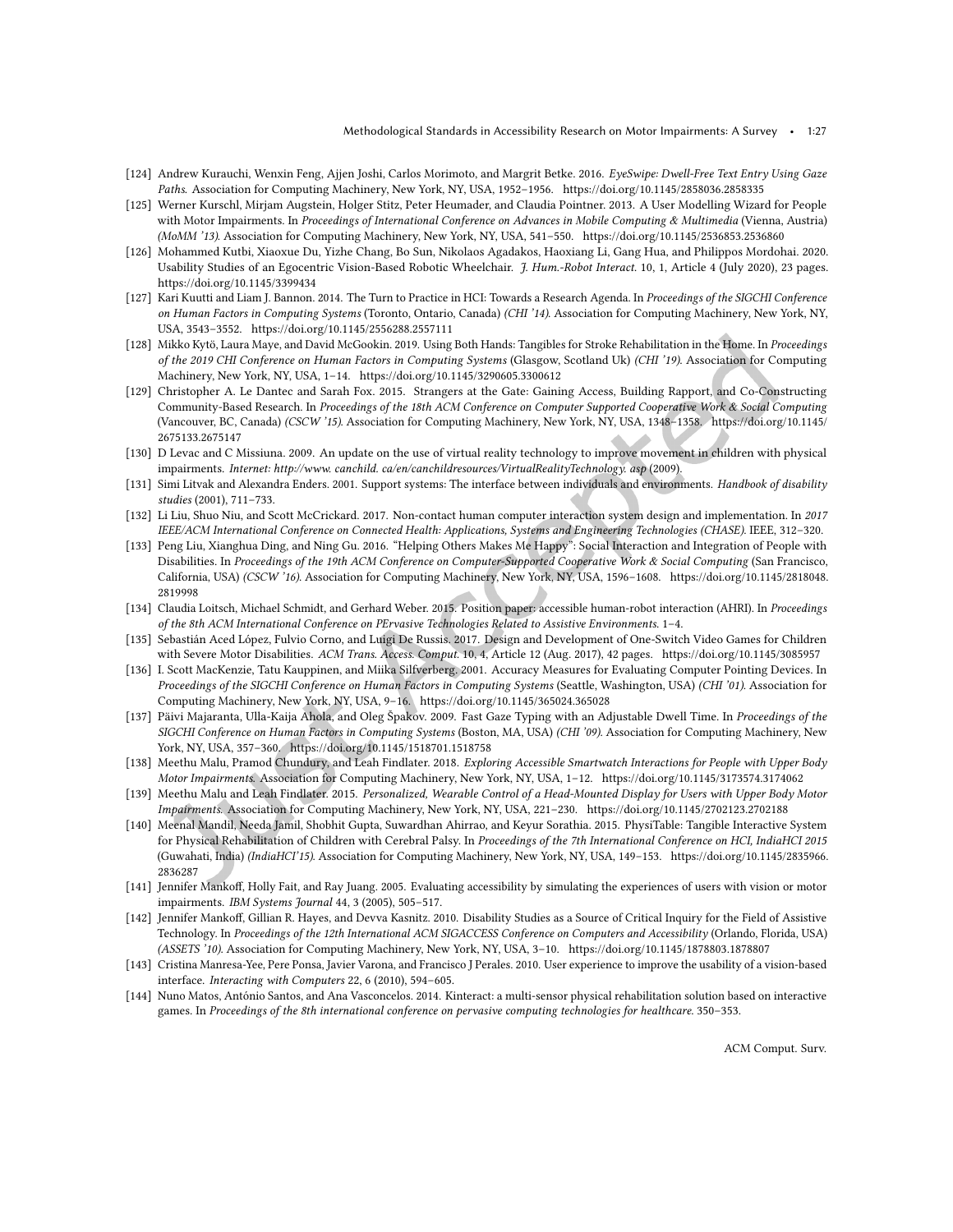- 1:28 Sarsenbayeva, et al.
- <span id="page-27-7"></span>[145] Sinziana Mazilu, Ulf Blanke, Moran Dorfman, Eran Gazit, Anat Mirelman, Jefrey M. Hausdorf, and Gerhard Tröster. 2015. A Wearable Assistant for Gait Training for Parkinson's Disease with Freezing of Gait in Out-of-the-Lab Environments. ACM Trans. Interact. Intell. Syst. 5, 1, Article 5 (March 2015), 31 pages.<https://doi.org/10.1145/2701431>
- <span id="page-27-3"></span>[146] Mary L McHugh. 2012. Interrater reliability: the kappa statistic. Biochemia medica 22, 3 (2012), 276-282.
- <span id="page-27-16"></span>[147] Christopher McMurrough, Shahina Ferdous, Alexandros Papangelis, Angie Boisselle, and Fillia Makedon Heracleia. 2012. A Survey of Assistive Devices for Cerebral Palsy Patients. In Proceedings of the 5th International Conference on PErvasive Technologies Related to Assistive Environments (Heraklion, Crete, Greece) (PETRA '12). Association for Computing Machinery, New York, NY, USA, Article 17, 8 pages.<https://doi.org/10.1145/2413097.2413119>
- <span id="page-27-4"></span>[148] Raphael Menges, Chandan Kumar, and Stefen Staab. 2019. Improving User Experience of Eye Tracking-Based Interaction: Introspecting and Adapting Interfaces. ACM Trans. Comput.-Hum. Interact. 26, 6, Article 37 (Nov. 2019), 46 pages.<https://doi.org/10.1145/3338844>
- <span id="page-27-9"></span>[149] Katsumi Minakata, John Paulin Hansen, I. Scott MacKenzie, Per Bækgaard, and Vijay Rajanna. 2019. Pointing by Gaze, Head, and Foot in a Head-Mounted Display. In Proceedings of the 11th ACM Symposium on Eye Tracking Research & Applications (Denver, Colorado) (ETRA '19). Association for Computing Machinery, New York, NY, USA, Article 69, 9 pages.<https://doi.org/10.1145/3317956.3318150>
- <span id="page-27-0"></span>[150] Katsumi Minakata, Martin Thomsen, and John Paulin Hansen. 2018. Bicycles and Wheelchairs for Locomotion Control of a Simulated Telerobot Supported by Gaze- and Head-Interaction. In Proceedings of the 11th PErvasive Technologies Related to Assistive Environments Conference (Corfu, Greece) (PETRA '18). Association for Computing Machinery, New York, NY, USA, 371-378. [https://doi.org/10.1145/](https://doi.org/10.1145/3197768.3201573) [3197768.3201573](https://doi.org/10.1145/3197768.3201573)
- <span id="page-27-10"></span>[151] Emilie Mùllenbach, Martin Lillholm, Alastair Gail, and John Paulin Hansen. 2010. Single Gaze Gestures. In Proceedings of the 2010 Symposium on Eye-Tracking Research & Applications (Austin, Texas) (ETRA '10). Association for Computing Machinery, New York, NY, USA, 177-180.<https://doi.org/10.1145/1743666.1743710>
- <span id="page-27-5"></span>[152] Kyle Montague, Vicki L. Hanson, and Andy Cobley. 2012. Designing for Individuals: Usable Touch-Screen Interaction through Shared User Models. In Proceedings of the 14th International ACM SIGACCESS Conference on Computers and Accessibility (Boulder, Colorado, USA) (ASSETS '12). Association for Computing Machinery, New York, NY, USA, 151-158.<https://doi.org/10.1145/2384916.2384943>
- <span id="page-27-8"></span>[153] Kyle Montague, Hugo Nicolau, and Vicki L. Hanson. 2014. Motor-Impaired Touchscreen Interactions in the Wild. In Proceedings of the 16th International ACM SIGACCESS Conference on Computers & Accessibility (Rochester, New York, USA) (ASSETS '14). Association for Computing Machinery, New York, NY, USA, 123-130.<https://doi.org/10.1145/2661334.2661362>
- <span id="page-27-1"></span>[154] Dafne Zuleima Morgado Ramirez and Catherine Holloway. 2017. "But, I Don't Want/Need a Power Wheelchair": Toward Accessible Power Assistance for Manual Wheelchairs. In Proceedings of the 19th International ACM SIGACCESS Conference on Computers and Accessibility (Baltimore, Maryland, USA) (ASSETS '17). Association for Computing Machinery, New York, NY, USA, 120-129. [https:](https://doi.org/10.1145/3132525.3132529) [//doi.org/10.1145/3132525.3132529](https://doi.org/10.1145/3132525.3132529)
- <span id="page-27-2"></span>[155] Dafne Zuleima Morgado Ramirez and Catherine Holloway. 2017. "But, I Don't Want/Need a Power Wheelchair": Toward Accessible Power Assistance for Manual Wheelchairs. In Proceedings of the 19th International ACM SIGACCESS Conference on Computers and Accessibility (Baltimore, Maryland, USA) (ASSETS '17). Association for Computing Machinery, New York, NY, USA, 120-129. [https:](https://doi.org/10.1145/3132525.3132529) [//doi.org/10.1145/3132525.3132529](https://doi.org/10.1145/3132525.3132529)
- <span id="page-27-13"></span>[156] Carlos H. Morimoto, Jose A. T. Leyva, and Antonio Diaz-Tula. 2018. Context Switching Eye Typing Using Dynamic Expanding Targets. In Proceedings of the Workshop on Communication by Gaze Interaction (Warsaw, Poland) (COGAIN '18). Association for Computing Machinery, New York, NY, USA, Article 6, 9 pages.<https://doi.org/10.1145/3206343.3206347>
- <span id="page-27-6"></span>[157] Martez Mott, John Tang, Shaun Kane, Edward Cutrell, and Meredith Ringel Morris. 2020. "I Just Went into It Assuming That I Wouldn't Be Able to Have the Full Experiencež: Understanding the Accessibility of Virtual Reality for People with Limited Mobility. In The 22nd International ACM SIGACCESS Conference on Computers and Accessibility (Virtual Event, Greece) (ASSETS '20). Association for Computing Machinery, New York, NY, USA, Article 43, 13 pages.<https://doi.org/10.1145/3373625.3416998>
- <span id="page-27-15"></span>[158] Martez E. Mott, Jane E., Cynthia L. Bennett, Edward Cutrell, and Meredith Ringel Morris. 2018. Understanding the Accessibility of Smartphone Photography for People with Motor Impairments. Association for Computing Machinery, New York, NY, USA, 1-12. <https://doi.org/10.1145/3173574.3174094>
- <span id="page-27-11"></span>[159] Martez E. Mott, Radu-Daniel Vatavu, Shaun K. Kane, and Jacob O. Wobbrock. 2016. Smart Touch: Improving Touch Accuracy for People with Motor Impairments with Template Matching. In Proceedings of the 2016 CHI Conference on Human Factors in Computing Systems (San Jose, California, USA) (CHI '16). Association for Computing Machinery, New York, NY, USA, 1934-1946. [https://doi.org/](https://doi.org/10.1145/2858036.2858390) [10.1145/2858036.2858390](https://doi.org/10.1145/2858036.2858390)
- <span id="page-27-14"></span>[160] Martez E. Mott, Shane Williams, Jacob O. Wobbrock, and Meredith Ringel Morris. 2017. Improving Dwell-Based Gaze Typing with Dynamic, Cascading Dwell Times. Association for Computing Machinery, New York, NY, USA, 2558-2570.<https://doi.org/10.1145/3025453.3025517>
- <span id="page-27-12"></span>[161] Martez E. Mott and Jacob O. Wobbrock. 2014. Beating the Bubble: Using Kinematic Triggering in the Bubble Lens for Acquiring Small, Dense Targets. In Proceedings of the SIGCHI Conference on Human Factors in Computing Systems (Toronto, Ontario, Canada) (CHI '14). Association for Computing Machinery, New York, NY, USA, 733-742.<https://doi.org/10.1145/2556288.2557410>
- [162] Martez E. Mott and Jacob O. Wobbrock. 2019. Cluster Touch: Improving Touch Accuracy on Smartphones for People with Motor and Situational Impairments. In Proceedings of the 2019 CHI Conference on Human Factors in Computing Systems (Glasgow, Scotland Uk)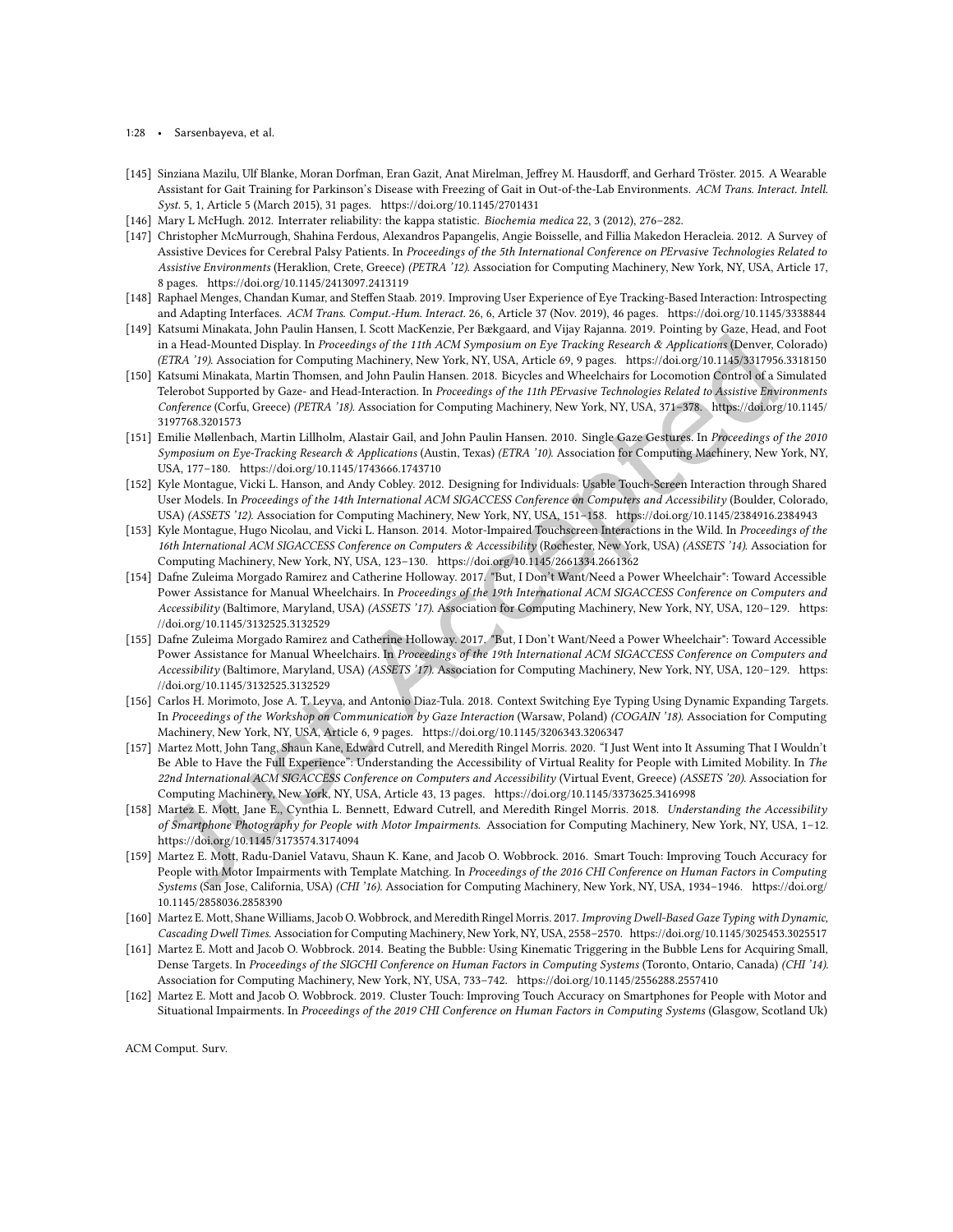(CHI '19). Association for Computing Machinery, New York, NY, USA, 1-14.<https://doi.org/10.1145/3290605.3300257>

- <span id="page-28-3"></span>[163] Brad A. Myers, Jacob O. Wobbrock, Sunny Yang, Brian Yeung, Jefrey Nichols, and Robert Miller. 2002. Using Handhelds to Help People with Motor Impairments. In Proceedings of the Fifth International ACM Conference on Assistive Technologies (Edinburgh, Scotland) (Assets '02). Association for Computing Machinery, New York, NY, USA, 89-96.<https://doi.org/10.1145/638249.638266>
- <span id="page-28-17"></span>[164] Maia Naftali and Leah Findlater. 2014. Accessibility in Context: Understanding the Truly Mobile Experience of Smartphone Users with Motor Impairments. In Proceedings of the 16th International ACM SIGACCESS Conference on Computers & Accessibility (Rochester, New York, USA) (ASSETS '14). Association for Computing Machinery, New York, NY, USA, 209-216.<https://doi.org/10.1145/2661334.2661372>
- <span id="page-28-2"></span>[165] Alan F Newell and Peter Gregor. 1997. Human computer interfaces for people with disabilities. In Handbook of human-computer interaction. Elsevier, 813-824.
- <span id="page-28-1"></span>[166] Alan F Newell and Peter Gregor. 1999. Extra-ordinary human-machine interaction: what can be learned from people with disabilities? Cognition, Technology & Work 1, 2 (1999), 78-85.
- <span id="page-28-20"></span>[167] Alan F Newell and Peter Gregor. 2002. Design for older and disabled people - where do we go from here? Universal Access in the Information Society 2, 1 (2002),  $3-7$ .
- <span id="page-28-19"></span>[168] Alexander Ng, Stephen A Brewster, and John H Williamson. 2014. Investigating the efects of encumbrance on one-and two-handed interactions with mobile devices. In Proceedings of the SIGCHI Conference on Human Factors in Computing Systems. 1981-1990.
- <span id="page-28-4"></span>[169] Jun Nishida and Kenji Suzuki. 2017. BioSync: A Paired Wearable Device for Blending Kinesthetic Experience. Association for Computing Machinery, New York, NY, USA, 3316-3327.<https://doi.org/10.1145/3025453.3025829>
- <span id="page-28-10"></span>[170] Stéphane Norte and Fernando Graça Lobo. 2007. A Virtual Logo Keyboard for People with Motor Disabilities. In Proceedings of the 12th Annual SIGCSE Conference on Innovation and Technology in Computer Science Education (Dundee, Scotland) (ITiCSE '07). Association for Computing Machinery, New York, NY, USA, 111-115.<https://doi.org/10.1145/1268784.1268818>
- <span id="page-28-9"></span>[171] Stéphane Norte and Fernando G. Lobo. 2008. Sudoku Access: A Sudoku Game for People with Motor Disabilities. In Proceedings of the 10th International ACM SIGACCESS Conference on Computers and Accessibility (Halifax, Nova Scotia, Canada) (Assets '08). Association for Computing Machinery, New York, NY, USA, 161-168.<https://doi.org/10.1145/1414471.1414502>
- <span id="page-28-0"></span>[172] World Health Organization et al. 2011. World report on disability 2011. World Health Organization.
- <span id="page-28-6"></span>[173] Isaac Paquette, Christopher Kwan, and Margrit Betke. 2011. Menu Controller: Making Existing Software More Accessible for People with Motor Impairments. In Proceedings of the 4th International Conference on PErvasive Technologies Related to Assistive Environments (Heraklion, Crete, Greece) (PETRA '11). Association for Computing Machinery, New York, NY, USA, Article 2, 8 pages. <https://doi.org/10.1145/2141622.2141625>
- <span id="page-28-11"></span>[174] Alexander R Payne, Beryl Plimmer, Andrew McDaid, Andrew Luxton-Reilly, and T Claire Davies. 2016. Expansion Cursor: A Zoom Lens That Can Be Voluntarily Activated by the User at Every Individual Click. In Proceedings of the 28th Australian Conference on Computer-Human Interaction (Launceston, Tasmania, Australia) (OzCHI '16). Association for Computing Machinery, New York, NY, USA, 81-90.<https://doi.org/10.1145/3010915.3010942>
- <span id="page-28-16"></span>[175] Diogo Pedrosa, Maria Da Graça Pimentel, Amy Wright, and Khai N. Truong. 2015. Filteryedping: Design Challenges and User Performance of Dwell-Free Eye Typing. ACM Trans. Access. Comput. 6, 1, Article 3 (March 2015), 37 pages. [https://doi.org/10.1145/](https://doi.org/10.1145/2724728) [2724728](https://doi.org/10.1145/2724728)
- <span id="page-28-7"></span>[176] Yi-Hao Peng, Muh-Tarng Lin, Yi Chen, TzuChuan Chen, Pin Sung Ku, Paul Taele, Chin Guan Lim, and Mike Y. Chen. 2019. PersonalTouch: Improving Touchscreen Usability by Personalizing Accessibility Settings Based on Individual User's Touchscreen Interaction. In Proceedings of the 2019 CHI Conference on Human Factors in Computing Systems (Glasgow, Scotland Uk) (CHI '19). Association for Computing Machinery, New York, NY, USA, 1-11.<https://doi.org/10.1145/3290605.3300913>
- <span id="page-28-8"></span>[177] Dharani Perera, R. T. Jim Eales, and Kathy Blashki. 2008. Voice Art: A Novel Mode for Creating Visual Art. In Proceedings of the 20th Australasian Conference on Computer-Human Interaction: Designing for Habitus and Habitat (Cairns, Australia) (OZCHI '08). Association for Computing Machinery, New York, NY, USA,  $211-218$ .<https://doi.org/10.1145/1517744.1517813>
- <span id="page-28-12"></span>[178] J. Eduardo Pérez and Myriam Arrue. 2016. Virtual Cursors to Enhance Web Accessibility for People with Limited Dexterity: Usability Test Results and Future Directions. SIGACCESS Access. Comput. 115 (June 2016), 3-11.<https://doi.org/10.1145/2961108.2961109>
- <span id="page-28-13"></span>[179] J Eduardo Pérez, Myriam Arrue, Xabier Valencia, and Julio Abascal. 2020. Longitudinal Study of Two Virtual Cursors for People With Motor Impairments: A Performance and Satisfaction Analysis on Web Navigation. IEEE Access 8 (2020), 110381-110396.
- <span id="page-28-5"></span>[180] J. Eduardo Pérez, Myriam Arrue, Xabier Valencia, and Lourdes Moreno. 2014. Exploratory Study of Web Navigation Strategies for Users with Physical Disabilities. In Proceedings of the 11th Web for All Conference (Seoul, Korea) (W4A '14). Association for Computing Machinery, New York, NY, USA, Article 20, 4 pages.<https://doi.org/10.1145/2596695.2596715>
- <span id="page-28-14"></span>[181] J. Eduardo Pérez, Xabier Valencia, Myriam Arrue, and Julio Abascal. 2016. A Usability Evaluation of Two Virtual Aids to Enhance Cursor Accessibility for People with Motor Impairments. In Proceedings of the 13th Web for All Conference (Montreal, Canada) (W4A '16). Association for Computing Machinery, New York, NY, USA, Article 20, 4 pages.<https://doi.org/10.1145/2899475.2899489>
- <span id="page-28-18"></span>[182] Betsy Phillips and Hongxin Zhao. 1993. Predictors of assistive technology abandonment. Assistive technology 5, 1 (1993), 36-45.
- <span id="page-28-15"></span>[183] Katrin Plaumann, Milos Babic, Tobias Drey, Witali Hepting, Daniel Stooss, and Enrico Rukzio. 2018. Improving Input Accuracy on Smartphones for Persons Who Are Afected by Tremor Using Motion Sensors. Proc. ACM Interact. Mob. Wearable Ubiquitous Technol. 1,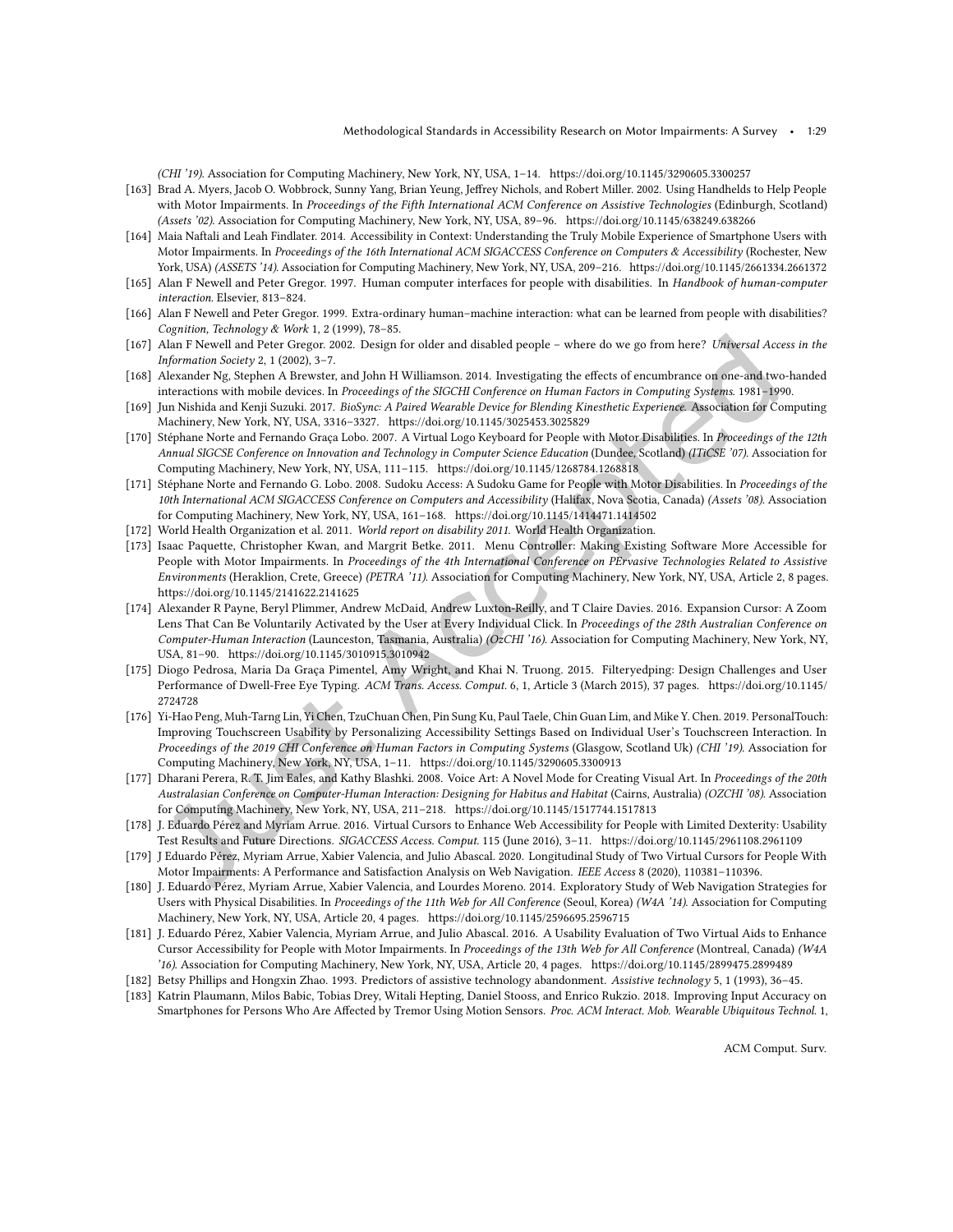1:30 • Sarsenbayeva, et al.

4, Article 156 (Jan. 2018), 30 pages.<https://doi.org/10.1145/3161169>

- <span id="page-29-10"></span>[184] Ondrej Polacek, Zdenek Mikovec, Adam J. Sporka, and Pavel Slavik. 2011. Humsher: A Predictive Keyboard Operated by Humming. In The Proceedings of the 13th International ACM SIGACCESS Conference on Computers and Accessibility (Dundee, Scotland, UK) (ASSETS '11). Association for Computing Machinery, New York, NY, USA, 75-82.<https://doi.org/10.1145/2049536.2049552>
- <span id="page-29-14"></span>[185] Alex Poole and Linden J Ball. 2006. Eye tracking in HCI and usability research. In Encyclopedia of human computer interaction. IGI Global, 211-219.
- <span id="page-29-2"></span>[186] Andrew M Pope, Edward N Brandt Jr, et al. 1997. Enabling America: Assessing the role of rehabilitation science and engineering. (1997).
- <span id="page-29-12"></span>[187] John R. Porter and Julie A. Kientz. 2013. An Empirical Study of Issues and Barriers to Mainstream Video Game Accessibility. In Proceedings of the 15th International ACM SIGACCESS Conference on Computers and Accessibility (Bellevue, Washington) (ASSETS '13). Association for Computing Machinery, New York, NY, USA, Article 3, 8 pages.<https://doi.org/10.1145/2513383.2513444>
- <span id="page-29-7"></span>[188] Kathleen J. Price and Andrew Sears. 2009. The Development and Evaluation of Performance-Based Functional Assessment: A Methodology for the Measurement of Physical Capabilities. ACM Trans. Access. Comput. 2, 2, Article 10 (June 2009), 31 pages. <https://doi.org/10.1145/1530064.1530068>
- <span id="page-29-15"></span>[189] Kathleen J. Price and Andrew Sears. 2009. The Development and Evaluation of Performance-Based Functional Assessment: A Methodology for the Measurement of Physical Capabilities. ACM Trans. Access. Comput. 2, 2, Article 10 (June 2009), 31 pages. <https://doi.org/10.1145/1530064.1530068>
- <span id="page-29-16"></span>[190] Halley Profita, Reem Albaghli, Leah Findlater, Paul Jaeger, and Shaun K. Kane. 2016. The AT Effect: How Disability Affects the Perceived Social Acceptability of Head-Mounted Display Use. Association for Computing Machinery, New York, NY, USA, 4884-4895. <https://doi.org/10.1145/2858036.2858130>
- <span id="page-29-1"></span>[191] Cynthia Putnam, Kathryn Wozniak, Mary Jo Zefeldt, Jinghui Cheng, Morgan Caputo, and Carl Duffield. 2012. How Do Professionals Who Create Computing Technologies Consider Accessibility?. In Proceedings of the 14th International ACM SIGACCESS Conference on Computers and Accessibility (Boulder, Colorado, USA) (ASSETS '12). Association for Computing Machinery, New York, NY, USA, 87-94. <https://doi.org/10.1145/2384916.2384932>
- <span id="page-29-0"></span>[192] Akilesh Rajavenkatanarayanan, Varun Kanal, Konstantinos Tsiakas, Diane Calderon, Michalis Papakostas, Maher Abujelala, Marnim Galib, James C Ford, Glenn Wylie, and Fillia Makedon. 2019. A survey of assistive technologies for assessment and rehabilitation of motor impairments in multiple sclerosis. Multimodal Technologies and Interaction 3, 1 (2019), 6.
- <span id="page-29-11"></span>[193] Guilherme M. A. Ramos, Raiza Hanada, Maria da Graça C. Pimentel, and Cesar A. C. Teixeira. 2017. A Word-Prediction Eye-Typing Approach for Brazilian Portuguese Entries Using Geometric Movements. In Proceedings of the 35th ACM International Conference on the Design of Communication (Halifax, Nova Scotia, Canada) (SIGDOC '17). Association for Computing Machinery, New York, NY, USA, Article 35, 6 pages.<https://doi.org/10.1145/3121113.3121234>
- <span id="page-29-8"></span>[194] Rajiv Ranganathan, Rui Wang, Rani Gebara, and Subir Biswas. 2017. Detecting Compensatory Trunk Movements in Stroke Survivors Using a Wearable System. In Proceedings of the 2017 Workshop on Wearable Systems and Applications (Niagara Falls, New York, USA) (WearSys '17). Association for Computing Machinery, New York, NY, USA, 29-32.<https://doi.org/10.1145/3089351.3089353>
- <span id="page-29-9"></span>[195] Rafael Raya, Ramón Ceres, Javier O. Roa, and Eduardo Rocon. 2010. Assessment of the Involuntary Motion of Children with Motor Impairments to Improve the Accessibility of an Inertial Interface. In Proceedings of the 9th International Conference on Interaction Design and Children (Barcelona, Spain) (IDC '10). Association for Computing Machinery, New York, NY, USA, 128-137. [https:](https://doi.org/10.1145/1810543.1810558) [//doi.org/10.1145/1810543.1810558](https://doi.org/10.1145/1810543.1810558)
- <span id="page-29-4"></span>[196] Rafael Raya, E Rocon, R Ceres, and M Pajaro. 2012. A mobile robot controlled by an adaptive inertial interface for children with physical and cognitive disorders. In 2012 IEEE international conference on technologies for practical robot applications (TePRA). IEEE, 151-156.
- <span id="page-29-5"></span>[197] Andreia Sias Rodrigues, Vinicius Kruger da Costa, Rafael Cunha Cardoso, Marcio Bender Machado, Marcelo Bender Machado, and Tatiana Aires Tavares. 2017. Evaluation of a Head-Tracking Pointing Device for Users with Motor Disabilities. In Proceedings of the 10th International Conference on PErvasive Technologies Related to Assistive Environments (Island of Rhodes, Greece) (PETRA '17). Association for Computing Machinery, New York, NY, USA, 156-162.<https://doi.org/10.1145/3056540.3056552>
- <span id="page-29-13"></span>[198] Andreia Sias Rodrigues, A. S. Rodrigues, Marcelo Bender Machado, Ana Margarida Pisco Almeida, Jorge Ferraz de Abreu, and Tatiana Aires Tavares. 2019. Evaluation Methodologies of Assistive Technology Interaction Devices: A Participatory Mapping in Portugal Based on Community-Based Research. In Proceedings of the 18th Brazilian Symposium on Human Factors in Computing Systems (Vitória, Espírito Santo, Brazil) (IHC '19). Association for Computing Machinery, New York, NY, USA, Article 27, 9 pages. <https://doi.org/10.1145/3357155.3358458>
- <span id="page-29-3"></span>[199] Yvonne Rogers, Kay Connelly, Lenore Tedesco, William Hazlewood, Andrew Kurtz, Robert E. Hall, Josh Hursey, and Tammy Toscos. 2007. Why it's worth the hassle: The value of in-situ studies when designing ubicomp. In International Conference on Ubiquitous Computing. Springer, 336-353.
- <span id="page-29-6"></span>[200] Dagfinn Rømen and Dag Svanæs. 2008. Evaluating Web Site Accessibility: Validating the WAI Guidelines through Usability Testing with Disabled Users. In Proceedings of the 5th Nordic Conference on Human-Computer Interaction: Building Bridges (Lund, Sweden) (NordiCHI '08). Association for Computing Machinery, New York, NY, USA, 535-538.<https://doi.org/10.1145/1463160.1463238>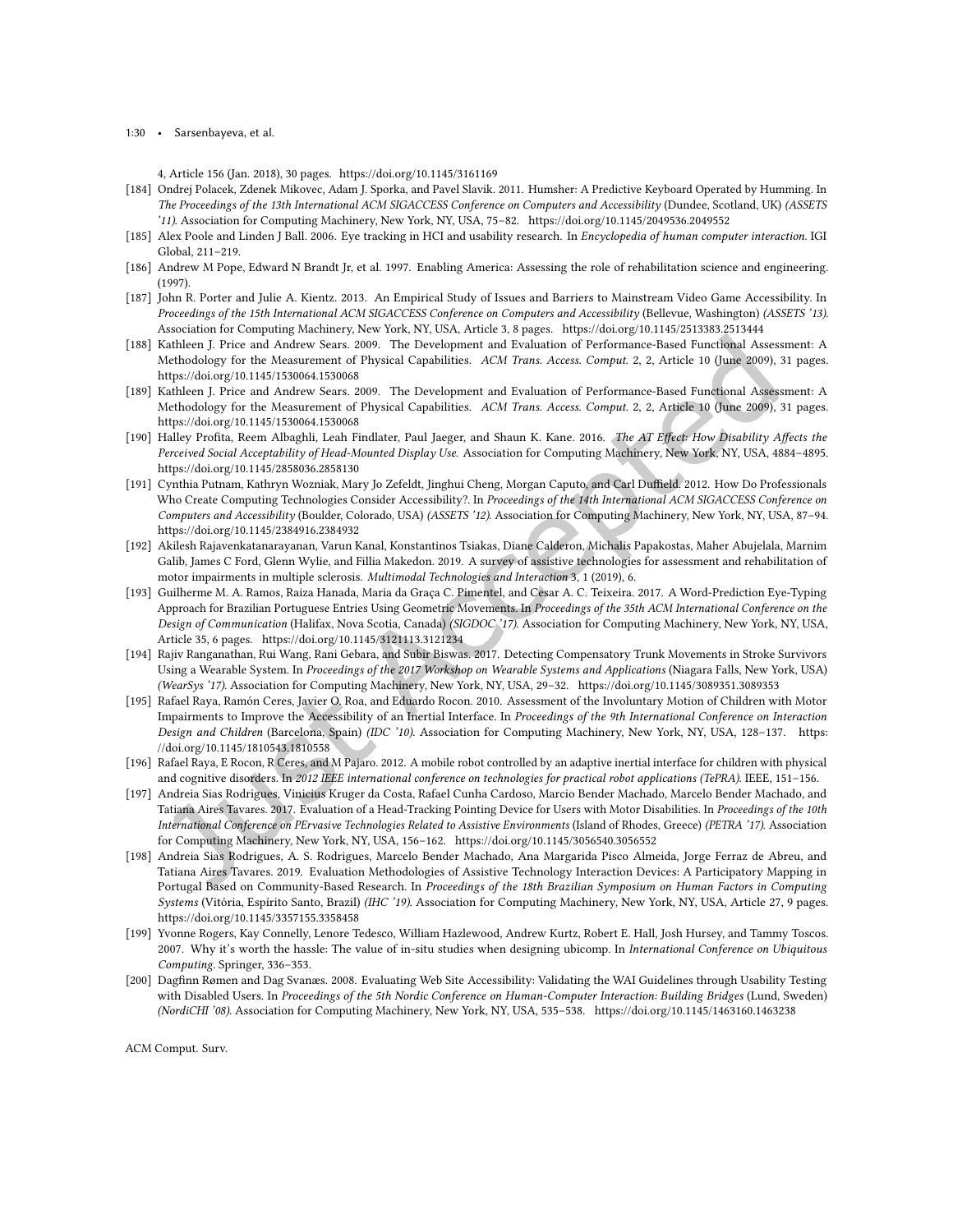- <span id="page-30-7"></span>[201] Lucas Rosenblatt, Patrick Carrington, Kotaro Hara, and Jefrey P. Bigham. 2018. Vocal Programming for People with Upper-Body Motor Impairments. In Proceedings of the Internet of Accessible Things (Lyon, France) (W4A '18). Association for Computing Machinery, New York, NY, USA, Article 30, 10 pages.<https://doi.org/10.1145/3192714.3192821>
- <span id="page-30-8"></span>[202] David Rozado, Jason Niu, and Martin Lochner. 2017. Fast Human-Computer Interaction by Combining Gaze Pointing and Face Gestures. 10, 3, Article 10 (Aug. 2017), 18 pages.<https://doi.org/10.1145/3075301>
- <span id="page-30-9"></span>[203] Guarionex Salivia and Juan Pablo Hourcade. 2013. PointAssist: Assisting Individuals with Motor Impairments. Association for Computing Machinery, New York, NY, USA, 1213-1222.<https://doi.org/10.1145/2470654.2466157>
- <span id="page-30-10"></span>[204] Javier San Agustin, Henrik Skovsgaard, Emilie Mollenbach, Maria Barret, Martin Tall, Dan Witzner Hansen, and John Paulin Hansen. 2010. Evaluation of a Low-Cost Open-Source Gaze Tracker. In Proceedings of the 2010 Symposium on Eye-Tracking Research & Applications (Austin, Texas) (ETRA '10). Association for Computing Machinery, New York, NY, USA, 77-80.<https://doi.org/10.1145/1743666.1743685>
- <span id="page-30-6"></span>[205] Jörg Sander, Antoine de Schipper, Annette Brons, Svetlana Mironcika, Huub Toussaint, Ben Schouten, and Ben Kröse. 2017. Detecting Delays in Motor Skill Development of Children through Data Analysis of a Smart Play Device. In Proceedings of the 11th EAI International Conference on Pervasive Computing Technologies for Healthcare (Barcelona, Spain) (PervasiveHealth '17). Association for Computing Machinery, New York, NY, USA, 88-91.<https://doi.org/10.1145/3154862.3154867>
- <span id="page-30-5"></span>[206] Elham Saraee, Saurabh Singh, Kathryn Hendron, Mingxin Zheng, Ajjen Joshi, Terry Ellis, and Margrit Betke. 2017. ExerciseCheck: Remote Monitoring and Evaluation Platform for Home Based Physical Therapy. In Proceedings of the 10th International Conference on PErvasive Technologies Related to Assistive Environments (Island of Rhodes, Greece) (PETRA '17). Association for Computing Machinery, New York, NY, USA, 87-90.<https://doi.org/10.1145/3056540.3064958>
- <span id="page-30-18"></span>[207] Zhanna Sarsenbayeva, Jorge Goncalves, Juan García, Simon Klakegg, Sirkka Rissanen, Hannu Rintamäki, Jari Hannu, and Vassilis Kostakos. 2016. Situational Impairments to Mobile Interaction in Cold Environments. In Proceedings of the 2016 ACM International Joint Conference on Pervasive and Ubiquitous Computing (Heidelberg, Germany) (UbiComp '16). ACM, New York, NY, USA, 85-96.
- <span id="page-30-19"></span>[208] Zhanna Sarsenbayeva, Niels van Berkel, Danula Hettiachchi, Weiwei Jiang, Tilman Dingler, Eduardo Velloso, Vassilis Kostakos, and Jorge Goncalves. 2019. Measuring the Effects of Stress on Mobile Interaction. Proc. ACM Interact. Mob. Wearable Ubiquitous Technol. 3, 1, Article 24 (mar 2019), 18 pages.<https://doi.org/10.1145/3314411>
- <span id="page-30-17"></span>[209] Zhanna Sarsenbayeva, Niels van Berkel, Weiwei Jiang, Danula Hettiachchi, Vassilis Kostakos, and Jorge Goncalves. 2019. Efect of Ambient Light on Mobile Interaction. In Human-Computer Interaction - INTERACT 2019, David Lamas, Fernando Loizides, Lennart Nacke, Helen Petrie, Marco Winckler, and Panayiotis Zaphiris (Eds.). Springer International Publishing, 465-475.
- <span id="page-30-15"></span>[210] Zhanna Sarsenbayeva, Niels van Berkel, Chu Luo, Vassilis Kostakos, and Jorge Goncalves. 2017. Challenges of Situational Impairments during Interaction with Mobile Devices. In Proceedings of the 29th Australian Conference on Computer-Human Interaction (Brisbane, Queensland, Australia) (OZCHI '17). Association for Computing Machinery, New York, NY, USA, 477-481. [https://doi.org/10.1145/](https://doi.org/10.1145/3152771.3156161) [3152771.3156161](https://doi.org/10.1145/3152771.3156161)
- <span id="page-30-16"></span>[211] Zhanna Sarsenbayeva, Niels van Berkel, Eduardo Velloso, Vassilis Kostakos, and Jorge Goncalves. 2018. Efect of Distinct Ambient Noise Types on Mobile Interaction. Proc. ACM Interact. Mob. Wearable Ubiquitous Technol. 2, 2, Article 82 (July 2018), 23 pages. <https://doi.org/10.1145/3214285>
- <span id="page-30-13"></span>[212] Marcia J Scherer. 1996. Outcomes of assistive technology use on quality of life. Disability and rehabilitation 18, 9 (1996), 439-448.
- <span id="page-30-4"></span>[213] Katie Seaborn, Jamal Edey, Gregory Dolinar, Margot Whitield, Paula Gardner, Carmen Branje, and Deborah I. Fels. 2016. Accessible Play in Everyday Spaces: Mixed Reality Gaming for Adult Powered Chair Users. ACM Trans. Comput.-Hum. Interact. 23, 2, Article 12 (May 2016), 28 pages.<https://doi.org/10.1145/2893182>
- <span id="page-30-2"></span>[214] Andrew Sears and Vicki Hanson. 2011. Representing Users in Accessibility Research. In Proceedings of the SIGCHI Conference on Human Factors in Computing Systems (Vancouver, BC, Canada) (CHI '11). Association for Computing Machinery, New York, NY, USA, 2235-2238.<https://doi.org/10.1145/1978942.1979268>
- <span id="page-30-3"></span>[215] Andrew Sears, Clare-Marie Karat, Kwesi Oseitutu, Azfar Karimullah, and Jinjuan Feng. 2001. Productivity, satisfaction, and interaction strategies of individuals with spinal cord injuries and traditional users interacting with speech recognition software. Universal Access in the information Society 1, 1 (2001),  $4-15$ .
- <span id="page-30-14"></span>[216] Andrew Sears, Mark Young, and Jinjuan Feng. 2003. Physical disabilities and computing technologies: an analysis of impairments. CRC Press. http://doi. org/10.1201/9781410615862.
- <span id="page-30-12"></span>[217] Kristen Shinohara and Josh Tenenberg. 2007. Observing Sara: A Case Study of a Blind Person's Interactions with Technology. In Proceedings of the 9th International ACM SIGACCESS Conference on Computers and Accessibility (Tempe, Arizona, USA) (Assets '07). Association for Computing Machinery, New York, NY, USA, 171-178.<https://doi.org/10.1145/1296843.1296873>
- <span id="page-30-0"></span>[218] Kristen Shinohara and Jacob O Wobbrock. 2011. In the shadow of misperception: assistive technology use and social interactions. In Proceedings of the SIGCHI conference on human factors in computing systems. 705-714.
- <span id="page-30-1"></span>[219] Ben Shneiderman. 2000. Universal Usability. Commun. ACM 43, 5 (May 2000), 84-91.<https://doi.org/10.1145/332833.332843>
- <span id="page-30-11"></span>[220] Inês Santos Silva, João Guerreiro, Marlene Rosa, Joana Campos, Augusto Gil Pascoal, Soia Pinto, and Hugo Nicolau. 2020. Investigating the Opportunities for Technologies to Enhance QoL with Stroke Survivors and Their Families. In Proceedings of the 2020 CHI Conference on Human Factors in Computing Systems (Honolulu, HI, USA) (CHI '20). Association for Computing Machinery, New York, NY, USA,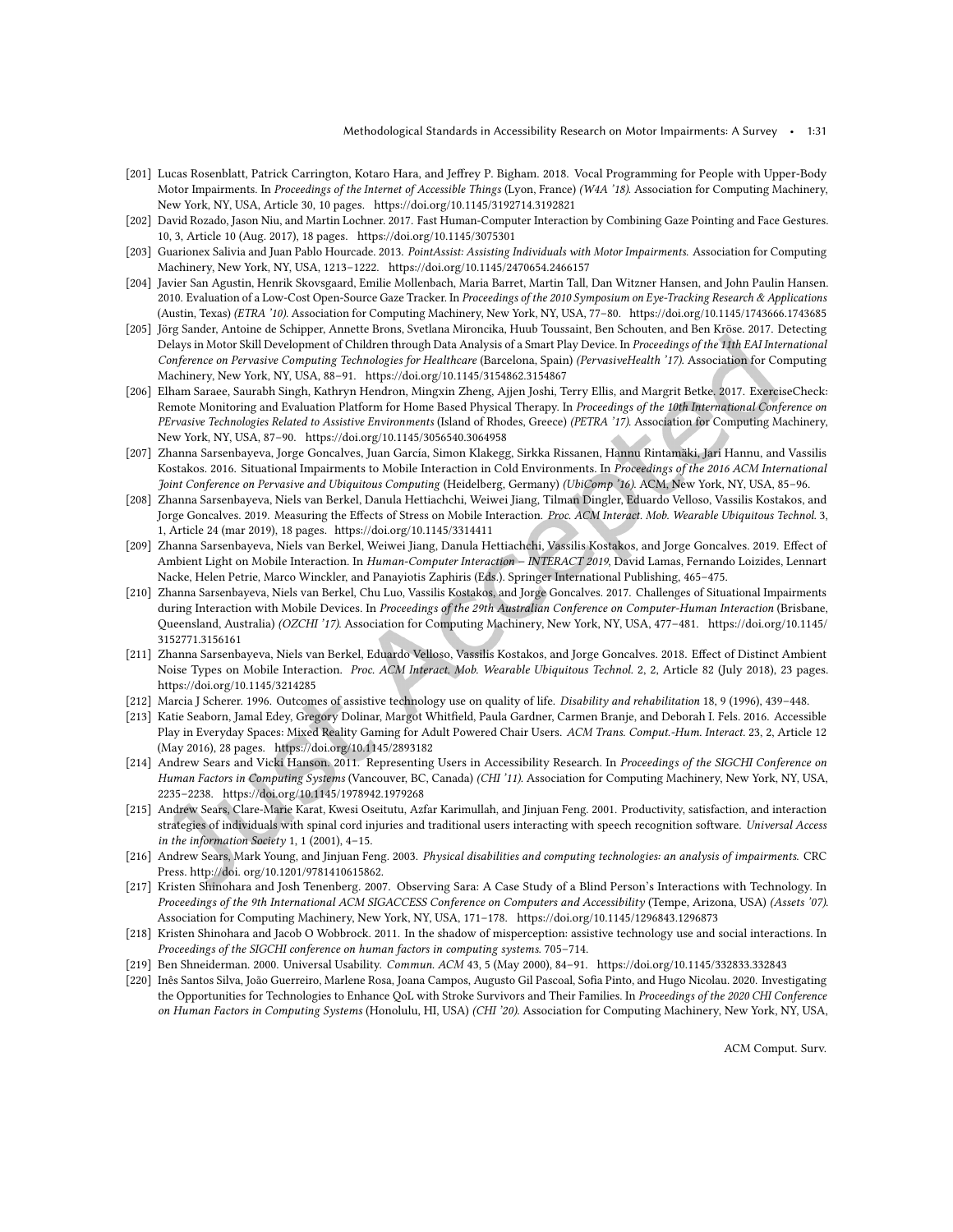#### 1:32 • Sarsenbayeva, et al.

1-11.<https://doi.org/10.1145/3313831.3376239>

- <span id="page-31-14"></span>[221] Leo Spalteholz, Kin Fun Li, Nigel Livingston, and Foad Hamidi. 2008. Keysurf: A Character Controlled Browser for People with Physical Disabilities. In Proceedings of the 17th International Conference on World Wide Web (Beijing, China) (WWW '08). Association for Computing Machinery, New York, NY, USA, 31-40.<https://doi.org/10.1145/1367497.1367502>
- <span id="page-31-9"></span>[222] Adam J. Sporka, Sri H. Kurniawan, Murni Mahmud, and Pavel Slavík. 2006. Non-Speech Input and Speech Recognition for Real-Time Control of Computer Games. In Proceedings of the 8th International ACM SIGACCESS Conference on Computers and Accessibility (Portland, Oregon, USA) (Assets '06). Association for Computing Machinery, New York, NY, USA, 213-220.<https://doi.org/10.1145/1168987.1169023>
- <span id="page-31-0"></span>[223] Constantine E. Steriadis and Philip Constantinou. 2003. Designing Human-Computer Interfaces for Quadriplegic People. ACM Trans. Comput.-Hum. Interact. 10, 2 (June 2003), 87-118.<https://doi.org/10.1145/772047.772049>
- <span id="page-31-10"></span>[224] Constantine E. Steriadis and Philip Constantinou. 2003. Designing Human-Computer Interfaces for Quadriplegic People. ACM Trans. Comput.-Hum. Interact. 10, 2 (June 2003), 87-118.<https://doi.org/10.1145/772047.772049>
- <span id="page-31-15"></span>[225] Robert D. Stevens and Alistair D. N. Edwards. 1996. An Approach to the Evaluation of Assistive Technology. In Proceedings of the Second Annual ACM Conference on Assistive Technologies (Vancouver, British Columbia, Canada) (Assets '96). Association for Computing Machinery, New York, NY, USA, 64-71.<https://doi.org/10.1145/228347.228359>
- <span id="page-31-1"></span>[226] Kelly Tai, Stefanie Blain, and Tom Chau. 2008. A review of emerging access technologies for individuals with severe motor impairments. Assistive technology 20, 4 (2008), 204-221.
- <span id="page-31-17"></span>[227] Nick Taylor, Keith Cheverst, Peter Wright, and Patrick Olivier. 2013. Leaving the Wild: Lessons from Community Technology Handovers. In Proceedings of the SIGCHI Conference on Human Factors in Computing Systems (Paris, France) (CHI '13). Association for Computing Machinery, New York, NY, USA, 1549-1558.<https://doi.org/10.1145/2470654.2466206>
- <span id="page-31-18"></span>[228] Harold Thimbleby. 1995. Treat people like computers. Extraordinary People and Human-Computer Interaction (1995), 283-295.
- <span id="page-31-4"></span>[229] John C. Thomas and Wendy A. Kellogg. 1989. Minimizing ecological gaps in interface design. IEEE Software 6, 1 (1989), 78-86.
- <span id="page-31-8"></span>[230] Feng Tian, Xiangmin Fan, Junjun Fan, Yicheng Zhu, Jing Gao, Dakuo Wang, Xiaojun Bi, and Hongan Wang. 2019. What Can Gestures Tell? Detecting Motor Impairment in Early Parkinson's from Common Touch Gestural Interactions. In Proceedings of the 2019 CHI Conference on Human Factors in Computing Systems (Glasgow, Scotland Uk) (CHI '19). Association for Computing Machinery, New York, NY, USA, 1-14.<https://doi.org/10.1145/3290605.3300313>
- <span id="page-31-11"></span>[231] Shari Trewin. 2002. An Invisible Keyguard. In Proceedings of the Fifth International ACM Conference on Assistive Technologies (Edinburgh, Scotland) (Assets '02). Association for Computing Machinery, New York, NY, USA, 143-149.<https://doi.org/10.1145/638249.638275>
- <span id="page-31-12"></span>[232] Shari Trewin. 2003. Automating Accessibility: The Dynamic Keyboard. In Proceedings of the 6th International ACM SIGACCESS Conference on Computers and Accessibility (Atlanta, GA, USA) (Assets '04). Association for Computing Machinery, New York, NY, USA, 71-78.<https://doi.org/10.1145/1028630.1028644>
- <span id="page-31-7"></span>[233] Shari Trewin, Simeon Keates, and Karyn Moffatt. 2006. Developing Steady Clicks: A Method of Cursor Assistance for People with Motor Impairments. In Proceedings of the 8th International ACM SIGACCESS Conference on Computers and Accessibility (Portland, Oregon, USA) (Assets '06). Association for Computing Machinery, New York, NY, USA, 26-33.<https://doi.org/10.1145/1168987.1168993>
- <span id="page-31-13"></span>[234] Keith Trnka, John McCaw, Debra Yarrington, Kathleen F. McCoy, and Christopher Pennington. 2009. User Interaction with Word Prediction: The Efects of Prediction Quality. ACM Trans. Access. Comput. 1, 3, Article 17 (Feb. 2009), 34 pages. [https://doi.org/10.1145/](https://doi.org/10.1145/1497302.1497307) [1497302.1497307](https://doi.org/10.1145/1497302.1497307)
- <span id="page-31-5"></span>[235] Katherine Tsui, Holly Yanco, David Kontak, and Linda Beliveau. 2008. Development and Evaluation of a Flexible Interface for a Wheelchair Mounted Robotic Arm. In Proceedings of the 3rd ACM/IEEE International Conference on Human Robot Interaction (Amsterdam, The Netherlands) (HRI '08). Association for Computing Machinery, New York, NY, USA, 105-112. [https://doi.org/10.1145/1349822.](https://doi.org/10.1145/1349822.1349837) [1349837](https://doi.org/10.1145/1349822.1349837)
- <span id="page-31-6"></span>[236] George Tzanetakis, Manjinder Singh Benning, Steven R. Ness, Darren Miniie, and Nigel Livingston. 2009. Assistive Music Browsing Using Self-Organizing Maps. In Proceedings of the 2nd International Conference on PErvasive Technologies Related to Assistive Environments (Corfu, Greece) (PETRA '09). Association for Computing Machinery, New York, NY, USA, Article 3, 7 pages. [https://doi.org/10.1145/](https://doi.org/10.1145/1579114.1579117) [1579114.1579117](https://doi.org/10.1145/1579114.1579117)
- <span id="page-31-3"></span>[237] Koen van Turnhout, Arthur Bennis, Sabine Craenmehr, Robert Holwerda, Marjolein Jacobs, Ralph Niels, Lambert Zaad, Stijn Hoppenbrouwers, Dick Lenior, and René Bakker. 2014. Design Patterns for Mixed-Method Research in HCI. In Proceedings of the 8th Nordic Conference on Human-Computer Interaction: Fun, Fast, Foundational (Helsinki, Finland) (NordiCHI '14). Association for Computing Machinery, New York, NY, USA, 361-370.<https://doi.org/10.1145/2639189.2639220>
- <span id="page-31-16"></span>[238] Vero Vanden Abeele, Jan Wouters, Pol Ghesquière, Ann Goeleven, and Luc Geurts. 2015. Game-Based Assessment of Psycho-Acoustic Thresholds: Not All Games Are Equal!. In Proceedings of the 2015 Annual Symposium on Computer-Human Interaction in Play (London, United Kingdom) (CHI PLAY '15). Association for Computing Machinery, New York, NY, USA, 331-341. [https:](https://doi.org/10.1145/2793107.2793132) [//doi.org/10.1145/2793107.2793132](https://doi.org/10.1145/2793107.2793132)
- <span id="page-31-2"></span>[239] Gregg Vanderheiden. 2000. Fundamental Principles and Priority Setting for Universal Usability. In Proceedings on the 2000 Conference on Universal Usability (Arlington, Virginia, USA) (CUU '00). Association for Computing Machinery, New York, NY, USA, 32-37. <https://doi.org/10.1145/355460.355469>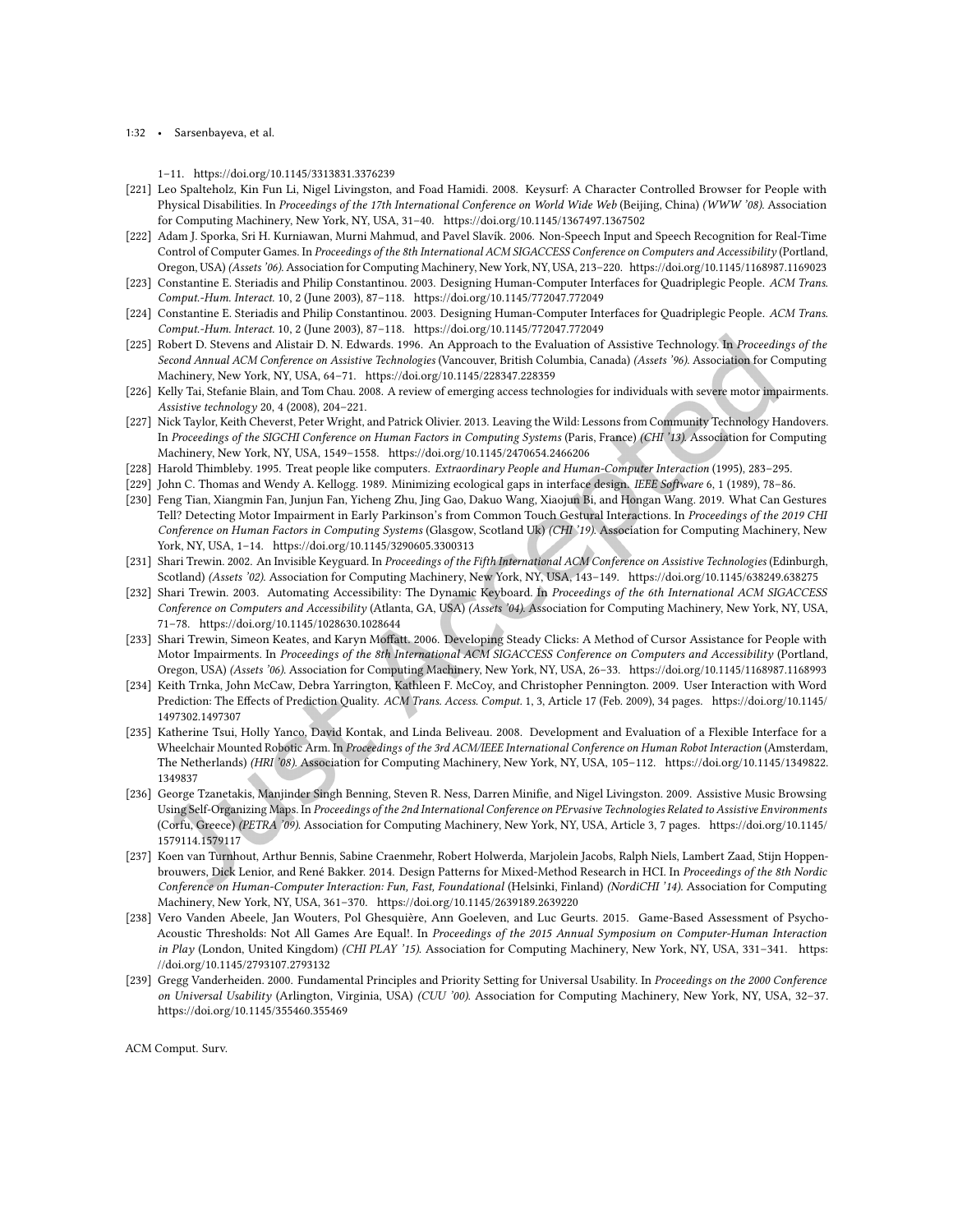- <span id="page-32-0"></span>[240] Gregg C. Vanderheiden. 1998. Universal Design and Assistive Technology in Communication and Information Technologies: Alternatives or Complements? Assistive Technology 10, 1 (1998), 29-36.<https://doi.org/10.1080/10400435.1998.10131958> arXiv[:https://doi.org/10.1080/10400435.1998.10131958](https://arxiv.org/abs/https://doi.org/10.1080/10400435.1998.10131958) PMID: 10181148.
- <span id="page-32-4"></span>[241] Radu-Daniel Vatavu and Ovidiu-Ciprian Ungurean. 2019. Stroke-Gesture Input for People with Motor Impairments: Empirical Results & Research Roadmap. In Proceedings of the 2019 CHI Conference on Human Factors in Computing Systems (Glasgow, Scotland Uk) (CHI '19). Association for Computing Machinery, New York, NY, USA, 1-14.<https://doi.org/10.1145/3290605.3300445>
- <span id="page-32-8"></span>[242] Stephen Vickers, Howell Istance, and Aulikki Hyrskykari. 2013. Performing Locomotion Tasks in Immersive Computer Games with an Adapted Eye-Tracking Interface. ACM Trans. Access. Comput. 5, 1, Article 2 (Sept. 2013), 33 pages.<https://doi.org/10.1145/2514856>
- <span id="page-32-2"></span>[243] B. N. Walker and L. M. Mauney. 2010. Universal Design of Auditory Graphs: A Comparison of Sonification Mappings for Visually Impaired and Sighted Listeners. ACM Trans. Access. Comput. 2, 3, Article 12 (March 2010), 16 pages. [https://doi.org/10.1145/1714458.](https://doi.org/10.1145/1714458.1714459) [1714459](https://doi.org/10.1145/1714458.1714459)
- <span id="page-32-13"></span>[244] B. N. Walker and L. M. Mauney. 2010. Universal Design of Auditory Graphs: A Comparison of Sonification Mappings for Visually Impaired and Sighted Listeners. ACM Trans. Access. Comput. 2, 3, Article 12 (March 2010), 16 pages. [https://doi.org/10.1145/1714458.](https://doi.org/10.1145/1714458.1714459) [1714459](https://doi.org/10.1145/1714458.1714459)
- <span id="page-32-16"></span>[245] T Winograd. 1997. The design of interaction. Beyond Calculation, The Next 50 Years of Computing. Copernicus, New York (1997),  $149 - 161.$
- <span id="page-32-5"></span>[246] Jacob Wobbrock and Brad Myers. 2006. Trackball Text Entry for People with Motor Impairments. In Proceedings of the SIGCHI Conference on Human Factors in Computing Systems (Montréal, Québec, Canada) (CHI '06). Association for Computing Machinery, New York, NY, USA, 479-488.<https://doi.org/10.1145/1124772.1124845>
- <span id="page-32-15"></span>[247] Jacob O. Wobbrock. 2006. The future of mobile device research in HCI. In CHI 2006 workshop proceedings: what is the next generation of human-computer interaction. 131-134.
- <span id="page-32-9"></span>[248] Jacob O. Wobbrock, James Fogarty, Shih-Yen (Sean) Liu, Shunichi Kimuro, and Susumu Harada. 2009. The Angle Mouse: Target-Agnostic Dynamic Gain Adjustment Based on Angular Deviation. In Proceedings of the SIGCHI Conference on Human Factors in Computing Systems (Boston, MA, USA) (CHI '09). Association for Computing Machinery, New York, NY, USA, 1401-1410. [https:](https://doi.org/10.1145/1518701.1518912) [//doi.org/10.1145/1518701.1518912](https://doi.org/10.1145/1518701.1518912)
- <span id="page-32-6"></span>[249] Jacob O. Wobbrock and Krzysztof Z. Gajos. 2007. A Comparison of Area Pointing and Goal Crossing for People with and without Motor Impairments. In Proceedings of the 9th International ACM SIGACCESS Conference on Computers and Accessibility (Tempe, Arizona, USA) (Assets '07). Association for Computing Machinery, New York, NY, USA, 3-10.<https://doi.org/10.1145/1296843.1296847>
- <span id="page-32-7"></span>[250] Jacob O. Wobbrock and Krzysztof Z. Gajos. 2008. Goal Crossing with Mice and Trackballs for People with Motor Impairments: Performance, Submovements, and Design Directions. ACM Trans. Access. Comput. 1, 1, Article 4 (May 2008), 37 pages. [https:](https://doi.org/10.1145/1361203.1361207) [//doi.org/10.1145/1361203.1361207](https://doi.org/10.1145/1361203.1361207)
- <span id="page-32-14"></span>[251] Jacob O. Wobbrock and Krzysztof Z. Gajos. 2008. Goal Crossing with Mice and Trackballs for People with Motor Impairments: Performance, Submovements, and Design Directions. ACM Trans. Access. Comput. 1, 1, Article 4 (May 2008), 37 pages. [https:](https://doi.org/10.1145/1361203.1361207) [//doi.org/10.1145/1361203.1361207](https://doi.org/10.1145/1361203.1361207)
- <span id="page-32-1"></span>[252] Jacob O. Wobbrock, Shaun K. Kane, Krzysztof Z. Gajos, Susumu Harada, and Jon Froehlich. 2011. Ability-Based Design: Concept, Principles and Examples. ACM Trans. Access. Comput. 3, 3, Article 9 (April 2011), 27 pages.<https://doi.org/10.1145/1952383.1952384>
- <span id="page-32-10"></span>[253] Jacob O. Wobbrock and Brad A. Myers. 2006. From Letters to Words: Eicient Stroke-Based Word Completion for Trackball Text Entry. In Proceedings of the 8th International ACM SIGACCESS Conference on Computers and Accessibility (Portland, Oregon, USA) (Assets '06). Association for Computing Machinery, New York, NY, USA, 2-9.<https://doi.org/10.1145/1168987.1168990>
- <span id="page-32-3"></span>[254] Jacob O. Wobbrock, Brad A. Myers, Htet Htet Aung, and Edmund F. LoPresti. 2003. Text Entry from Power Wheelchairs: Edgewrite for Joysticks and Touchpads. In Proceedings of the 6th International ACM SIGACCESS Conference on Computers and Accessibility (Atlanta, GA, USA) (Assets '04). Association for Computing Machinery, New York, NY, USA, 110-117.<https://doi.org/10.1145/1028630.1028650>
- [255] Jacob O. Wobbrock, Brad A. Myers, and Duen Horng Chau. 2006. In-Stroke Word Completion. In Proceedings of the 19th Annual ACM Symposium on User Interface Software and Technology (Montreux, Switzerland) (UIST '06). Association for Computing Machinery, New York, NY, USA, 333-336.<https://doi.org/10.1145/1166253.1166305>
- [256] Jacob O. Wobbrock, Brad A. Myers, and John A. Kembel. 2003. EdgeWrite: A Stylus-Based Text Entry Method Designed for High Accuracy and Stability of Motion. In Proceedings of the 16th Annual ACM Symposium on User Interface Software and Technology (Vancouver, Canada) (UIST '03). Association for Computing Machinery, New York, NY, USA, 61-70.<https://doi.org/10.1145/964696.964703>
- <span id="page-32-11"></span>[257] Jacob O. Wobbrock, James Rubinstein, Michael W. Sawyer, and Andrew T. Duchowski. 2008. Longitudinal Evaluation of Discrete Consecutive Gaze Gestures for Text Entry. In Proceedings of the 2008 Symposium on Eye Tracking Research & Applications (Savannah, Georgia) (ETRA '08). Association for Computing Machinery, New York, NY, USA, 11-18.<https://doi.org/10.1145/1344471.1344475>
- <span id="page-32-12"></span>[258] Momona Yamagami, Katherine M. Steele, and Samuel A. Burden. 2020. Decoding Intent With Control Theory: Comparing Muscle Versus Manual Interface Performance. In Proceedings of the 2020 CHI Conference on Human Factors in Computing Systems (Honolulu, HI, USA) (CHI '20). Association for Computing Machinery, New York, NY, USA, 1-12.<https://doi.org/10.1145/3313831.3376224>